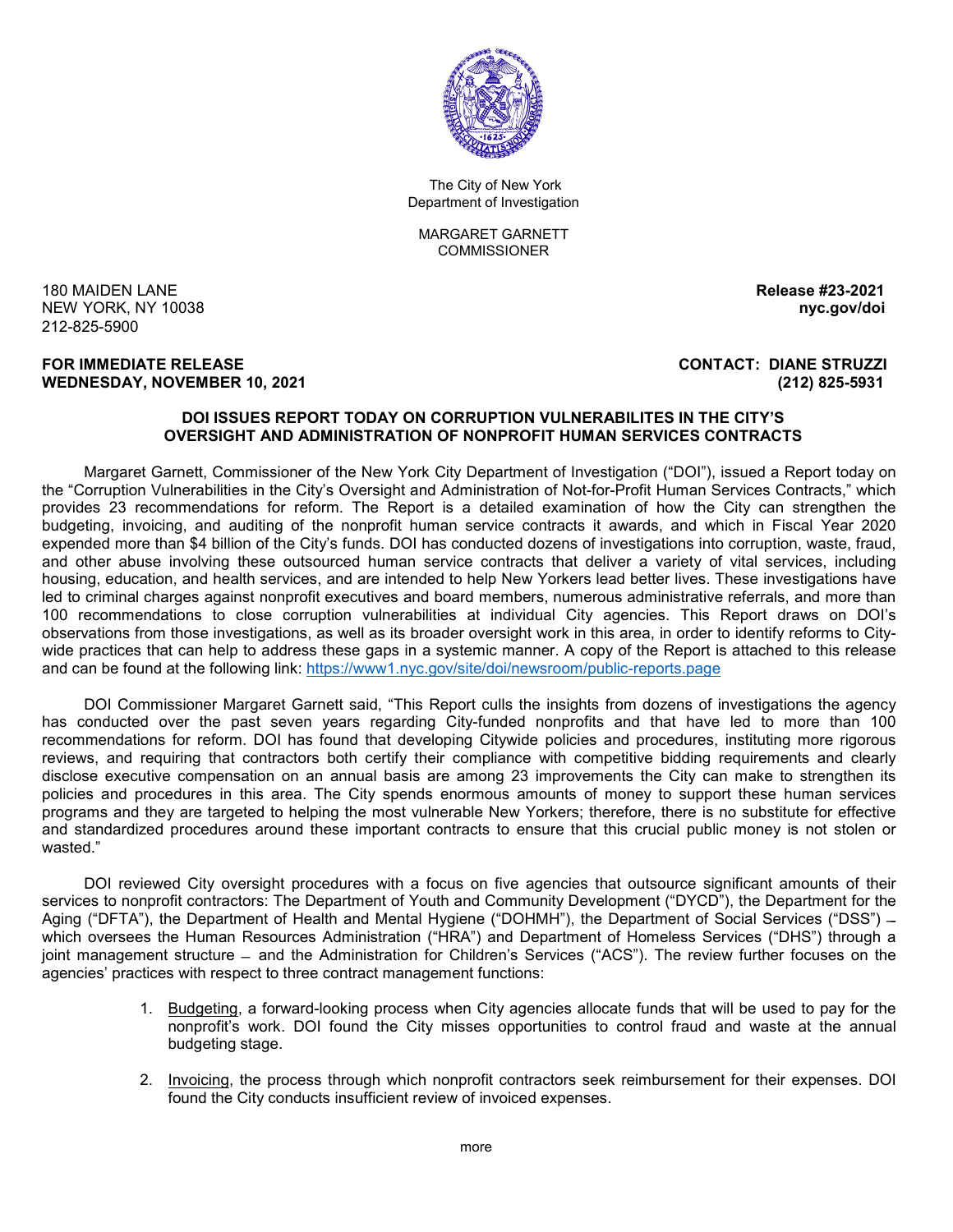3. Auditing, which typically includes a review of the organization's financial position and may also review compliance with City contracts or other rules. DOI found the City should set uniform audit policies designed to increase coverage and promote efficiency.

The Report is separated into these three areas, summarizes DOI's investigative findings, highlights the corruption vulnerabilities, and makes recommendations to implement standard procedures across the City intended to close those gaps. Among DOI's recommendations are that the City:

- Develop standard, City-wide conflict of interest disclosure forms for nonprofit human service contractors.
- Require that contractors certify their compliance with competitive bidding requirements.
- Develop a policy to conduct more rigorous reviews of large expense categories that may pose a greater risk, specifically costs of occupancy and subcontracts.
- Require that contractors clearly disclose executive compensation to the City on an annual basis.
- Develop a standard, City-wide policy for evaluating and approving City-funded executive compensation, including potential limitations on the amount that the City will fund.
- Revise its standard invoicing templates to ensure that contractors disclose an appropriate level of detail about expenses for which they are seeking reimbursement.
- Develop agency invoice review practices that are in line with New York City Comptroller Directive 2, which implicitly recognizes risks posed by cost reimbursement contracts, and sets out specific guidelines for controlling waste and fraud in this area.
- Develop a uniform, City-wide "risk-based" audit system that increases coverage and focuses resources on contracts that pose greater risk for waste, fraud, and abuse.

These recommendations are intended to safeguard public resources, provide additional consistency and predictability for the nonprofit organizations working on behalf of the City, and enhance public trust in the City's methods of providing these important human services. Some recommendations may require the City to invest additional resources in order to implement more effective compliance mechanisms; however, any such investments may be offset by agencies' enhanced ability to spot disallowed, wasteful, or fraudulent spending. The recommendations may also require that the City designate one central authority to issue and ensure compliance with uniform policies.

The investigation was conducted by the Office of the Inspector General for City-funded Not-for-Profits, specifically, Deputy Inspector General Jennifer Way, Confidential Investigator Emily Ostrowski, and Confidential Investigator Rushelle Sharpe, with assistance from Senior Investigative Auditor Jeffrey Freeman, Senior Investigative Attorney Carolyn Tomsu, and First Deputy Inspector General Ivette Morales, under the supervision of Senior Inspector General Andrew Sein, Deputy Commissioner/Chief of Investigations Dominick Zarrella, and First Deputy Commissioner Daniel G. Cort.

*DOI is one of the oldest law-enforcement agencies in the country and New York City's corruption watchdog. Investigations may involve any agency, officer, elected official or employee of the City, as well as those who do business with or receive benefits from the City. DOI's strategy attacks corruption comprehensively through systemic investigations that lead to high-impact arrests, preventive internal controls and operational reforms that improve the way the City runs.* 

**DOI's press releases can also be found at twitter.com/NYC\_DOI**

**Know something rotten in City government? Help DOI Get the Worms Out of the Big Apple. Call: 212-3-NYC-DOI or email[: Corruption@DOI.nyc.gov](mailto:Corruption@DOI.nyc.gov)**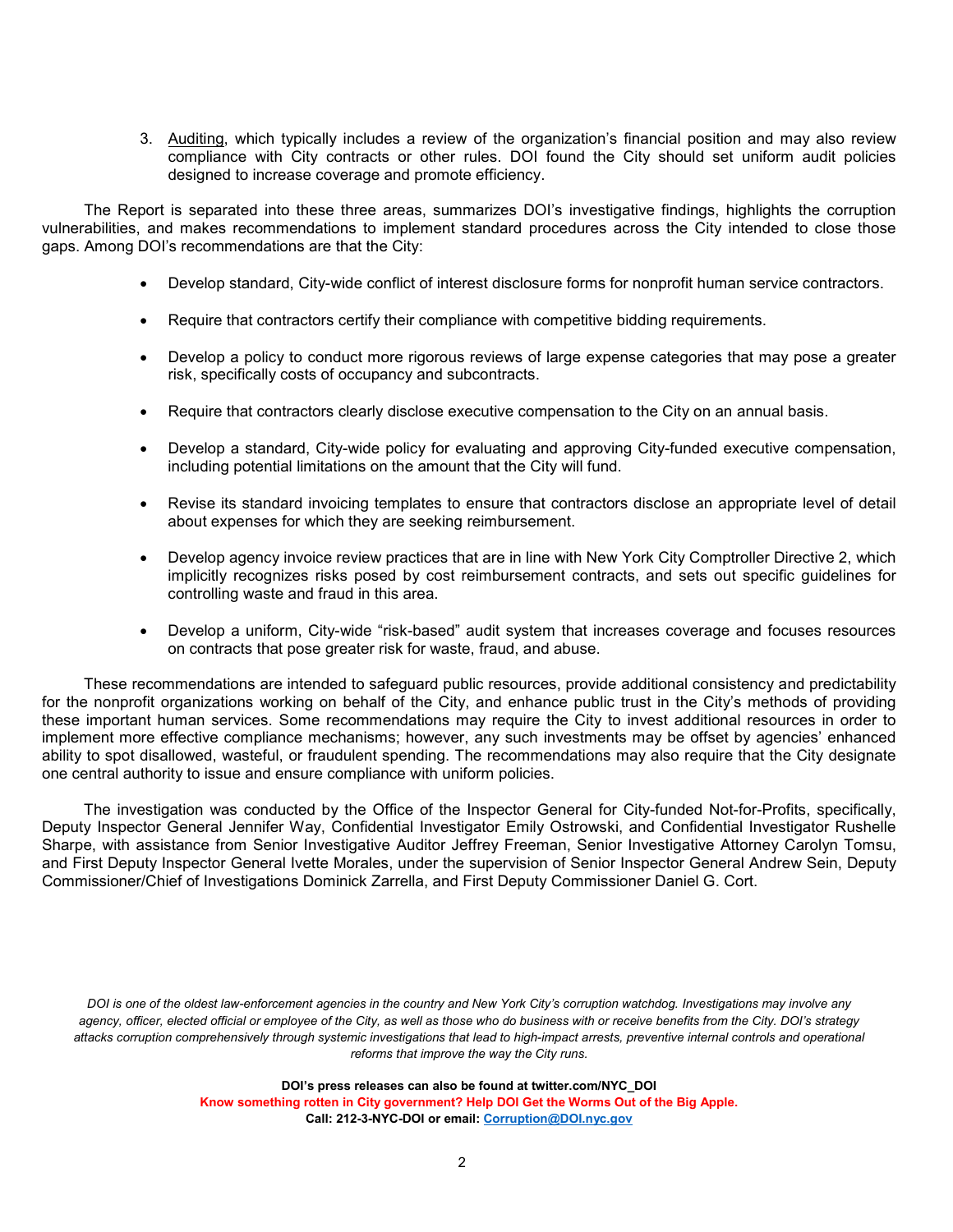New York City Department of Investigation

> DOI Report on Corruption Vulnerabilities in the City's Oversight and Administration of Not-for-Profit Human Services Contracts



Margaret Garnett Commissioner

Andrew Sein Senior Inspector General

November 2021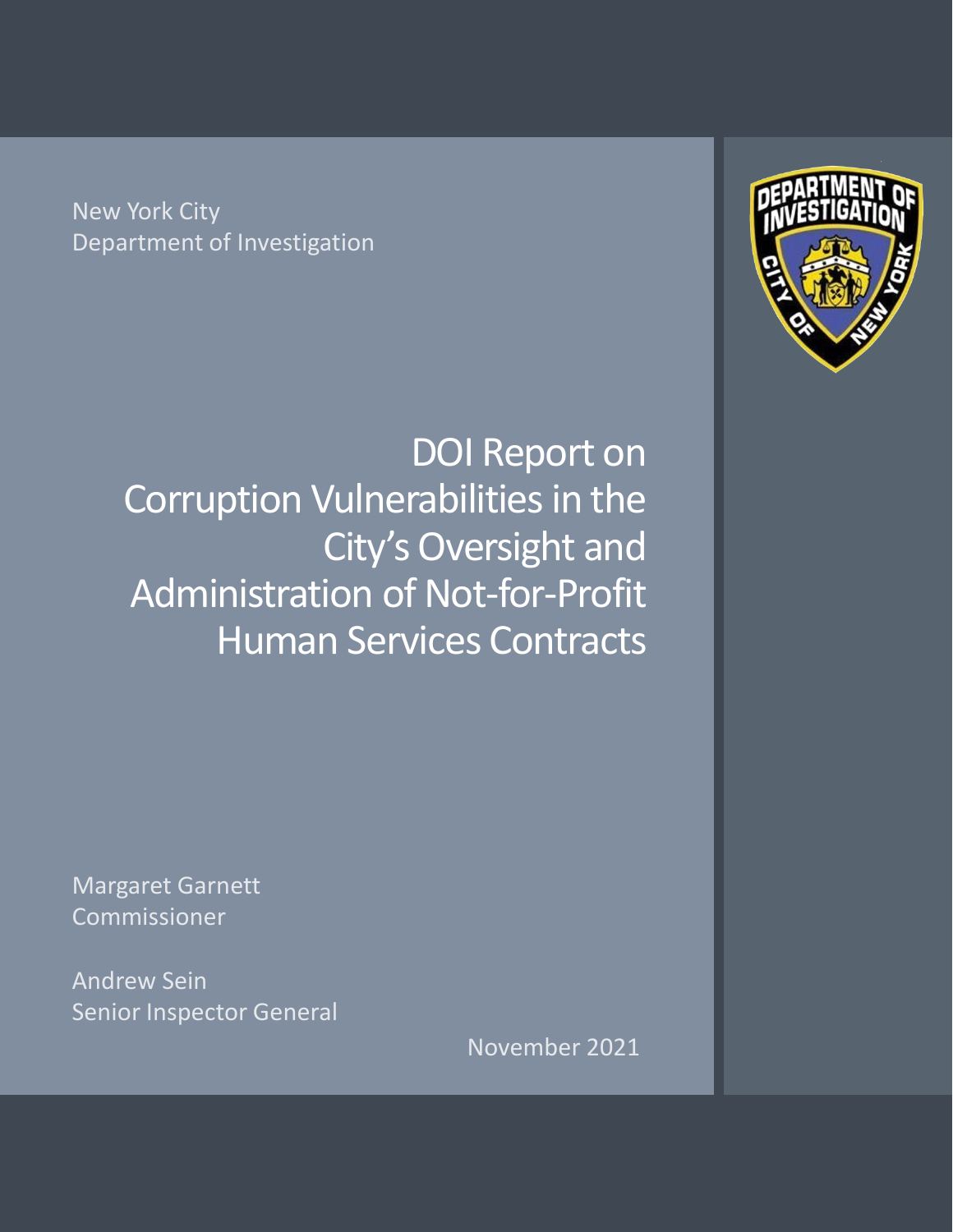|                  | <b>Introduction</b>                                                                                                                                                |                  |  |  |
|------------------|--------------------------------------------------------------------------------------------------------------------------------------------------------------------|------------------|--|--|
| <b>Budgeting</b> |                                                                                                                                                                    |                  |  |  |
| 1.               | The City Misses Opportunities to Control Fraud and Waste at the Budgeting Stage 4                                                                                  |                  |  |  |
| a.               | Introduction to Budgeting                                                                                                                                          | 4                |  |  |
| b.               | Finding #1: The City Can Take Additional Steps to Identify Conflicts of Interest and Improper                                                                      |                  |  |  |
|                  | Transactions at the Budgeting Stage                                                                                                                                | 5                |  |  |
|                  | The City Should Expand Certifications and Disclosures as to Conflicts of Interest<br>(i)                                                                           | $\boldsymbol{6}$ |  |  |
|                  | The City Should Develop Enhanced Reviews for Occupancy Costs<br>(ii)                                                                                               | 8                |  |  |
|                  | The City Should Develop Enhanced Reviews for Subcontractors<br>(iii)                                                                                               | 11               |  |  |
| C.               | Finding #2: The City Lacks Controls Over the Amounts Budgeted for Executive                                                                                        |                  |  |  |
|                  | Compensation                                                                                                                                                       | 12               |  |  |
|                  | The City Should Develop a Standard Mechanism for Collecting Executive Salary<br>(i)                                                                                |                  |  |  |
|                  | Amounts and Funding Sources                                                                                                                                        | 14               |  |  |
|                  | The City Should Develop Guidelines on Reasonableness of Executive<br>(ii)                                                                                          |                  |  |  |
|                  | <b>Compensation Expenses</b>                                                                                                                                       | 15               |  |  |
| d.               | Finding #3: "Indirect" Costs Are Not Sufficiently Reviewed by Agencies                                                                                             | 16               |  |  |
| е.               | Policy and Procedure Recommendations                                                                                                                               | 18               |  |  |
| Invoicing        |                                                                                                                                                                    | 21               |  |  |
| 2.               |                                                                                                                                                                    | 21               |  |  |
|                  | The City Conducts Insufficient Review of Invoiced Expenses                                                                                                         | 21               |  |  |
| a.               | Introduction to Invoicing                                                                                                                                          | 22               |  |  |
| b.               | Finding #1: Invoices Do Not Contain Sufficient Detail to be Properly Evaluated<br>Finding #2: Expense Review Practices Fail to Comply with Comptroller Directive 2 | 24               |  |  |
| C.               | Agencies Do Not Collect or Review Supporting Documentation to the Extent<br>(i)                                                                                    |                  |  |  |
|                  | Required by Directive 2                                                                                                                                            | 26               |  |  |
|                  | Agencies that Do Collect Supporting Documents Do Not Review Expenses<br>(ii)                                                                                       |                  |  |  |
|                  | Prior to Payment or in Accordance with Other Directive 2 Procedures                                                                                                | 28               |  |  |
|                  | Invoice Review and Payment Are Not Performed by Staff Segregated from<br>(iii)                                                                                     |                  |  |  |
|                  | Other Functions as Required by Directive 2                                                                                                                         | 29               |  |  |
| d.               | Policy and Procedure Recommendations                                                                                                                               | 31               |  |  |
|                  |                                                                                                                                                                    |                  |  |  |
| <b>Auditing</b>  |                                                                                                                                                                    | 34               |  |  |
| 3.               | The City Should Develop Uniform Audit Policies Designed to Increase                                                                                                |                  |  |  |
|                  | <b>Coverage and Promote Efficiency</b>                                                                                                                             | 34               |  |  |
| а.               | Introduction to Audits                                                                                                                                             | 34               |  |  |
|                  | The Audit Landscape<br>(i)                                                                                                                                         | 35               |  |  |
|                  | The City's Current System<br>(ii)                                                                                                                                  | 36               |  |  |
| b.               | Finding #1: Audit Policies Are Not Uniformly Grounded in Risk-Based Analysis                                                                                       | 38               |  |  |
|                  | The City Should Develop More Rigorous Audits for Contracts that Are "High-Risk"<br>(i)                                                                             | 38               |  |  |
|                  | The City Should Develop Annual Expense Verification for "Low-Risk" Contracts<br>(ii)                                                                               | 40               |  |  |
| C.               | Finding #2: The City Does Not Oversee External Audits in a Consistent Manner                                                                                       | 41               |  |  |
|                  | The City Should Develop Policies to Routinely Review Audit Reports and<br>(i)                                                                                      |                  |  |  |
|                  | Follow Up on Audit Findings                                                                                                                                        | 41               |  |  |
|                  | The City Should Develop Policies to Review Independent Auditors' Working<br>(ii)                                                                                   |                  |  |  |
|                  | Papers in Accordance with Comptroller Directive 5                                                                                                                  | 42               |  |  |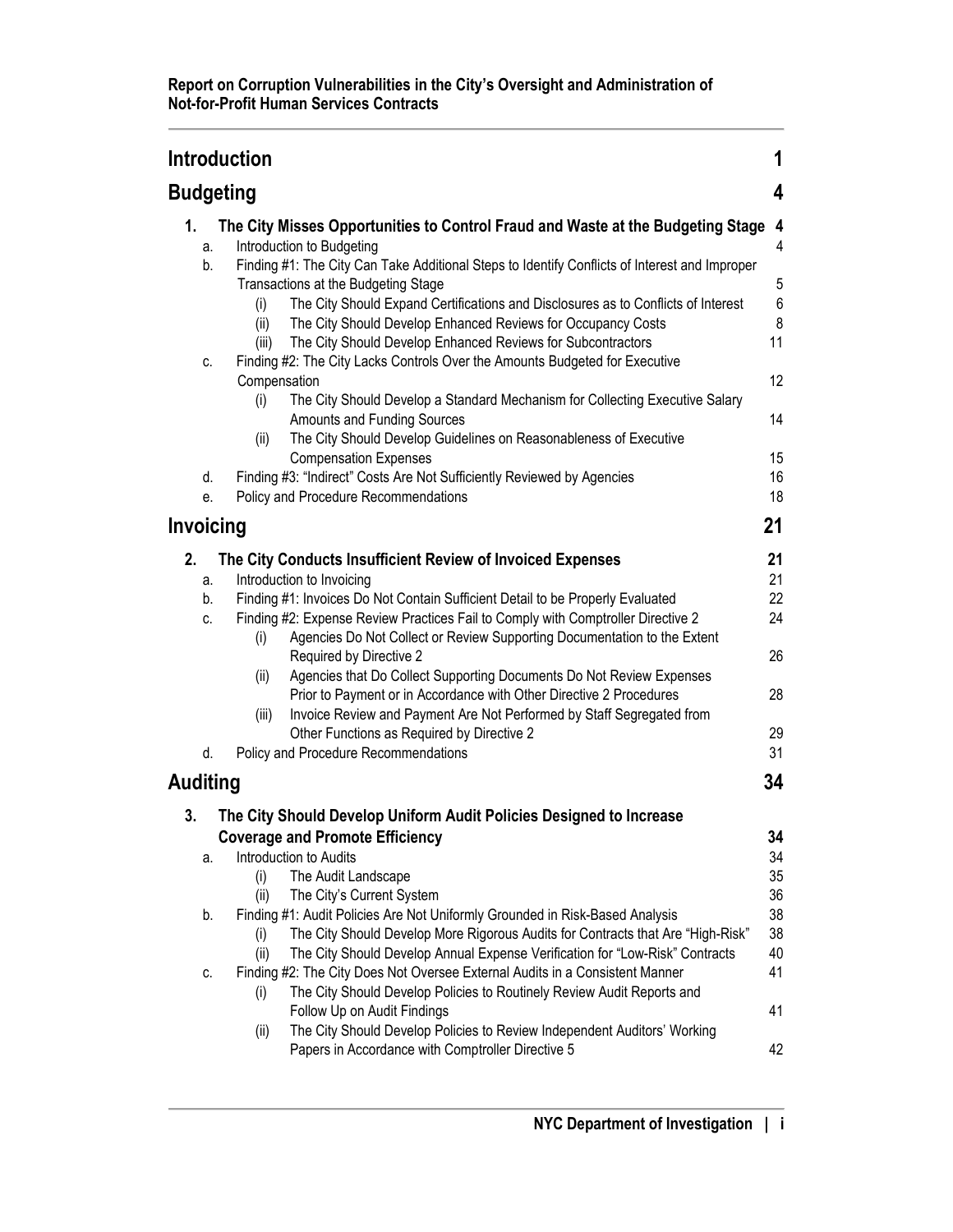#### **Report on Corruption Vulnerabilities in the City's Oversight and Administration of Not-for-Profit Human Services Contracts**

|                   | (iii) | The City Should Routinely Confirm that External Auditors Were Retained and<br>Managed in Accordance with State Law Intended to Ensure Their Independence                  | 43       |
|-------------------|-------|---------------------------------------------------------------------------------------------------------------------------------------------------------------------------|----------|
| d.<br>e.          |       | Finding #3: Audit Findings and Other "Red Flags" Are Not Routinely Shared Across<br>Internal Programs or with Other City Agencies<br>Policy and Procedure Recommendations | 44<br>45 |
| <b>Conclusion</b> |       |                                                                                                                                                                           | 48       |
|                   |       | Appendix 1: Draft Annual Conflicts of Interest Disclosure Form and                                                                                                        |          |
|                   |       | <b>Certification</b>                                                                                                                                                      | 49       |
|                   |       | Appendix 2: Draft Procedures to Review Budgeted Occupancy Costs                                                                                                           | 58       |
|                   |       | Appendix 3: Draft Supplemental Disclosure Form for Lease from<br><b>Related Party</b>                                                                                     | 62       |
|                   |       | Appendix 4: Draft Procedures to Review Budgeted Costs for<br><b>Procurements of Goods or Services</b>                                                                     | 65       |
|                   |       | Appendix 5: Draft Certification of Audit Compliance by Board of<br><b>Not-for-Profits Subject to Independent Annual Audit</b>                                             |          |
|                   |       | <b>Requirement</b>                                                                                                                                                        | 70       |
|                   |       | Appendix 6: Draft Guidance for Responsibility Determinations -<br><b>Not-for-Profit Contracts</b>                                                                         | 72       |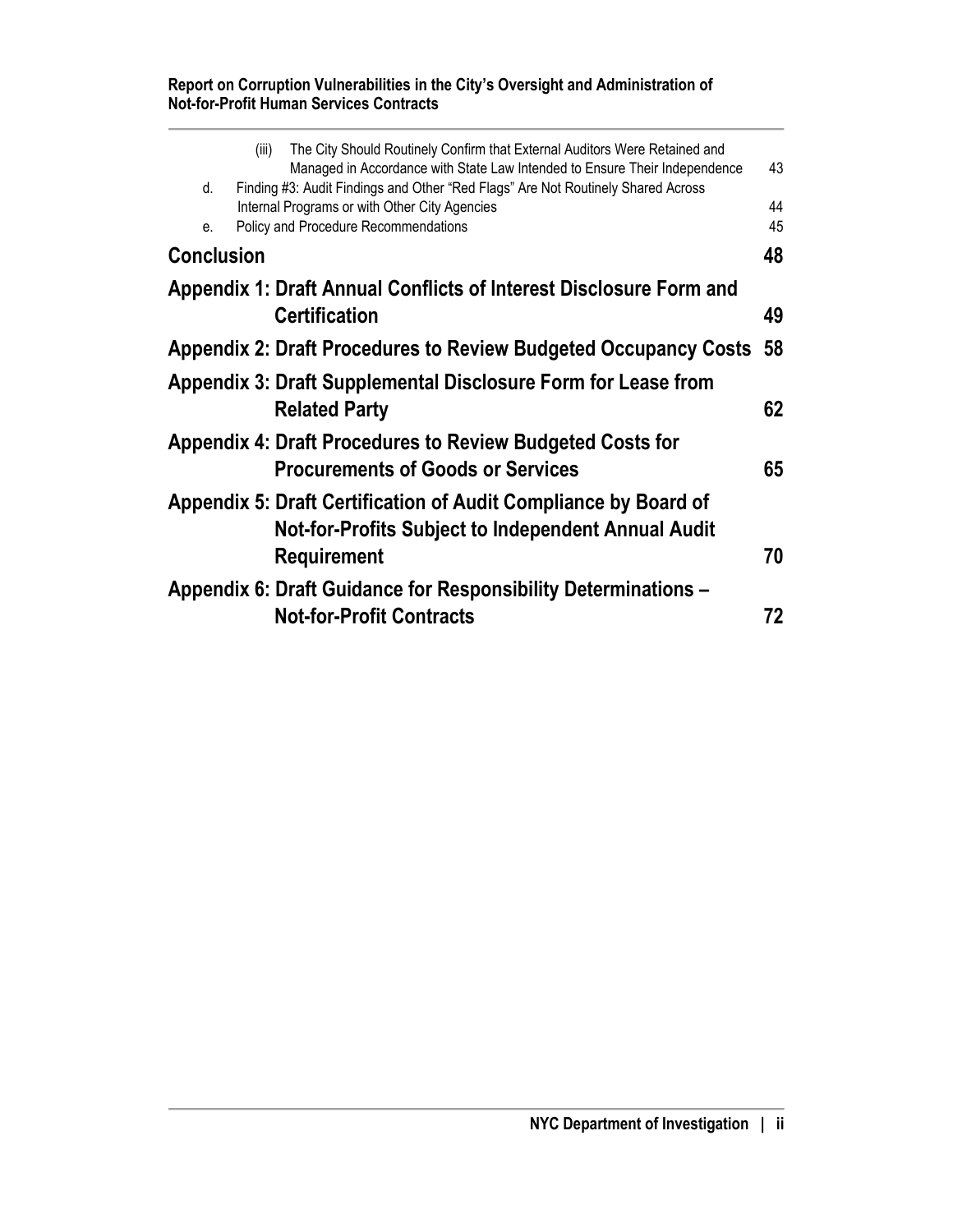# <span id="page-5-0"></span>**Introduction**

Each year, the City of New York allocates billions of dollars to nonprofit organizations that deliver human services to New Yorkers. In Fiscal Year 2020 alone, even with disruptions in services caused by COVID-19, the City made payments to nonprofit human services contractors totaling more than \$4 billion. These contractors supplement City government by delivering a variety of vital services—including housing, education, and health services—that are intended to help New Yorkers lead better lives.

In many cases, the City funds these nonprofit organizations' work by reimbursing their costs. This gives City agencies the heavy responsibility of ensuring that these providers are using public funds appropriately and in compliance with their contracts. Although the vast majority of these organizations focus on providing high-quality services and use their best efforts to administer public funds responsibly, it is important that the City have robust procedures to safeguard its resources in this area, where funding is limited and many recipients of services are among the City's most vulnerable.

DOI has conducted dozens of investigations into corruption, waste, fraud, and other abuse involving these outsourced human services contracts. The investigations have led to criminal charges against nonprofit executives and board members, numerous administrative referrals, and more than 100 recommendations to close corruption vulnerabilities at individual City agencies. This report draws on DOI's observations from those investigations, as well as its broader oversight work in this area, in order to identify reforms to City-wide practices that can help to address these gaps in a systemic manner.

In the report, DOI reviews City oversight procedures with a focus on five agencies that outsource significant amounts of their services to nonprofit contractors: the Department of Youth and Community Development ("DYCD"); the Department for the Aging ("DFTA"); the Department of Health and Mental Hygiene ("DOHMH"); the Department of Social Services ("DSS"), which oversees the Human Resources Administration ("HRA") and Department of Homeless Services ("DHS") through a joint management structure; and the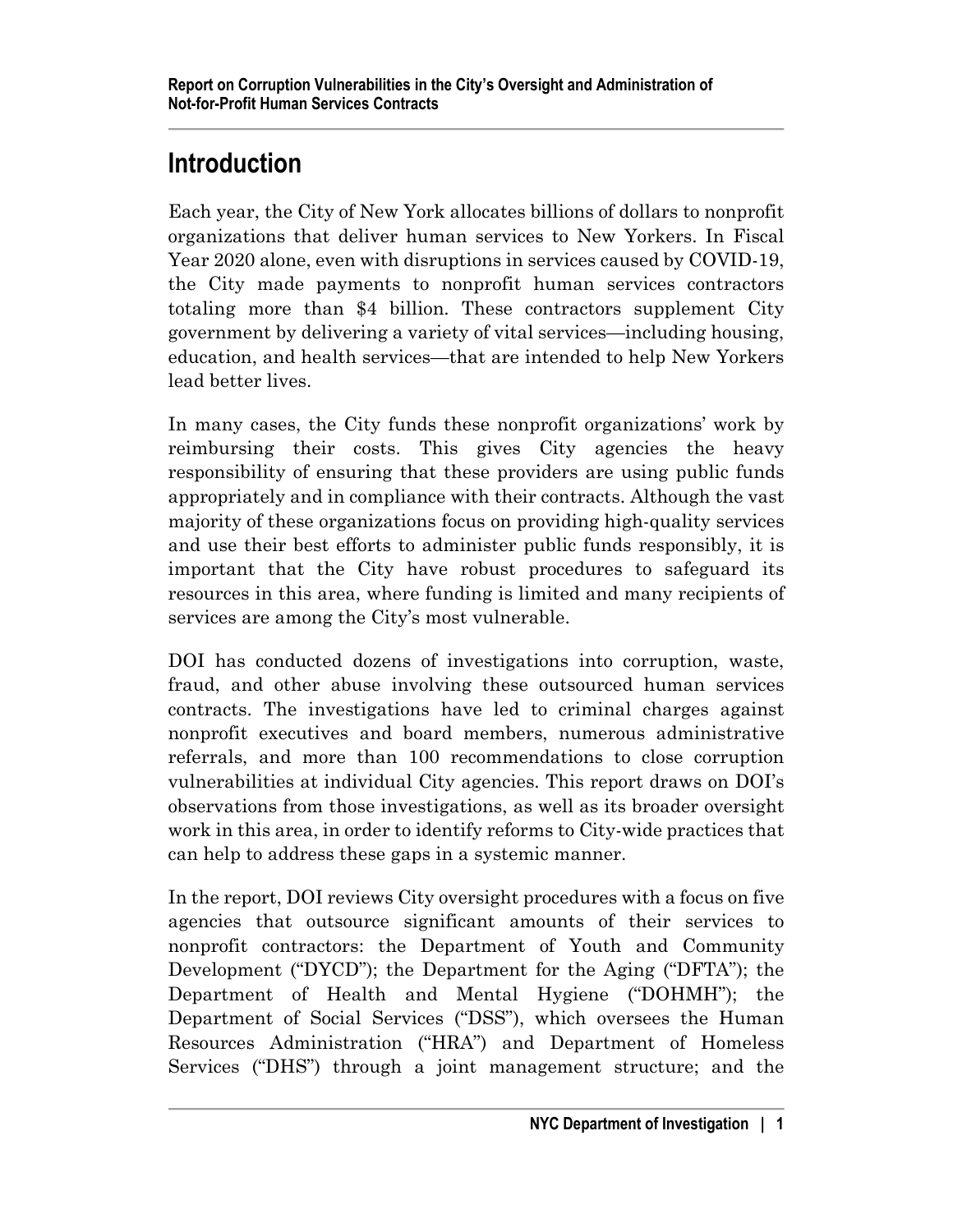Administration for Children's Services ("ACS"). The review further focuses on the agencies' practices with respect to three contract management functions: (1) annual budgeting, a forward-looking process when City agencies allocate funds that will be used to pay for the nonprofit's work; (2) invoicing, the process through which nonprofit contractors seek reimbursement for their expenses; and (3) auditing, which typically includes a review of the organization's financial position and may also review compliance with City contracts or other rules.

This report summarizes DOI's investigative findings, highlights the corruption vulnerabilities, and ultimately makes recommendations to implement standard procedures across the City intended to close those gaps. Among DOI's recommendations are that the City:

- Develop standard, City-wide conflict of interest disclosure forms for nonprofit human services contractors;
- Require that contractors certify their compliance with competitive bidding requirements;
- Develop a policy to conduct more rigorous reviews of large expense categories that may pose a greater risk, specifically costs of occupancy and subcontracts;
- Require that contractors clearly disclose executive compensation to the City on an annual basis;
- Develop a standard, City-wide policy for evaluating and approving City-funded executive compensation, including potential limitations on the amount that the City will fund;
- Revise its standard invoicing templates to ensure that contractors disclose an appropriate level of detail about expenses for which they are seeking reimbursement;
- Develop agency invoice review practices that are in line with New York City Comptroller Directive 2; and
- Develop a uniform, City-wide "risk-based" audit system that increases coverage and focuses resources on contracts that pose greater risk for waste, fraud, and abuse.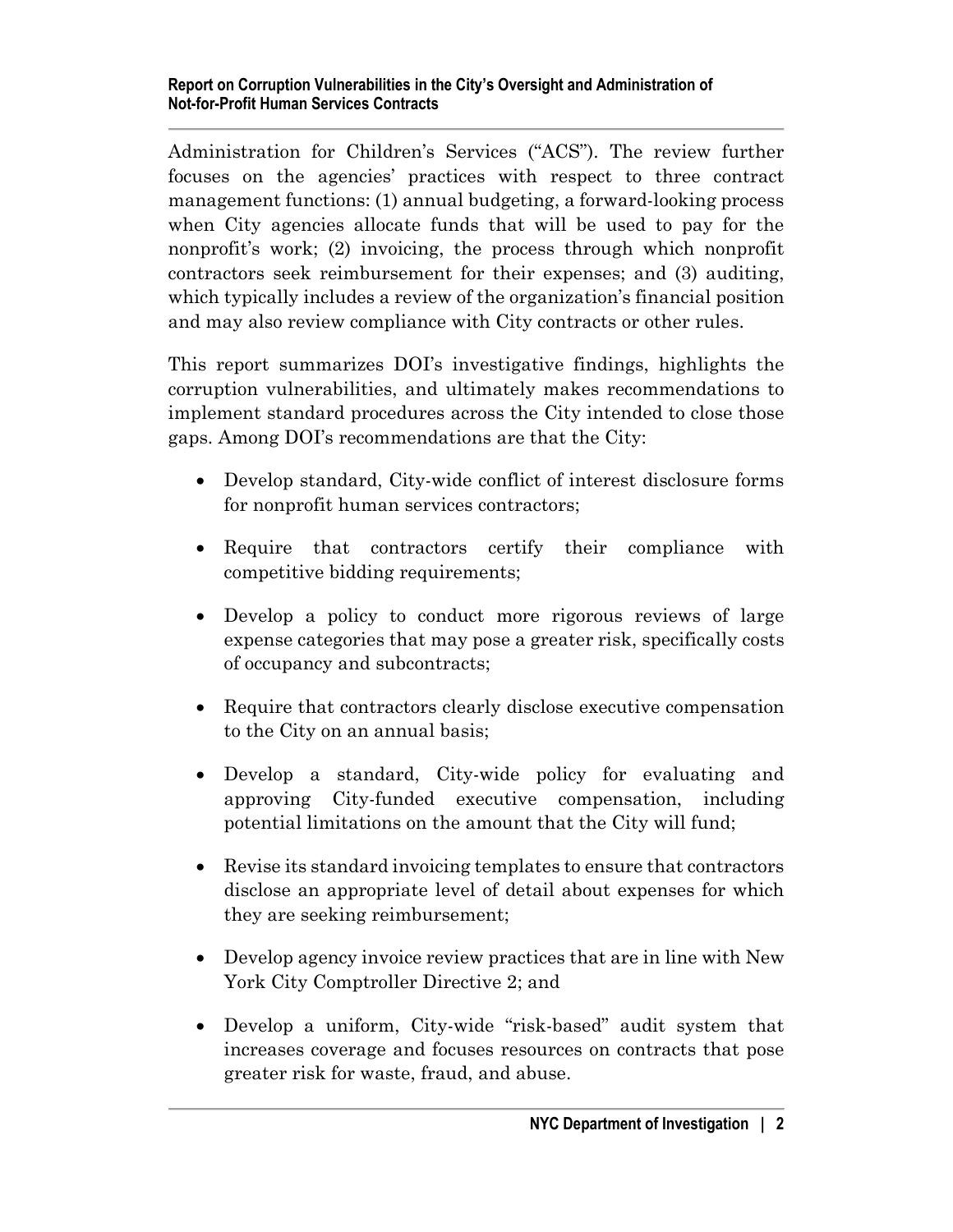These recommendations are intended to safeguard public resources, provide additional consistency and predictability for the nonprofit organizations working on behalf of City, and ultimately enhance public trust in the City's methods of providing these important human services. Some recommendations may require the City to invest additional resources in order to implement more effective compliance mechanisms; however, any such investments may be offset by agencies' enhanced ability to spot disallowed, wasteful, or fraudulent spending. The recommendations may also require that the City designate one central authority to issue and ensure compliance with uniform policies.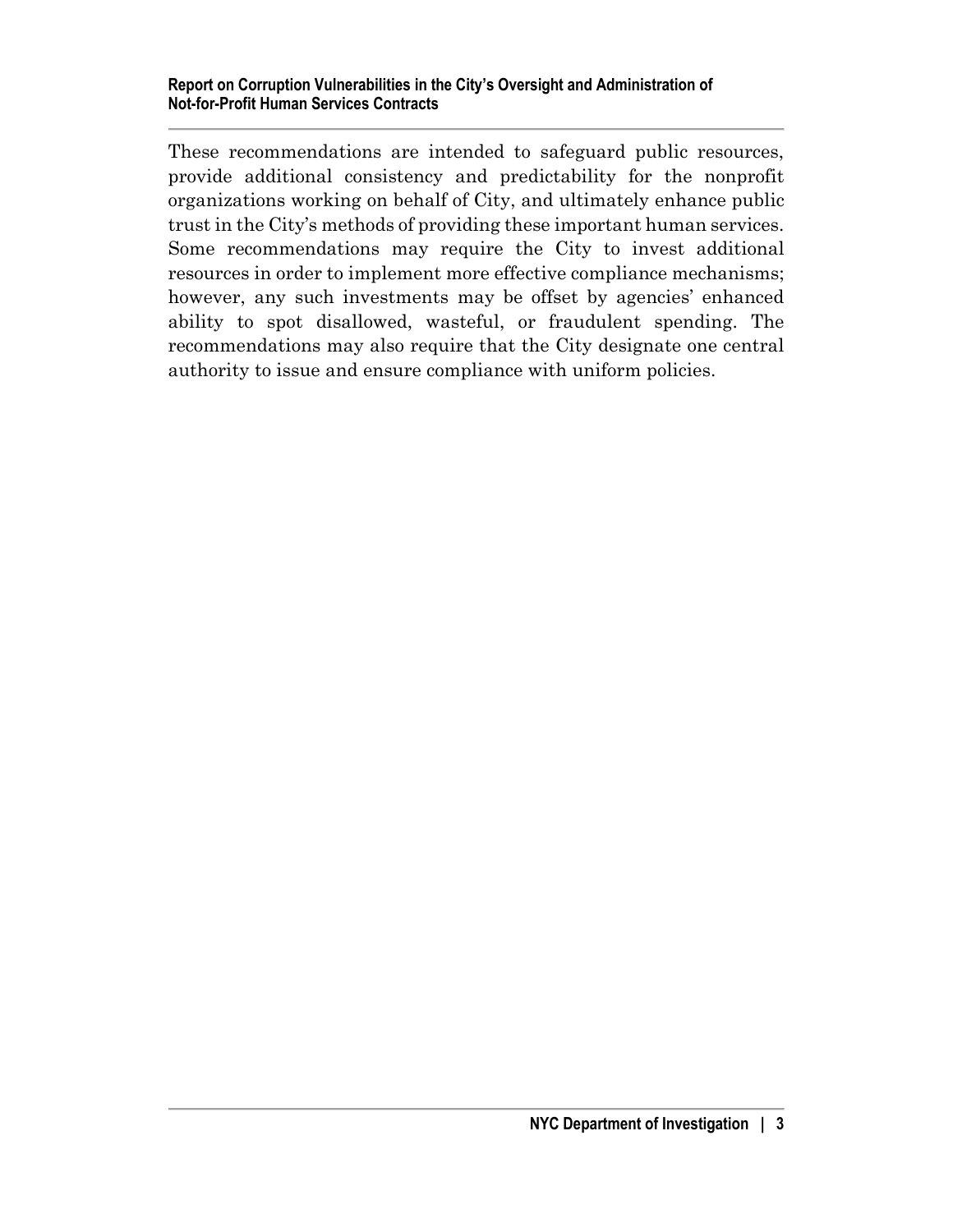# <span id="page-8-0"></span>**Budgeting**

- <span id="page-8-1"></span>**1. The City Misses Opportunities to Control Fraud and Waste at the Budgeting Stage**
	- **a. Introduction to Budgeting**

<span id="page-8-2"></span>The City typically pays human services vendors either by reimbursing their expenses or by paying an established rate for the work they perform. In either case, the contractor proposes an annual budget that projects the cost of providing the services each year, which the City agency uses to establish the total amount of the contract. Under the cost reimbursement model, a contractor must resubmit its proposed budget every year and obtain approval from the agency before invoicing.

Agency staff who review and approve these annual budgets have historically done so in accordance with their individual agency's fiscal manual, but are now also subject to the new City-wide *Health and Human Services Cost Policies and Procedures Manual* (the "Cost Manual") and *Standard Health and Human Service Invoice Review Policy* ("Standard Review Policy"). The Cost Manual was introduced in February 2019. However, the Standard Review Policy was introduced only in December 2020, meaning that, in some respects, the manner in which individual agencies will implement it is yet to be seen.

The Cost Manual broadly categorizes costs as "allowable" or "unallowable." An allowable cost "directly or indirectly benefits a particular Contract and contributes to the Provider's provision of services under the Contract." The Cost Manual details nine criteria that a cost must meet to be allowable, including its "reasonableness." In contrast, an "unallowable" cost "neither directly nor indirectly benefit[s] a particular Contract." A cost is unallowable unless it affirmatively meets the nine criteria for being "allowable."

The Cost Manual also establishes procedures for providers to establish what is known as an "indirect cost" rate. An expense is considered "direct" if it is the cost of a good or service that is necessary to the services funded by the contract, such as the salary of a staff member who meets with clients, or rent at a location where the program operates. An "indirect" expense is an organizational cost that is not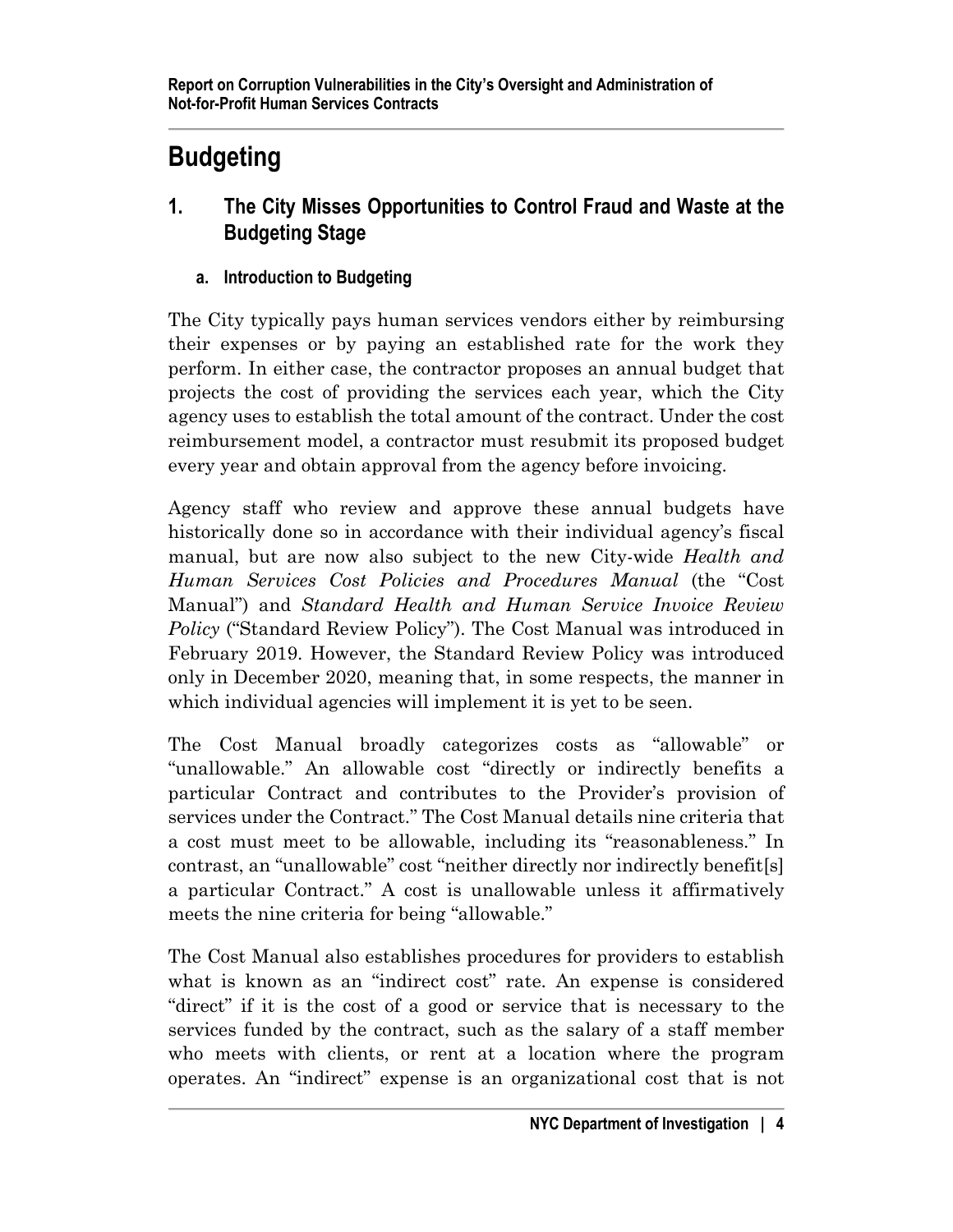related to the contract directly, such as accounting software, utility bills, or the salary of an executive director who oversees numerous organization programs. The provider sets its indirect rate on a contract by calculating the "proportion of [i]ndirect [c]osts an individual [p]rogram should bear." *See* Cost Manual Section I.

These new policies and procedures bring much-needed standard guidance for not-for-profit contractors and City agencies. However, as discussed below, DOI recommends that the City implement certain additional controls at the budgeting stage in order to curb waste, fraud, and abuse.

#### <span id="page-9-0"></span>**b. Finding #1: The City Can Take Additional Steps to Identify Conflicts of Interest and Improper Transactions at the Budgeting Stage**

The City prohibits conflicts of interest in the performance of its human services contracts. The Human Services Standard Contract (the "Standard Contract" $)^1$  $)^1$  contains a general prohibition on conflicts (Appendix A, Section 2.02) and contains various other protections intended to prevent conflicted transactions, including requirements that subcontracted services be obtained through a competitive bidding process (Section 4.05 (B)) and prohibitions on nepotism (Section 6.05 (C)).

Notwithstanding these rules, the City does not have uniform systems for contractors to disclose possible conflicts of interest or to affirmatively certify that they have followed competitive bidding requirements. As discussed below, DOI makes several recommendations intended to develop an effective and consistent approach for making such disclosures, based in part on a model used by certain New York State agencies. These disclosures should be reviewed and evaluated during the annual budgeting process in order to proactively identify conflicted transactions that may inflate the costs of service or otherwise undermine the integrity of the contract.

<span id="page-9-1"></span><sup>&</sup>lt;sup>1</sup> This is a boilerplate agreement used for many of the City's human services contracts. Among other things, the Standard Contract specifies the scope of service to be provided, sets forth requirements concerning record retention, and prohibits conflicts of interest in connection with performing the services.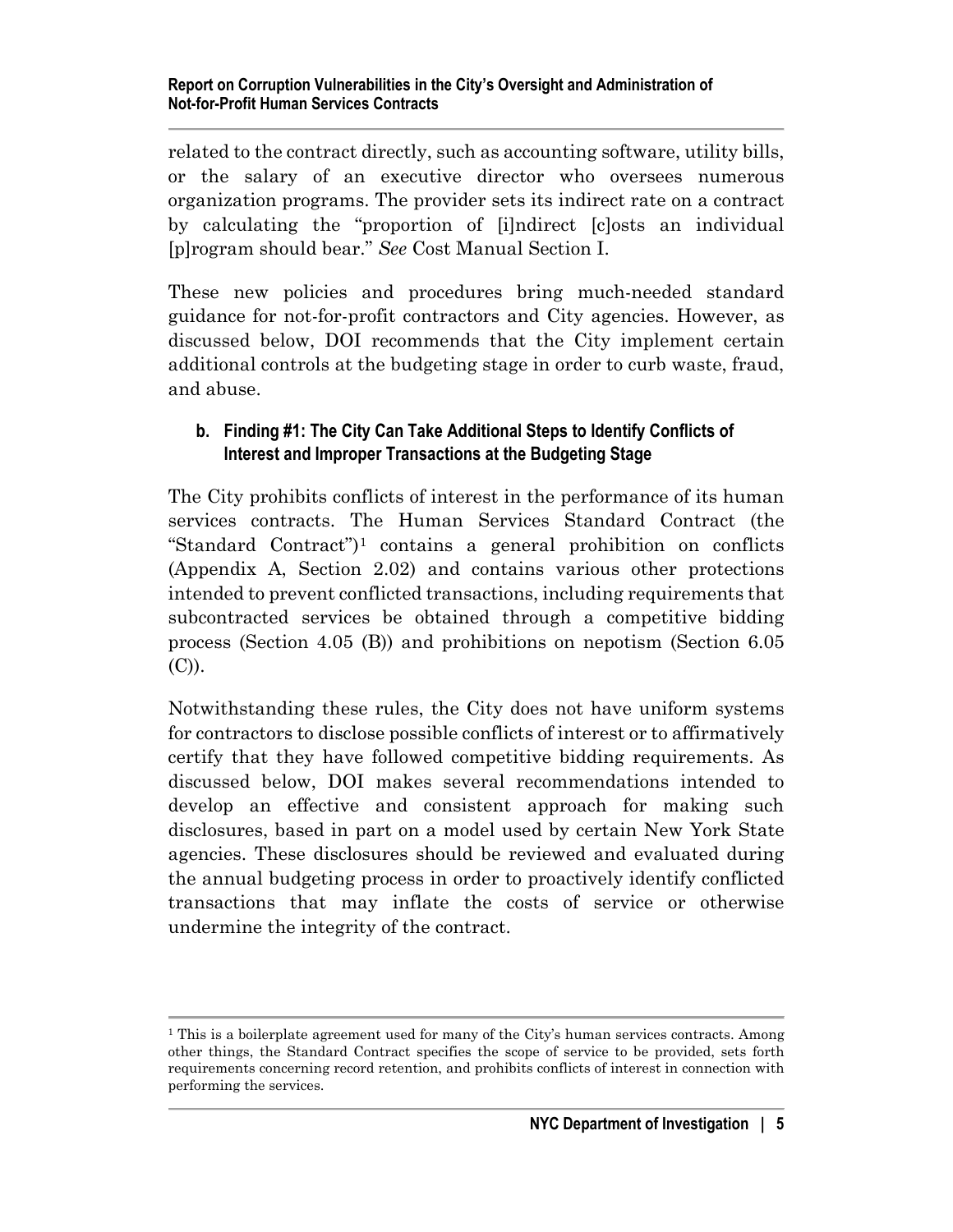Furthermore, City agencies do not perform a sufficient review of two high-value expenditures that are susceptible to waste, fraud, and abuse: costs billed for occupancy and significant costs billed for work by subcontractors and vendors. Although the new Standard Review Policy does indicate that agencies should collect basic documents relating to these cost categories (specifically rent costs and subcontractor agreements), it does not establish clear procedures for what review agencies should conduct after receiving those documents. These enhanced reviews should take place during the budgeting process, which is discussed further below.

#### <span id="page-10-0"></span>**(i) The City Should Expand Certifications and Disclosures as to Conflicts of Interest**

In order to standardize reviews for conflicts of interest, the City should look to the example of State government, where a committee of major State social service agencies have adopted standard conflict of interest disclosure forms. These forms are included as schedules to the Consolidated Financial Reports ("CFRs"), documents that these State agencies use to also standardize disclosure of budgeted costs and cost allocations.[2](#page-10-1) In some cases, the contractor's conflict of interest disclosures are examined by an independent certified public accountant prior to submission of the CFRs.

Under the State's system, the organization's chief executive officer must certify, among other things, on Schedule CFR-iv that the organization's purchases have complied with competitive bidding requirements, that the organization has remained current with tax obligations and rental payments, and that the organization has "properly disclosed all financial transactions with related organizations/individuals."

Similarly, Schedule CFR-5 asks, "During the reporting period, were there any PAYMENTS TO related organizations or individuals associated with the provider that involved any OASAS, OMH, OPWDD, SED, DOH and/or OCFS programs and/or agency administration?" If the

<span id="page-10-1"></span><sup>2</sup> Four State agencies require reporting on the CFR: the State Education Department ("SED"), the Office of Alcoholism and Substance Abuse Services ("OASAS"), the Office of Mental Health ("OMH"), and the Office for People With Developmental Disabilities ("OPWDD"). The Department of Health ("DOH") and the Office of Children and Family Services ("OCFS") are also members of the committee and accept CFRs.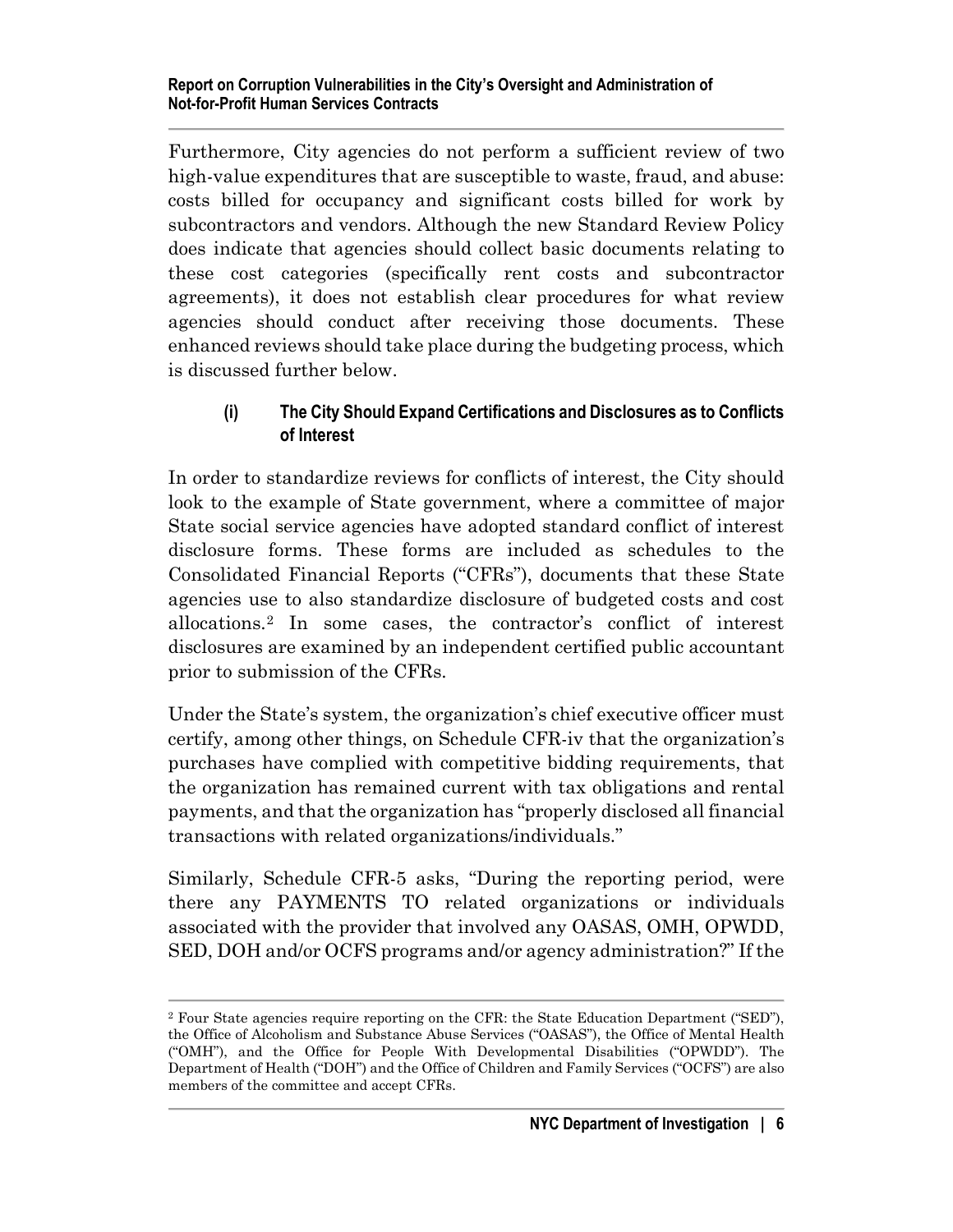contractor answers this question in the affirmative, it must list the transaction and its amount, describe the transaction, and provide the name of the related organization or individual, as well as the relationship to the provider.

DOI recommends that the City create a standard disclosure and certification form to be submitted for agency approval and modeled on the above schedules to include questions about: (1) whether the organization has entered into any financial transactions with entities or individuals who are associated with the organization or its key employees; and (2) whether the organization has complied with contractual requirements that it competitively bid significant expenditures on subcontractors and vendors. This is set forth in Policy and Procedure Recommendation ("PPR") #1, below. A proposed disclosure form is attached in Appendix 1 to this report. Again, such a disclosure form would help to ensure that the City receives complete information about potentially conflicted transactions in a uniform manner, and would allow the City to identify and reject improper conflicts at the earliest possible opportunity.

DOI's proposed disclosure form would also require providers to disclose any employees of the organization who supervise members of their own family with respect to work on the City contract. During the course of its investigations, DOI has repeatedly identified instances of employees providing services on City contracts who are supervised by family members apparently without the knowledge and authorization of the funding City agency, in violation of the Standard Contract. DOI has identified such instances at vendors funded by ACS, DFTA, DYCD, DOHMH, and DSS. DOI has previously issued PPRs to several of these agencies recommending the development of a standard disclosure process for such issues, and therefore recommends that any such disclosure forms developed to date be integrated into the standard forms recommended above.[3](#page-11-0)

<span id="page-11-0"></span><sup>3</sup> Specifically, DOI has recommended that DYCD, DFTA, ACS, and DSS "should identify and implement a clear method by which City-funded not-for-profit organizations can disclose potential conflicts of interest affecting their City contracts, including familial relationships with other officers and staff or 'related party transactions' in which they are involved." DOI also made recommendations to DOHMH and the Mayor's Office of Criminal Justice with respect to similar issues. As of the date of this report, only DYCD has reported to DOI that it has implemented this recommendation.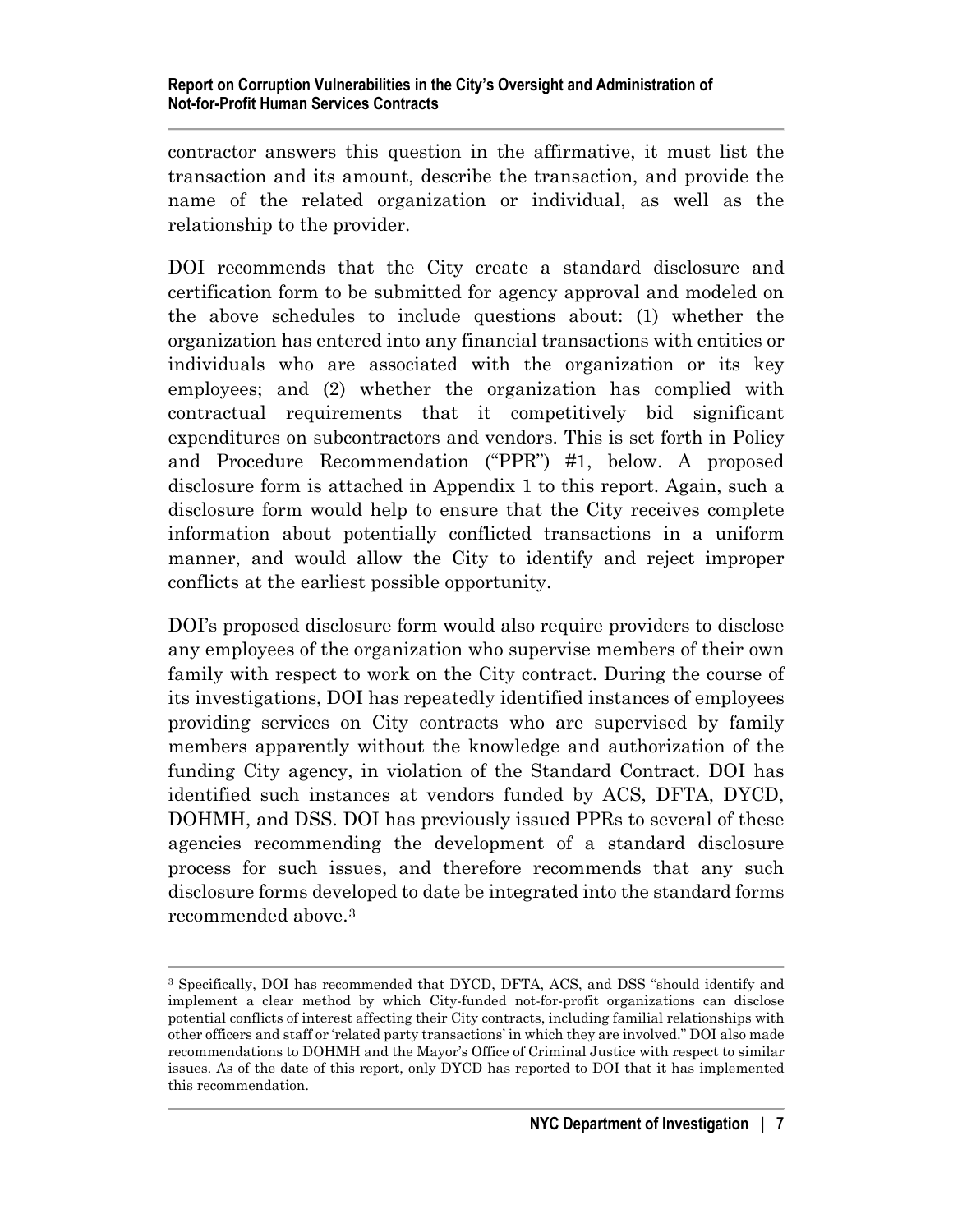The proposed disclosure system should supplement, but not replace, a process for conducting routine vetting of human services contractors in connection with the "responsibility determination" described in the City's Procurement Policy Board ("PPB") Rules. *See* PPB Rules § 2-08. Although this process is beyond the scope of this report, a proposed set of uniform responsibility determination procedures is attached as Appendix 6.

## <span id="page-12-0"></span>**(ii) The City Should Develop Enhanced Reviews for Occupancy Costs**

Occupancy is among the largest categories of expenses for City-funded human services programs. According to statistics in the HHS Accelerator<sup>[4](#page-12-1)</sup> system, organizations invoiced the City more than \$884 million for rent expenses in Fiscal Year 2020, close to 20% of total invoiced expenses for that year. Historically, however, many agencies have not reviewed documentation necessary to confirm that occupancy costs have been fairly charged to the contract, with some not even obtaining the organization's lease to verify its price and terms. Given the magnitude of these expenditures and, as discussed below, the particular risk that these costs can be inflated, agencies must conduct more comprehensive and uniform reviews of these costs.

Many agencies also have not obtained cost allocation plans when approving shared occupancy costs, which, if not properly allocated, could be charged to the City in amounts exceeding the program's fair share. In an investigation involving a Bronx-based not-for-profit, DOI found that DFTA had been paying for the expenses related to office space that was being used for both DFTA and HRA programs.<sup>[5](#page-12-2)</sup>

The Standard Review Policy has recently established some baseline requirements in this area, stating that occupancy costs and the cost

<span id="page-12-1"></span><sup>4</sup> HHS Accelerator is an online City procurement management system through which vendors submit their budgets and invoices for approval.

<span id="page-12-2"></span><sup>5</sup> DOI also found that the organization used close to \$800,000 in government funding intended for an affiliated home care service organization to pay for leasing costs at a different administrative office space that was in fact vacant. DOI referred its findings to the Attorney General's Office, which announced in 2015 that it had entered into a settlement with the notfor-profit requiring it to repay the approximately \$800,000 to the Medicaid program. Press Release, New York State Attorney General's Office, A.G. Schneiderman Announces \$800,000 Settlement with Bronx Nonprofit that Diverted Money Intended for Services for Elderly (Feb. 25, 2015), *available at* [https://ag.ny.gov/press-release/2015/ag-schneiderman-announces-](https://ag.ny.gov/press-release/2015/ag-schneiderman-announces-800000-settlement-bronx-nonprofit-diverted-money)[800000-settlement-bronx-nonprofit-diverted-money.](https://ag.ny.gov/press-release/2015/ag-schneiderman-announces-800000-settlement-bronx-nonprofit-diverted-money)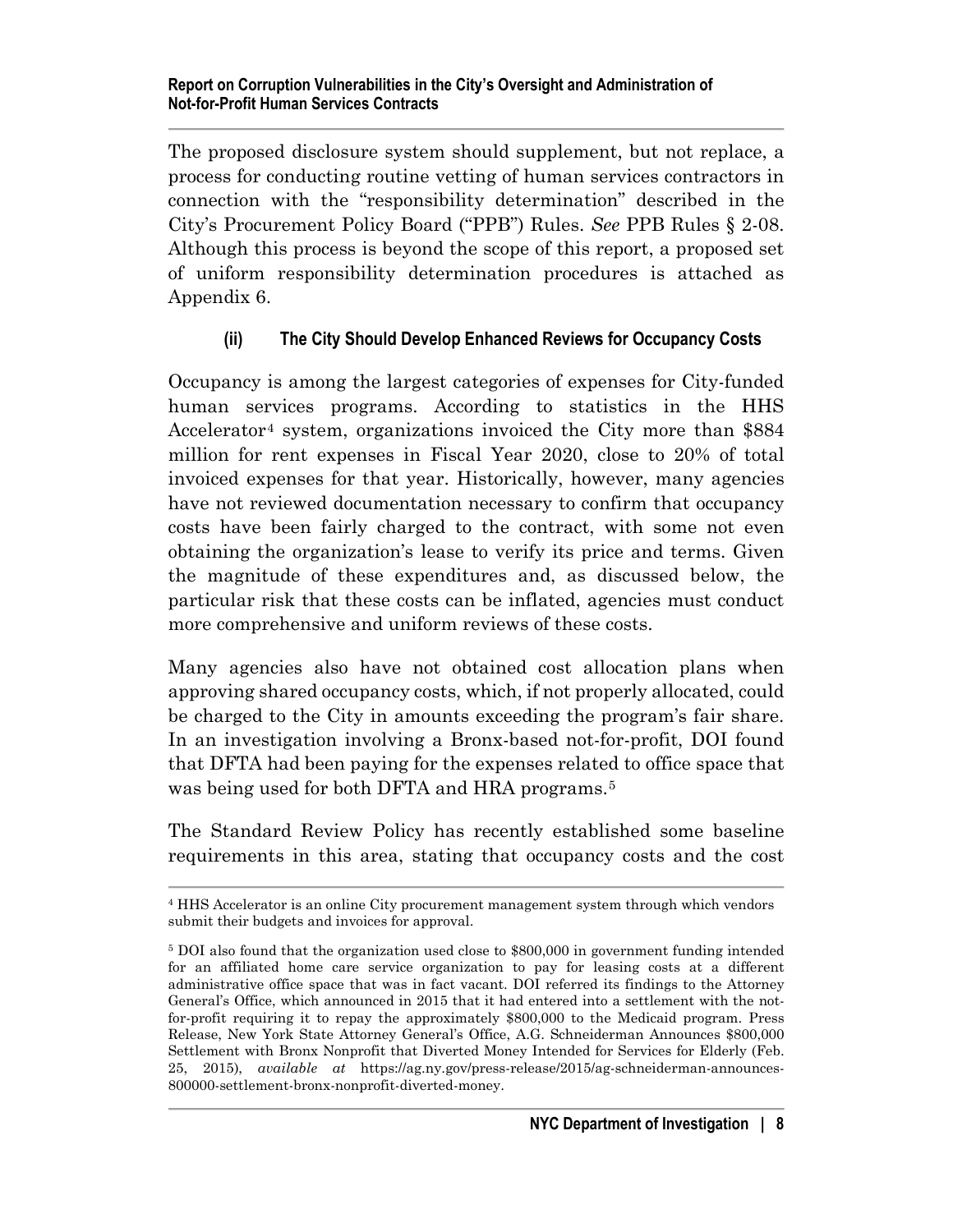allocation plan "will be documented and verified during the budget approval process." However, agency staff will need more detailed procedures and training to create effective controls on these large expenses, including processes to verify that the cost is reasonable, that the expense was properly allocated, and that transactions are free from conflicts of interest. Appendix 2 is a proposed draft of such procedures, which include directions that agency staff:

- Review primary documents, such as leases, in conjunction with secondary documents, such as cost allocation plans and general ledgers.
- Review leases to verify that occupancy expenses are reasonable, including requesting a market evaluation for any new leases or using lease cost data from other contracts as a comparison. *See* Cost Manual Section IV, V (discussing allowable rental costs).
- Verify that occupancy costs are properly allocated if space is shared by more than one program or function, including reviewing the methodology for allocation (*e.g.*, square footage or another method) and ensuring that the methodology was correctly and consistently applied.
- Verify that the real estate being charged to the contract provides a direct benefit to the contract. *See* Cost Manual Section IV, O (disallowing costs related to "idle facilities"). DOI has identified examples where the City has paid for office space that went unused.
- Determine whether the rental agreement is part of a "sale and leaseback" arrangement, where costs are limited to "the amount that would be allowed had the Provider continued to own the real property or equipment." Cost Manual Section IV, V; *see also* 2 C.F.R. § 200.465 (federal regulations imposing similar limits). In one investigation, DOI found that an agency had implicitly approved a provider's occupancy costs under a sale and leaseback arrangement, even though the invoices had exceeded these limits.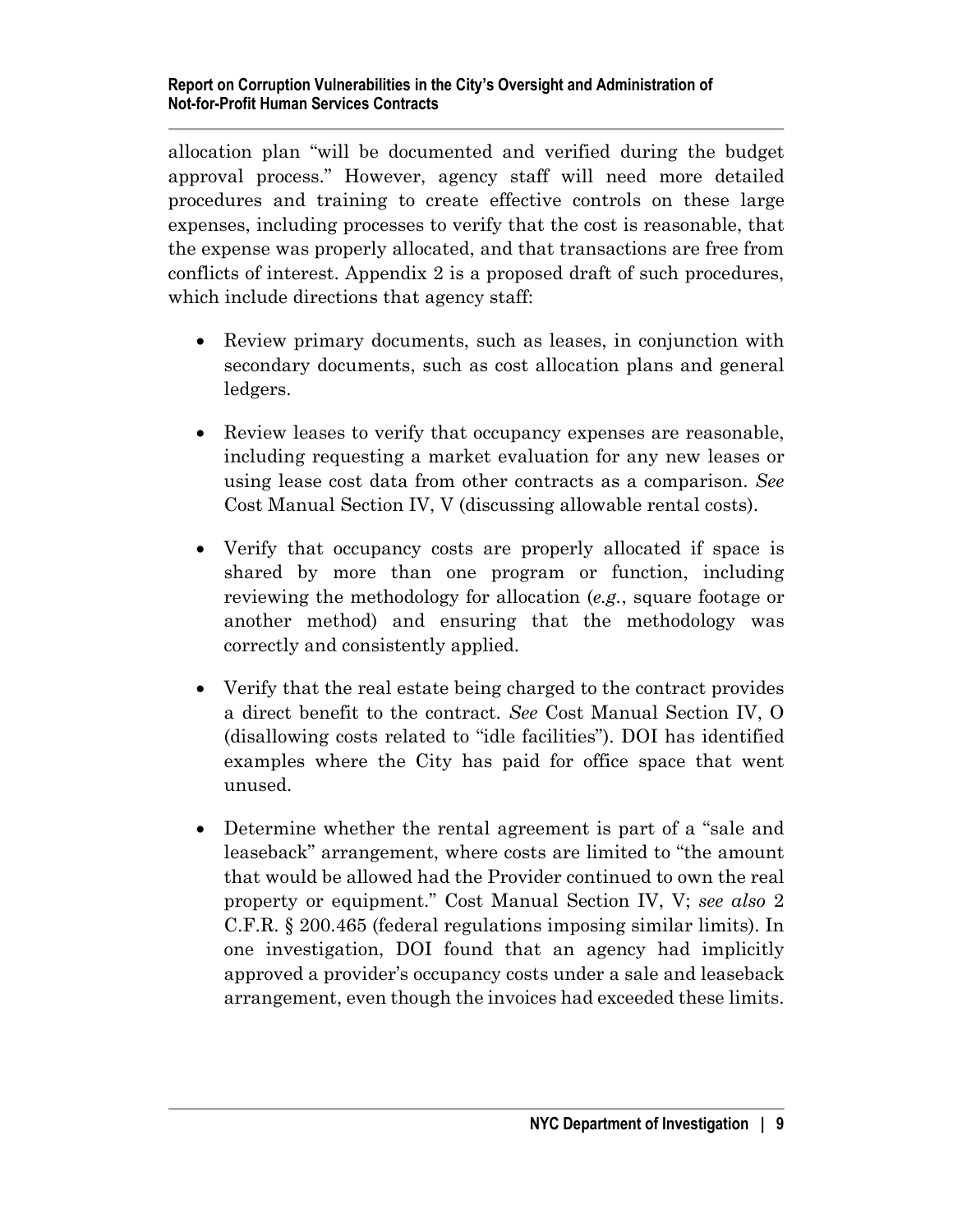• Perform consistent, detailed reviews to determine whether significant leasing transactions are with related parties and, if so, whether the related parties are being compensated excessively.

These recommendations are also set forth in PPR #2.

With respect to the final point concerning related party transactions, the City's online contractor registration system (known as PASSPort) already requires City contractors to report any real property they occupy and in which "any principal owner or officer . . . or any member of his/her immediate family" has an ownership interest by asking the following question:

*Does any principal owner or officer of the submitting vendor, or any member of his/her immediate family, have an ownership interest in any entity that holds the title or lease to any real property used by the submitting vendor in the New York City metropolitan area?*

Providers must respond to this question as part of a questionnaire every time they enter into a contract with the City exceeding \$250,000 or for every contract, when their aggregate contracts have already exceeded \$250,000 over a twelve-month period. The questionnaire may be signed and certified by any individual designated by the organization, regardless of their rank or role at the entity. However, it is not clear that agency contracting officers review these questionnaires in a consistent manner.[6](#page-14-0)

Agencies should obtain these PASSPort reports and review the provider's answers to this question as part of their normal review procedures. In cases where a provider answers this question with "yes," agency staff should require further disclosures as to the nature and

<span id="page-14-0"></span><sup>6</sup> DOI's investigations have also revealed instances in which vendors have inaccurately replied "no" to this question when their principal owners have in fact held such an ownership interest. In one case, the board chair of an ACS-funded not-for-profit day care owned a building where the organization maintained administrative offices and falsely answered that he had no such ownership interest. That board chair ultimately pleaded guilty to one felony count of Offering a False Instrument for Filing in the First Degree. Press Release, New York State Attorney General's Office, Attorney General James, Comptroller DiNapoli, and Department of Investigation Commissioner Garnett Announce Guilty Verdict of Non-Profit Executive in Corruption Scheme (Oct. 28, 2019), *available at* https://www1.nyc.gov/assets/doi/pressreleases/2019/oct/Mendez\_Verdict\_10282019.pdf.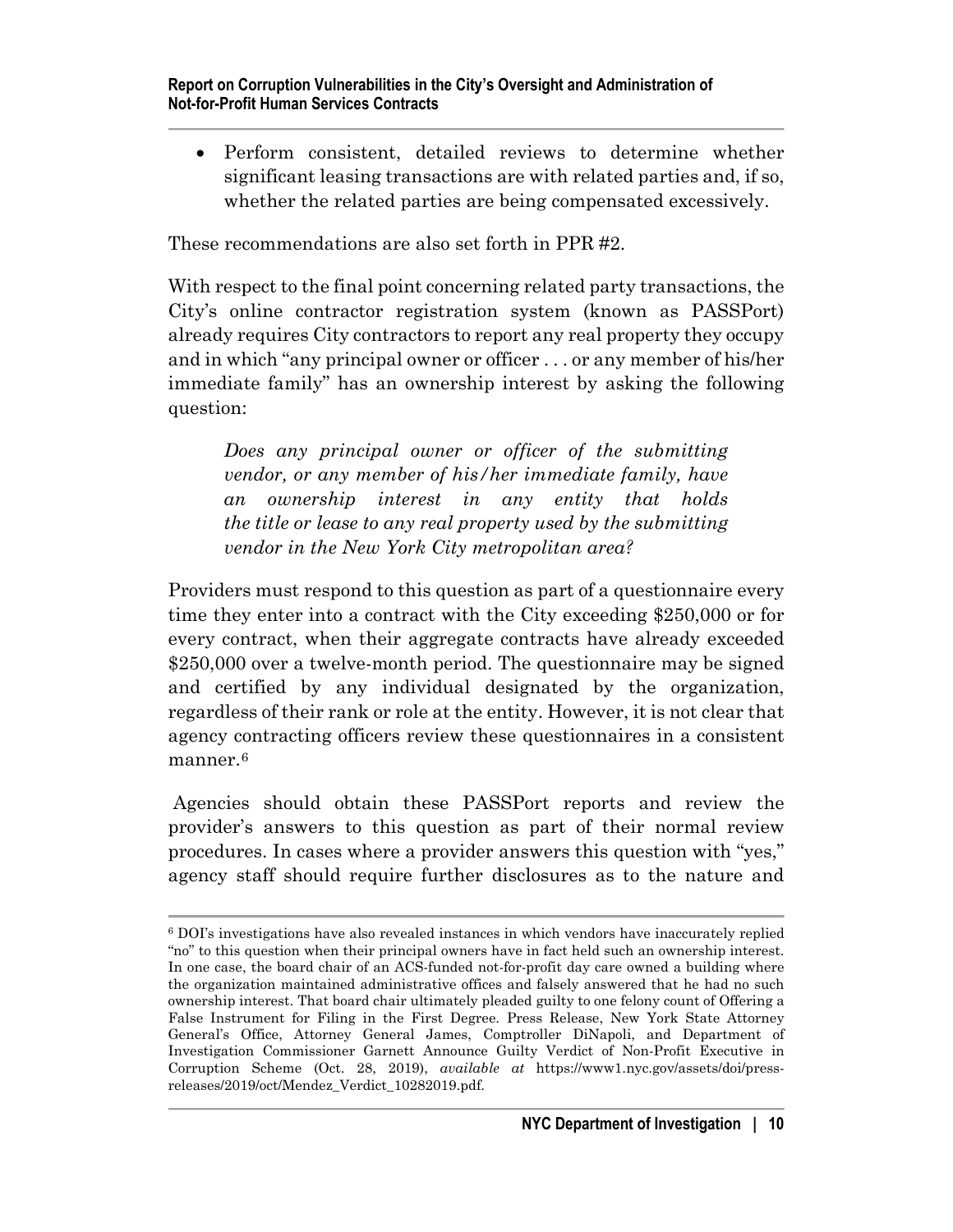percentage of the ownership interest, as well as the profits earned by the principal owner or officer or member of his or her immediate family. A draft supplemental disclosure form with respect to these issues is attached in Appendix 3, which is modeled in part on disclosures required by the State in Schedule CFR-5 when related parties are involved in "lease/rental agreements." This recommendation is set forth in PPR #3.

# <span id="page-15-0"></span>**(iii) The City Should Develop Enhanced Reviews for Subcontractors**

Funds paid to subcontractors also warrant enhanced scrutiny both at the budget and invoice stages. Subcontractors provide a wide array of services to human services providers, such as construction services at a building where services are provided, meals for program clients, or security at program facilities. While subcontracts are subject to restrictions under the Standard Contract and the PPB Rules, the procurement process is conducted by the not-for-profit provider, not the City. The provider is also primarily responsible for evaluating the subcontract's costs through a competitive bidding process, but may not have the same incentives as the City to control costs. Since the City essentially outsources these important tasks, it is particularly important that the City make a focused effort to ensure that its rules are followed and that significant subcontracted expenditures are free from waste, fraud, and abuse.

The new Standard Review Policy states that "subcontractor agreements, license agreements, [and] vendor agreements" should be "documented and verified" before the City agency approves a budget. This is consistent with previous requirements in the Standard Contract, which required agencies to approve subcontracts with a value exceeding \$20,000 before the work is performed. *See* Standard Contract, Appendix A, Section 3.02. The subcontractor must also complete PASSPort questionnaires if their aggregate awards exceed \$250,000 in a twelvemonth period. PPB Rules § 2-08.

DOI's review shows that in some cases, not-for-profit providers have not entered subcontracts into the Payee Information Portal (an electronic submission system for City contractors), instead seeking approval of their subcontracts after the work was already performed. When that happens, the agencies may not have an opportunity to review PASSPort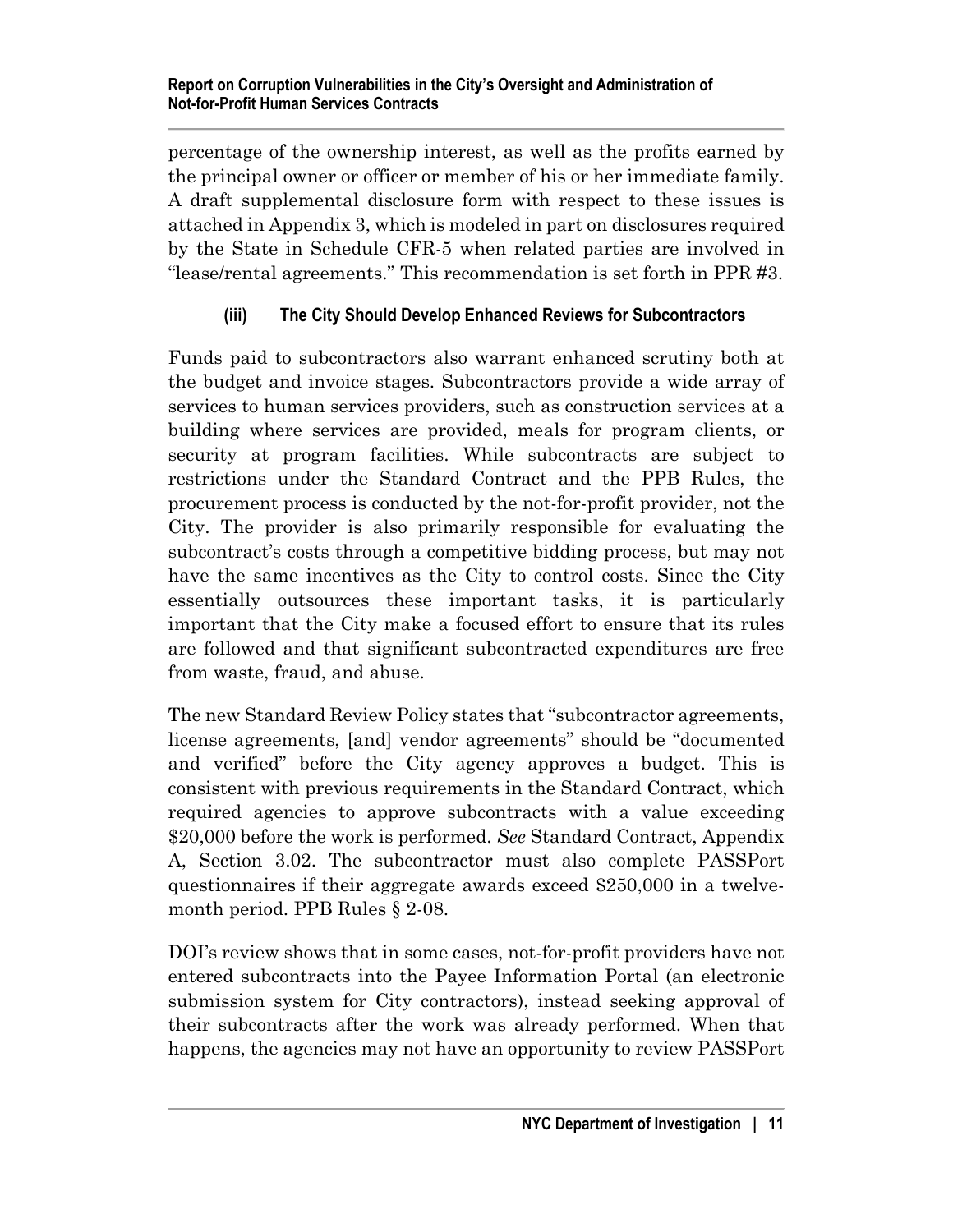disclosures from the subcontractor as required by the PPB Rules or to conduct any other vetting of the subcontractor.

The Standard Review Policy's requirement that City agencies identify subcontractors and collect subcontracting agreements is fundamentally important. As with occupancy costs, the City should issue standard operating procedures to ensure that this information is properly reviewed by each agency, and communicate an annual reminder of the provider's obligation to enter its subcontractors into the Payee Information Portal. Appendix 4 is a proposed draft of such procedures, which include directions that agency staff:

- Take measures to enforce the rule that subcontractors enter disclosures in PASSPort if they exceed \$250,000.
- Conduct a basic integrity review of the subcontractor, including, at a minimum, internet research of the entity and its principals. In a recent investigation, an agency evidently did not perform such research in the case of a Staten Island-based not-for-profit subcontractor, where publicly-available reports showed that the purported chairman of the subcontractor organization had been convicted of fraud within the previous decade.
- Perform consistent, detailed reviews to determine whether significant subcontracting and vendor transactions are with related parties and, if so, whether the related parties are being compensated excessively.
- Review bidding documents to ensure that the provider selected the most cost-effective option available, from among the qualified and responsible bidders.

<span id="page-16-0"></span>This is discussed further in PPR #4, below.

#### **c. Finding #2: The City Lacks Controls Over the Amounts Budgeted for Executive Compensation**

The City, of course, carefully controls and monitors the salaries it pays to its own employees. Municipal salaries are subject to a variety of limitations and are posted publicly, which ensures accountability and transparency. In contrast, the City's systems for monitoring public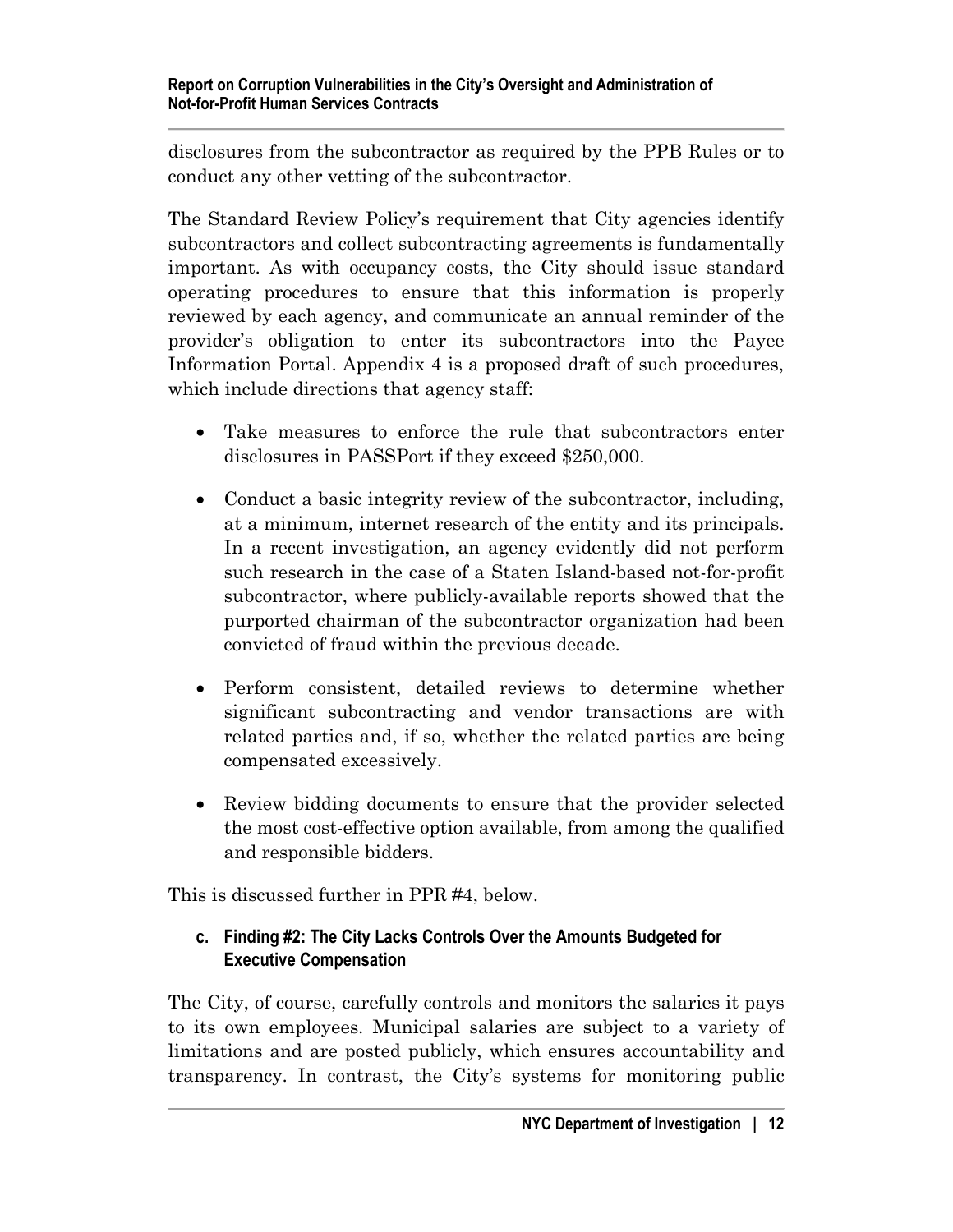funds directed to the highest salaries at its contractors and subcontractors—to the extent those systems exist at all—are undermined by significant loopholes.[7](#page-17-0) In some cases, appropriate agency personnel may not even be aware of the amount that their agency is paying toward salaries of the contractor's highest-level executives.

Although Section 6.02 of the City's Standard Contract requires contractors to disclose the total amount of compensation paid to the "Executive Director, Chief Financial Officer, Chief Operating Officer, and/or the functional equivalent of such positions, and key employees," as well as the source of funding used to pay those salaries, DOI has found that provision is widely unenforced. As a result, executive compensation in many cases remains opaque, with no standard mechanism for the City to collect basic information about the amounts paid to executives or the extent to which City money is funding those salaries.

Moreover, unlike the State and federal governments, the City has no clear guidelines limiting executive compensation paid to its not-forprofit social service contractors. By default, these expenses are limited only by the general "cost reasonableness" provisions of the Cost Manual. *See* Cost Manual at 17 (defining a cost as "reasonable" if, "in its nature and amount, it does not exceed the amount that would be incurred by a prudent Provider under the circumstances prevailing at the time the decision was made to incur the Cost.").

Payment of excessive executive compensation is an important issue because, where it does occur, it is often linked to other types of fraud or waste of public resources. Accordingly, this is an area that requires close and continued scrutiny. DOI recommends that the City implement a consistent disclosure mechanism to ensure transparency, and provide guidance to individual agencies about evaluating executive compensation. At least some agency representatives have told DOI that it is challenging to consider the reasonableness of executive salaries without uniform guidance.

<span id="page-17-0"></span><sup>7</sup> These loopholes will be discussed in more detail in the discussion of indirect costs on pages 16 to 18.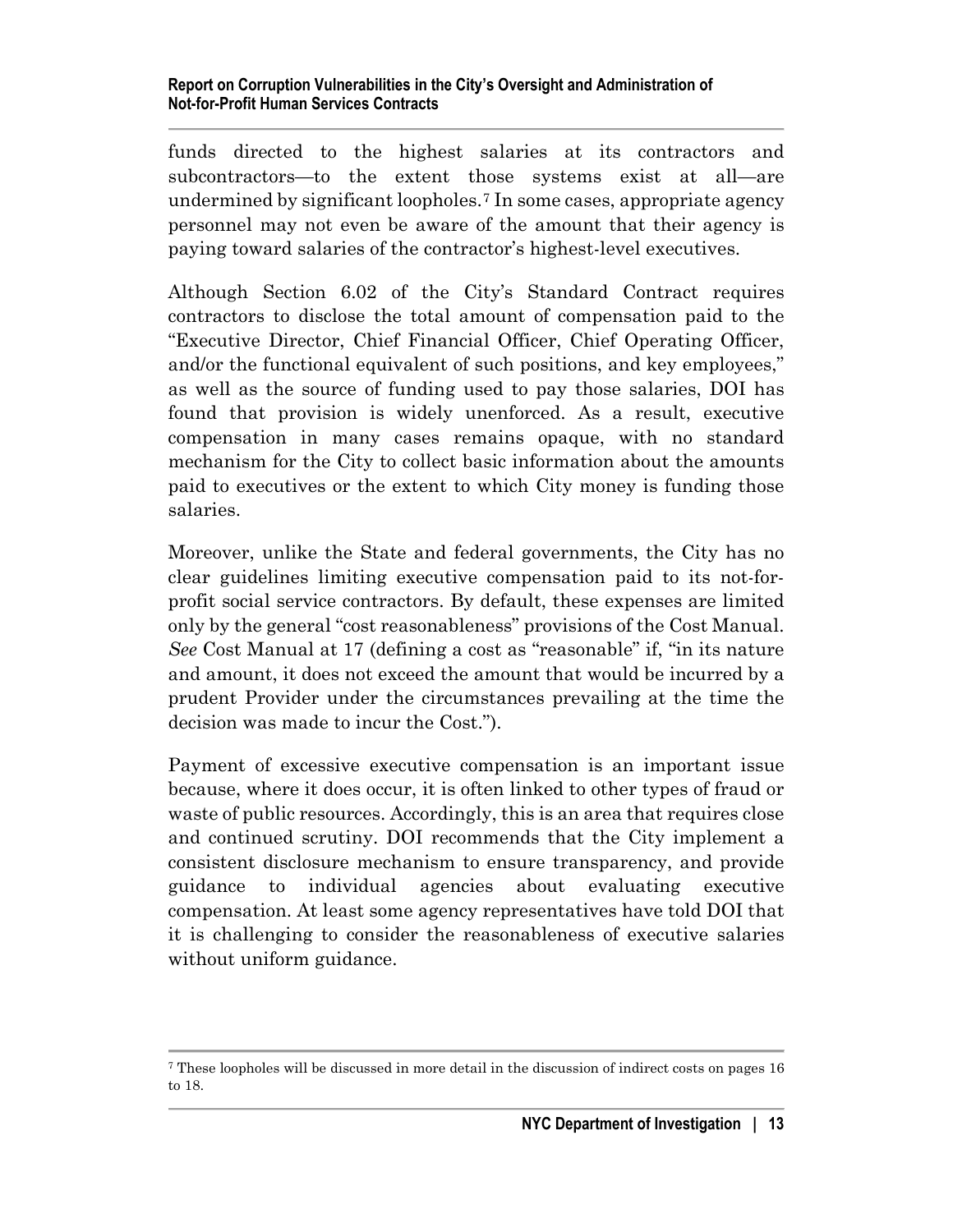## <span id="page-18-0"></span>**(i) The City Should Develop a Standard Mechanism for Collecting Executive Salary Amounts and Funding Sources**

The HHS Accelerator system requires human services contractors to disclose salaries charged as "direct" costs, but not salaries billed as "indirect" costs. This leaves a significant gap as to executive compensation, which—as an expense that supports the overall operations of the organization, rather than one particular contract—is more likely to be subsumed within the indirect category.

Although HHS Accelerator's budget template may not require the disclosure of executive salaries, Section 6.02 of the Standard Contract clearly requires that contractors disclose to the City "current total compensation (including all benefits), all sources of the . . . total compensation . . . and the dollar amount of compensation from each such source" with respect to "the Executive Director, Chief Financial Officer, Chief Operating Officer, and/or the functional equivalent of such positions," as well as "key employees," as that term is defined in the IRS Form 990. Thus, if enforced, this provision would collect the information necessary to fill any gaps remaining from HHS Accelerator.

DOI found that, of the five agencies within the scope of this report, only DSS collects any of the information required by section 6.02. DSS began doing so following a DOI recommendation and investigation finding that the chief executive of a DHS-funded provider received a previouslyundisclosed and publicly-funded annual salary that reached as high as \$651,000. DSS currently collects a letter from each provider at time of contract award that states the total salary of the organization's chief executive, although it does not include the sources of funding for that salary. DSS checks the amount against IRS Form 990 executive salary disclosures, and files the information for future reference.

Collecting this information on a City-wide basis would ensure that there is a minimum level of transparency for this important category of expenditures and that City agencies receive this information on a timely basis. It would also bring the City's practices more closely in line with federal regulations, which require disclosure of this basic information for certain contractors and for "first-tier" subcontractors. 48 C.F.R. § 52.204-10. As described in PPR #5, DOI recommends that City agencies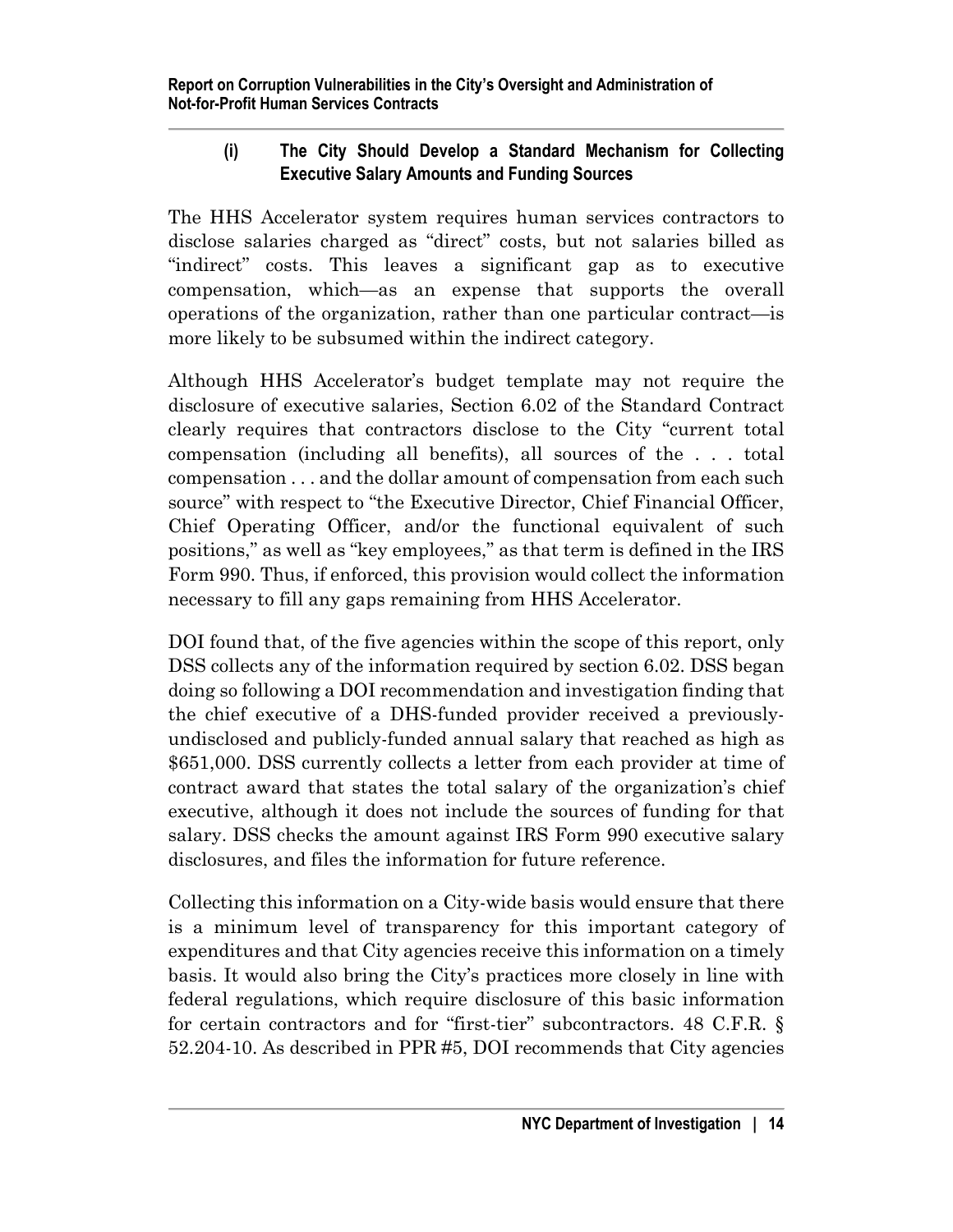<span id="page-19-0"></span>begin to follow and enforce this already-existing provision in the Standard Contract.

#### **(ii) The City Should Develop Guidelines on Reasonableness of Executive Compensation Expenses**

In cases where a City agency is aware of the executives' salaries and those salaries are high enough to raise questions of reasonableness, representatives of some agencies told DOI that they may seek evidence that an organization identified comparable salary rates to justify the expense and that the board approved the salary. *See* N.Y. Not-for-Profit Corp. Law § 715. However, this process is not required by the Standard Review Policy and individual agencies exercise their own discretion as to whether a particular salary is excessive.[8](#page-19-1)

In contrast, the Federal and State Governments impose caps on overall compensation for their contractors. Federal law currently limits the amount that any contractor can bill the U.S. government for employee salary to \$568,000.[9](#page-19-2) The State of New York, following Executive Order 38, prohibits more than \$199,000 in State funds from being used for an individual's annual executive compensation.[10](#page-19-3)

Notably, New York City Comptroller's Directive 2, which is discussed in more detail beginning on page 24 below, states that in the context of cost reimbursement contracts, "[c]ompensation for professional services

<span id="page-19-1"></span><sup>8</sup> Again, agencies are limited by the general "cost reasonableness" provisions in the Cost Manual. The New York State Not-For-Profit Corporation Law also states that compensation must be paid in a "reasonable amount." N.Y. Not-for-Profit Corp. Law § 515.

<span id="page-19-2"></span><sup>9</sup> The limit is adjusted annually. *See* 48 C.F.R. § 31.205-6. Federal agencies may make exceptions for highly skilled specialists that could not be retained within the cap. *See* 41 U.S.C. § 4304(a)(16). Certain agencies also impose lower caps on their contractors' executive salary. The U.S. Department of Health and Human Services limits the amount of public funds that can be paid for direct salaries to the levels set out in Federal Executive Schedule Level II, which is \$199,300 as of January 2021. Similarly, the U.S. Department of Justice ("DOJ") prohibits most grant recipients from using DOJ grant funds to pay compensation over 110% of the highest maximum salary payable to a member of the federal government's Senior Executive Service. *See* [https://www.justice.gov/ovw/file/1030311/download.](https://www.justice.gov/ovw/file/1030311/download)

<span id="page-19-3"></span><sup>10</sup> Executive Order 38 directs agencies in State government to implement regulations to address executive compensation and administrative expenses at State-funded entities that provide services to New Yorkers in need. Executive Order 38 requires, among other things, a limit of \$199,000 for executive compensation at entities using State funding for executive compensation with certain limited exceptions. Executive Order 38 is applicable only to "covered providers" organizations that receive more than \$500,000 in state funding, where that funding accounts for at least 30% of the organization's revenue per year.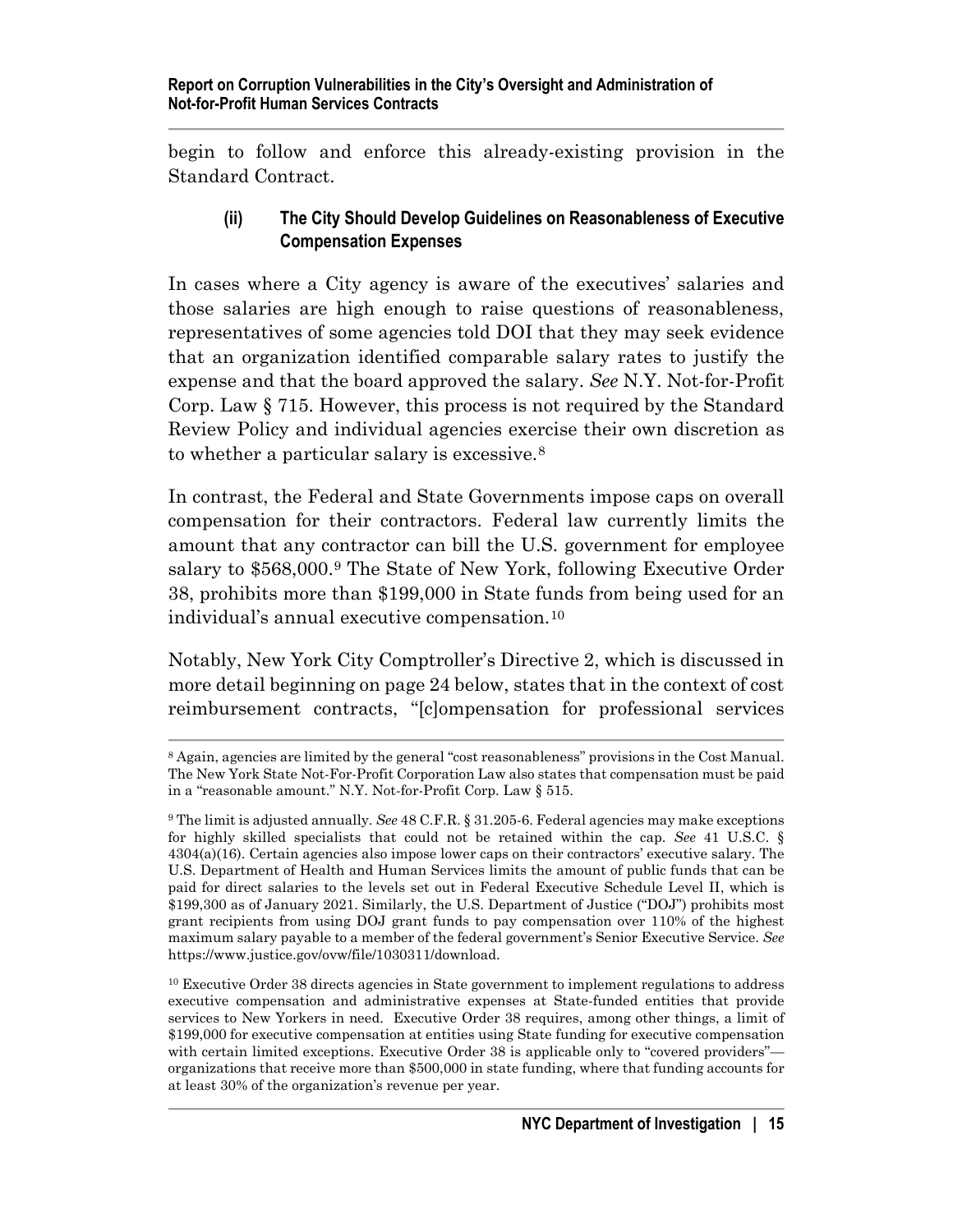#### **Report on Corruption Vulnerabilities in the City's Oversight and Administration of Not-for-Profit Human Services Contracts**

must be limited to that which a reasonable person would pay in a similar circumstance" and states that "[c]aps for executive compensation should follow" guidelines issued by the American Association of State Highway Transportation Officials ("AASHTO"). The AASHTO guidelines refer to a "National Compensation Matrix" that, in turn, references the abovereferenced federal statutory cap. However, as discussed in detail below, Directive 2 has only been strictly applied by the City's building and infrastructure agencies, not by social service agencies, meaning that salary caps are not even applied consistently across City agencies.

This report does not take a position on whether a hard cap on executive compensation or less stringent guidelines would be more appropriate for the City. DOI recognizes that the question of what is reasonable is a complex and fact-specific judgment, which requires balancing the need to be prudent with City funds against the need to recruit and retain executives who are capable of overseeing entities that deliver critical services to New Yorkers. However, that complexity underscores the need for agencies to be equipped with guidance as to how to evaluate the reasonableness of requests.

As described in PPR #6, DOI does recommend that the Mayor's Office of Contract Services ("MOCS")[11](#page-20-1) convene a working group to: (1) develop a City-wide policy that will ensure transparency in this area to City agencies and to the public; and (2) develop appropriate guidance to agencies in making determinations as to the appropriateness of executive compensation for contractors and first-level subcontractors, including obtaining additional documentation regarding board oversight and approval if the salary is potentially excessive; and (3) consider whether a cap on executive compensation or other parameters would be appropriate for New York City.

#### <span id="page-20-0"></span>**d. Finding #3: "Indirect" Costs Are Not Sufficiently Reviewed by Agencies**

As noted above, "indirect" costs are intended to pay for expenses that are not attributable to a single program, but instead support the organization as a whole. Indirect costs may include expenses such as executive staff who focus on more than one particular contract, utility

<span id="page-20-1"></span><sup>11</sup> MOCS oversees implementation of the City's procurement policy for mayoral agencies. MOCS also supports the City's relationship with vendors, and, in recent years, has convened vendor working groups in support of its efforts to modernize the City's procurement systems.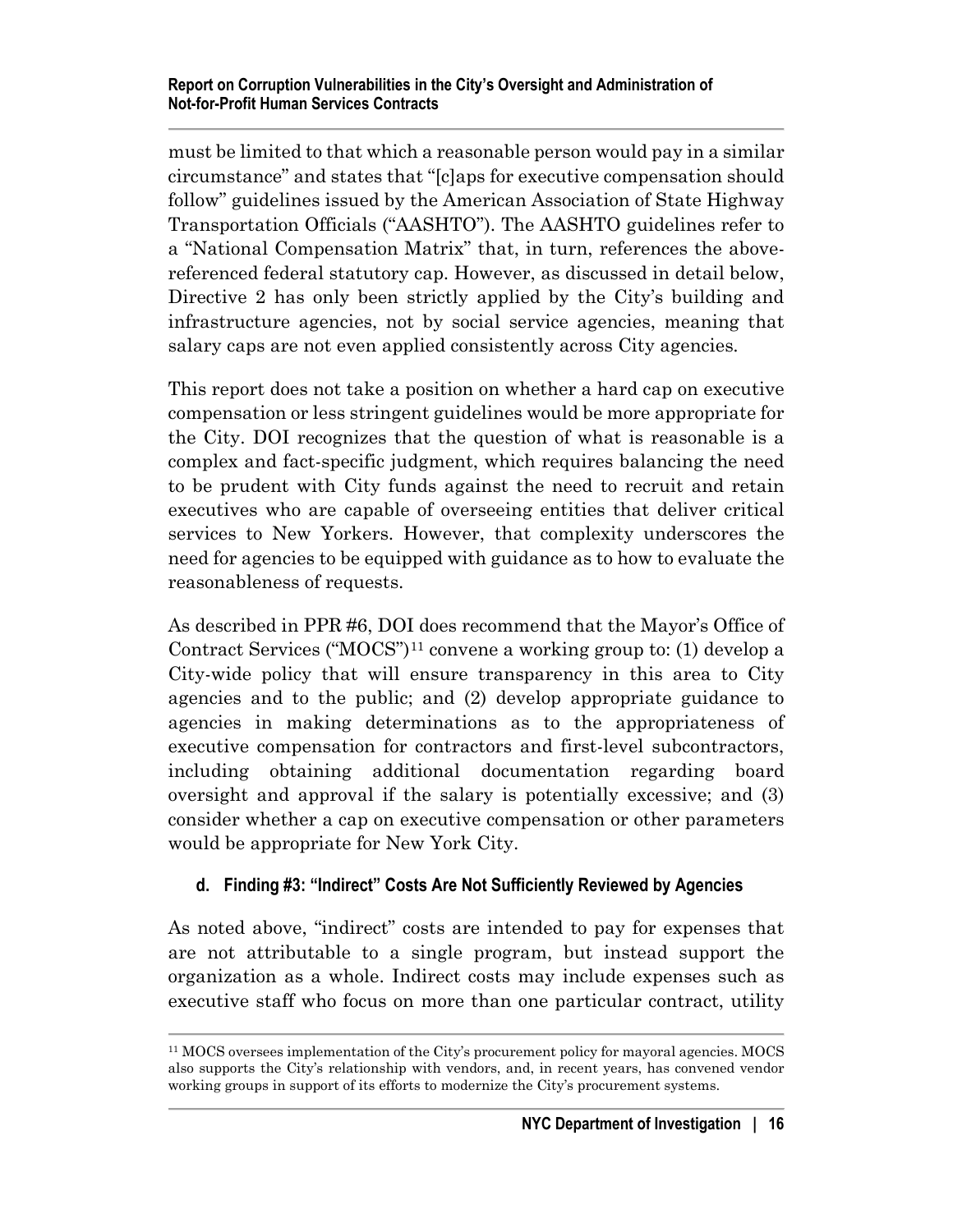bills for administrative offices, and information technology costs. The City pays a flat rate on top of direct expenses to support the providers' overall health and sustainability.

The City overhauled its system for reimbursing indirect costs in Fiscal Year 2020, through what it called the Indirect Cost Rate ("ICR") Funding Initiative. Through the ICR Funding Initiative, most  $\frac{1}{2}$  contractors are permitted to set their own indirect rates<sup>[12](#page-21-0)</sup> through one of three methods: (1) a default "de minimis" rate of 10%, which is the same rate used by the United States Office of Management and Budget for federal not-for-profit contracts; (2) an indirect rate that was approved by a federal contracting agency for that not-for-profit organization, if applicable; or (3) a rate based on a schedule of expenses audited by the organization's independent auditor and accepted by staff from MOCS and the City's Office of Management and Budget.[13](#page-21-1)

A sample of rate proposals submitted through the third option (*i.e.*, those indirect rates based on a schedule of expenses) are audited by the City to ensure their accuracy. If accepted by the City, a provider's rate can be used to add money to their contracts for up to three years. As of November 2020, 262 organizations had completed the review process and the City had accepted their indirect rate.

The ICR Funding Initiative has standardized the process of selecting an indirect rate. Notably, however, the City often performs no review whatsoever of the expenses that are paid using that indirect rate. At most, the costs are reviewed by staff from MOCS and OMB once every three years as part of an audit, and that is only when the contractor uses the third option to set an individual indirect rate with the City. If the contractor chooses to claim a de minimis 10% indirect rate, City agencies do not even receive the indirect expenses to ensure they are allowable,

<span id="page-21-0"></span><sup>&</sup>lt;sup>12</sup> Agencies may add funds to eligible contracts to pay each contractor's accepted indirect rate after confirming whether each expense is a direct or indirect cost. The contractor must provide this breakdown on a budget spreadsheet called a "Delta Template," which requires the Executive Director to attest that costs are not billed as both direct and indirect costs.

<span id="page-21-1"></span><sup>&</sup>lt;sup>13</sup> Certain programs, such as contracts for ACS-funded residential foster care and HRA-funded emergency domestic violence shelter, are excluded from this indirect cost structure. Cost Manual, Section II.B. Such programs may be excluded because service providers are paid according to established rates, rather than through a cost reimbursement model. Providers of HRA-funded emergency domestic violence shelters, for example, are paid according to an established rate set by the State Office of Children and Family Services.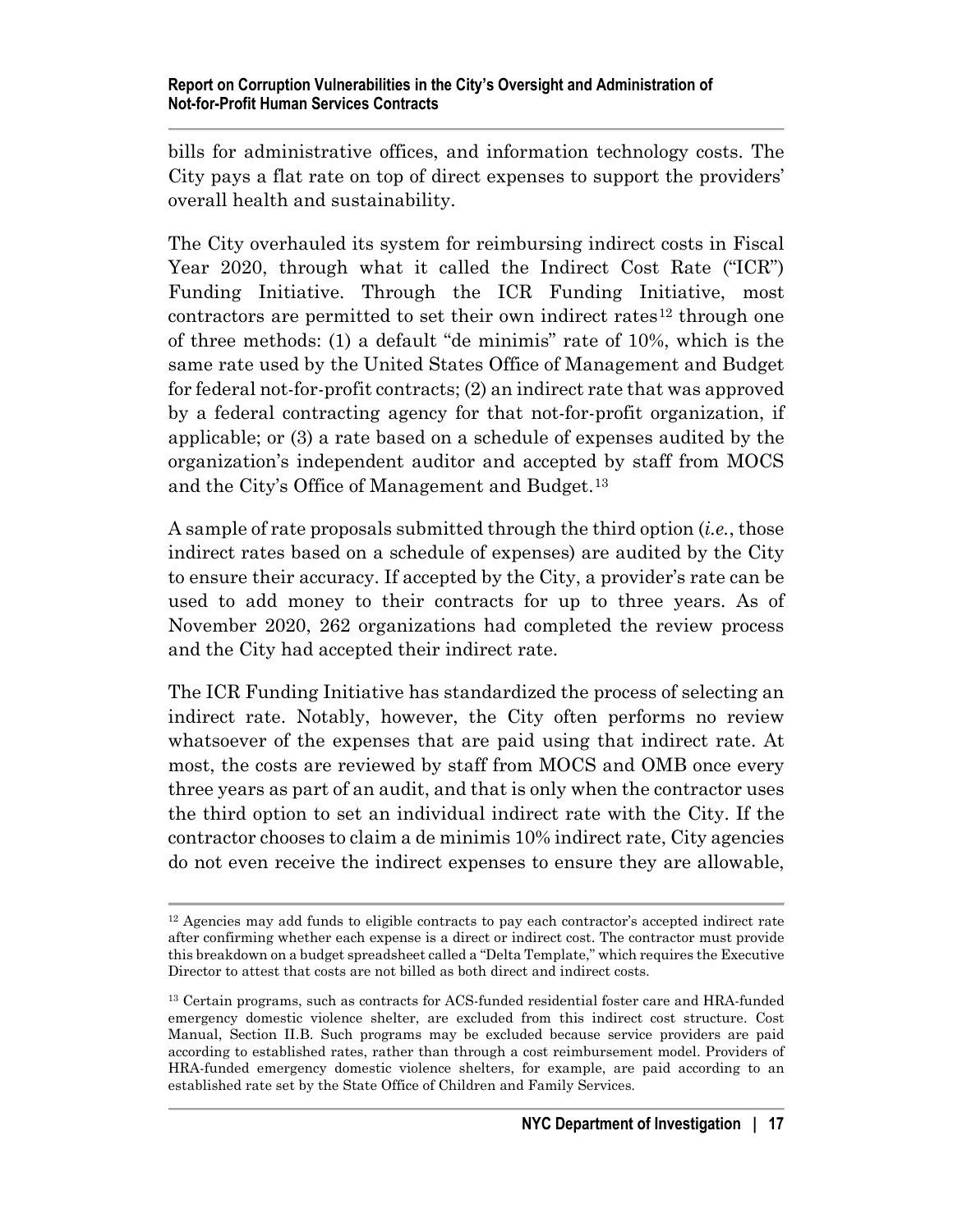creating what is essentially an "honor system" method of overseeing these public funds. This appears to be contrary to the Comptroller's general guidance in Directive 2, which says "[t]he audit of indirect costs . . . is an area that requires close attention." Directive 2 at 1.

If agencies do not receive and review information about expenses paid with the indirect rate, they are at risk of reimbursing unallowable costs. DOI recommends that agencies review expenses charged to indirect prior to approving budgets with indirect rates. Like the lack of disclosure on executive compensation, there is a lack of transparency regarding the costs that make up the indirect rate. Agencies should require disclosure of costs being allocated in the indirect rate, regardless of which method the contractor chooses. Agencies should then review this information to ensure expenses are allowable under the Cost Manual and to ensure expenses have not been billed to both direct and indirect budgets. This recommendation is set forth in PPR #7, below.

## <span id="page-22-0"></span>**e. Policy and Procedure Recommendations**

Based on the above, DOI makes the following recommendations.

DOI issues these PPRs principally to MOCS, and recommends that MOCS leads the process of developing and issuing written City-wide guidelines that address the corruption vulnerabilities raised in this report, either by integrating new procedures into existing policies or by developing new policies as necessary. In support of that process, MOCS should convene a group of relevant stakeholders in City government to consider implementation of, at a minimum, new executive compensation policies (*see* PPR #6), but which should also consider implementation of other PPRs as appropriate.

These PPRs are also issued separately to the City agencies that hold the largest portfolios of cost reimbursement human services contracts with not-for-profit contractors: ACS, DFTA, DOHMH, DSS, and DOHMH.

• **Policy and Procedure Recommendation #1:** Agencies should require human services contractors to complete a standard disclosure and certification form that will assist in identifying potential conflicts of interest and noncompliance with the City's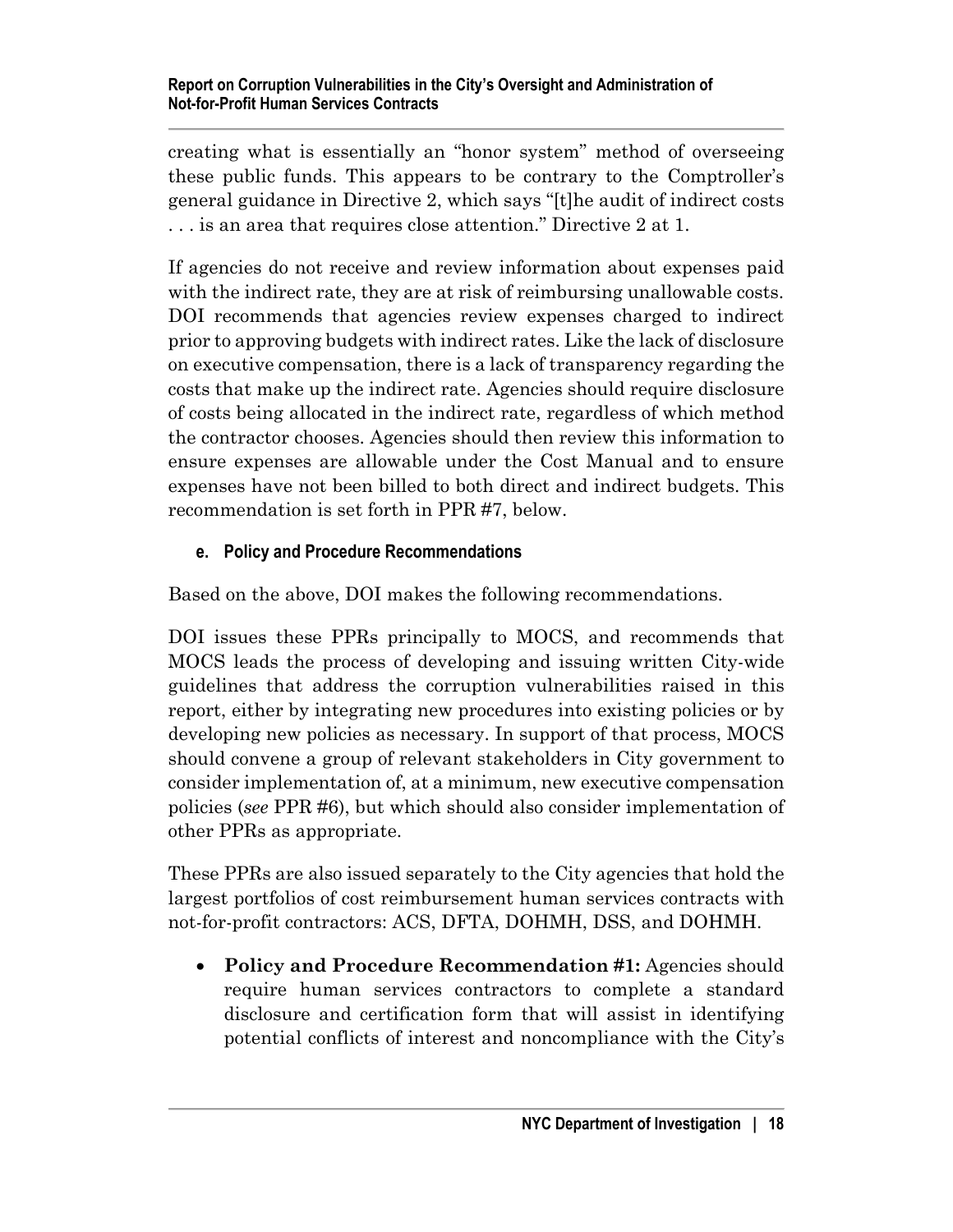competitive bidding requirements. A proposed disclosure and certification form is attached as Appendix 1.

- **Policy and Procedure Recommendation #2:** Agencies should direct and train budget review staff to implement standard operating procedures similar to those identified in Appendix 2 to review occupancy costs. The review should include a review of leases with allocation plans, verification that expenses are reasonable through a market evaluation, and verification that the expenses are necessary to fulfill the contract. If the lease is with a related entity, it should also include a determination that the City is not being charged more than the actual operational costs.
- **Policy and Procedure Recommendation #3:** When a provider reports in PASSPort that it leases space from a related party or has paid a related party for goods or services, agencies should collect additional disclosures in order to identify potential conflicts of interest and their impact, if any, on City funds. *See* Appendix 1 and Appendix 3.
- **Policy and Procedure Recommendation #4:** Agencies should direct and train budget review staff to implement standard operating procedures similar to those identified in Appendix 4 to review proposed subcontractor expenses. The review should include determinations of whether subcontractors have been entered into the City's Payee Information Portal and whether subcontractors have completed PASSPort disclosures as required. It should also include a basic integrity review of each subcontractor, including whether subcontractors are related to key people at the contractor, as well as a review of documentation to ensure that there was a bona fide competitive bidding process.
- **Policy and Procedure Recommendation #5:** Agencies should enforce Section 6.02 of the Standard Contract by requiring contractors to disclose the current total compensation of executive staff and how the compensation is allocated. Draft questions requesting this information are included within Appendix 1.
- **Policy and Procedure Recommendation #6:** MOCS should convene a group of representatives from City agencies to develop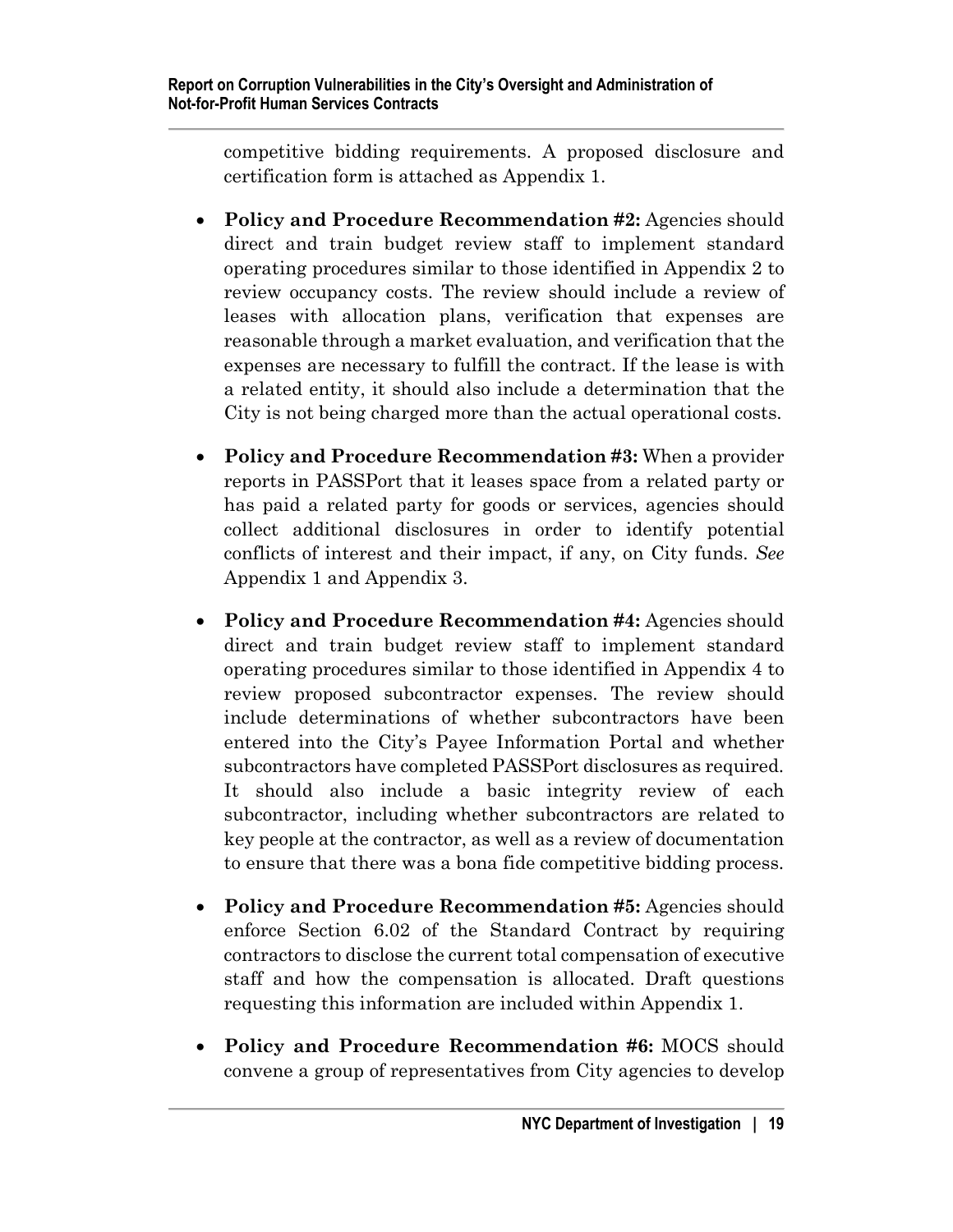a mechanism for disclosing information relating to executive compensation and determine the practicability of requiring similar disclosures from first-tier subcontractors. The group should also develop appropriate guidance to agencies in making determinations as to the appropriateness of executive compensation for contractors and first-tier subcontractors, including obtaining additional documentation regarding board oversight and approval if the salary is potentially excessive. The group should also consider setting a cap or other parameters on City-funded executive compensation.

• **Policy and Procedure Recommendation #7:** Agencies should require disclosure of costs being allocated in the indirect rate. Agencies should then review this information to ensure expenses are allowable under the Cost Manual and to ensure expenses have not been billed to both direct and indirect budgets.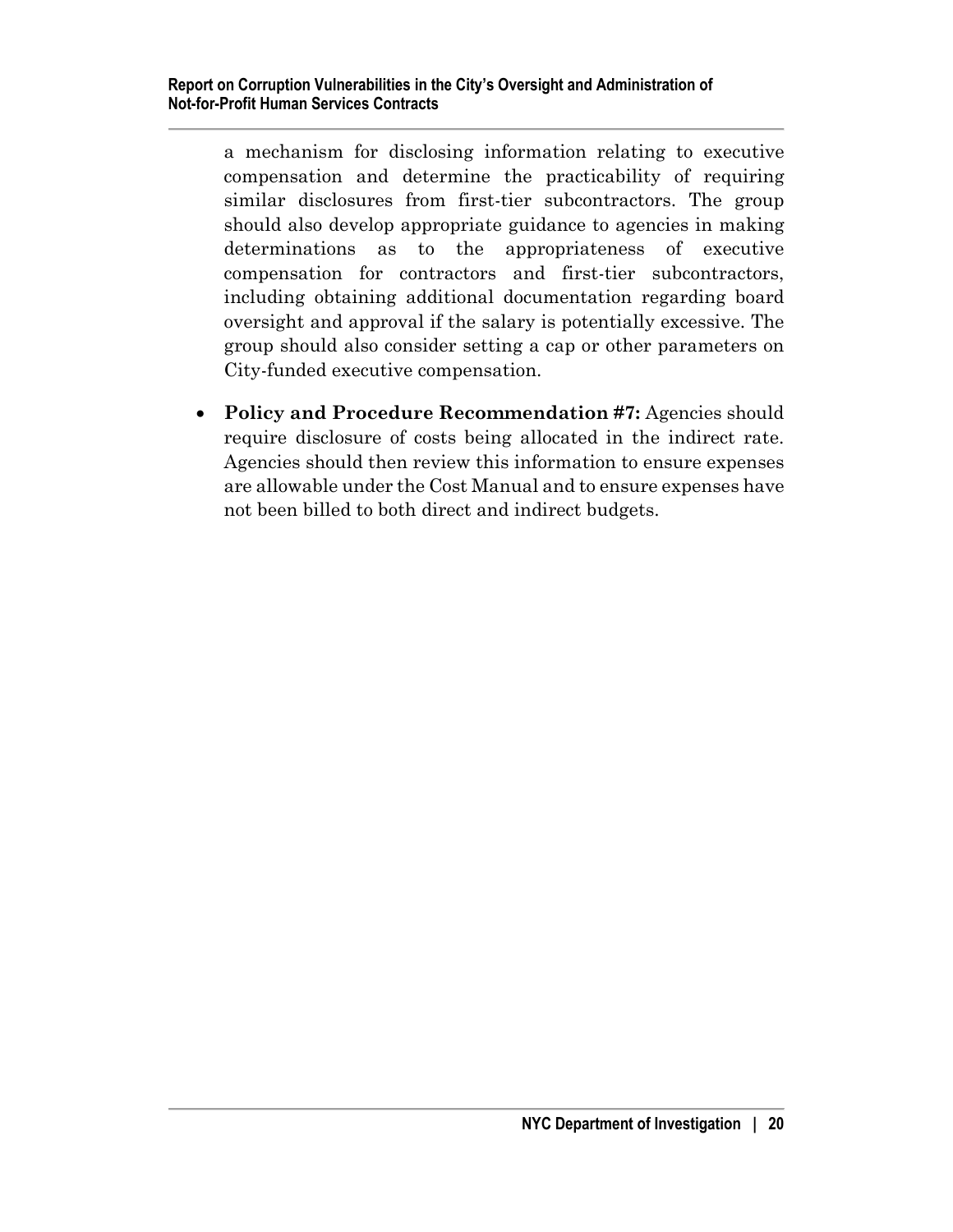# <span id="page-25-0"></span>**Invoicing**

# <span id="page-25-1"></span>**2. The City Conducts Insufficient Review of Invoiced Expenses**

# <span id="page-25-2"></span>**a. Introduction to Invoicing**

Once a line-item budget is approved by the agency, the provider must submit invoices to claim reimbursement.<sup>[14](#page-25-3)</sup> Those invoices—which, like budgets, are typically submitted through the HHS Accelerator system provide perhaps the City's most significant opportunity to prevent payment of public money for "unallowable" expenses that are outside the scope of the contract, wasteful, or fraudulent.

Until the relatively recent introduction of the Standard Review Policy, each City agency followed its own individual procedures for reviewing not-for-profit contractor invoices. Without a uniform policy, at least one human services agency did not review individual expenses on reimbursement-based contracts as part of making payment. The City's newly-issued Standard Review Policy establishes several important baselines for invoice review where, until recently, there were none. Specifically, the Standard Review Policy:

- Directs City agencies to perform a limited pre-payment review of invoices by comparing invoicing trends against the approved budget. Such reviews could catch, for example, cases in which an organization is on track to exceed its budgeted expenses or fail to make purchases that benefit clients (*e.g.*, client supplies, client food, or client travel). These reviews may also identify programmatic concerns, such as excessive staff vacancies.
- Requires agencies to collect payroll ledgers to verify personnel expenses and "backup" documentation to verify equipment purchases.

<span id="page-25-3"></span><sup>14</sup> Again, this section focuses on reimbursement-based contracts, not contracts based on established service rates, milestones, or incentives. In the latter cases, the City is paying an established rate in exchange for the performance of a service. Therefore, the City agency's oversight must focus on verifying whether services were actually performed; the question of how the contractor spent the fees it received for performing the work will, in many cases, not be relevant to the City.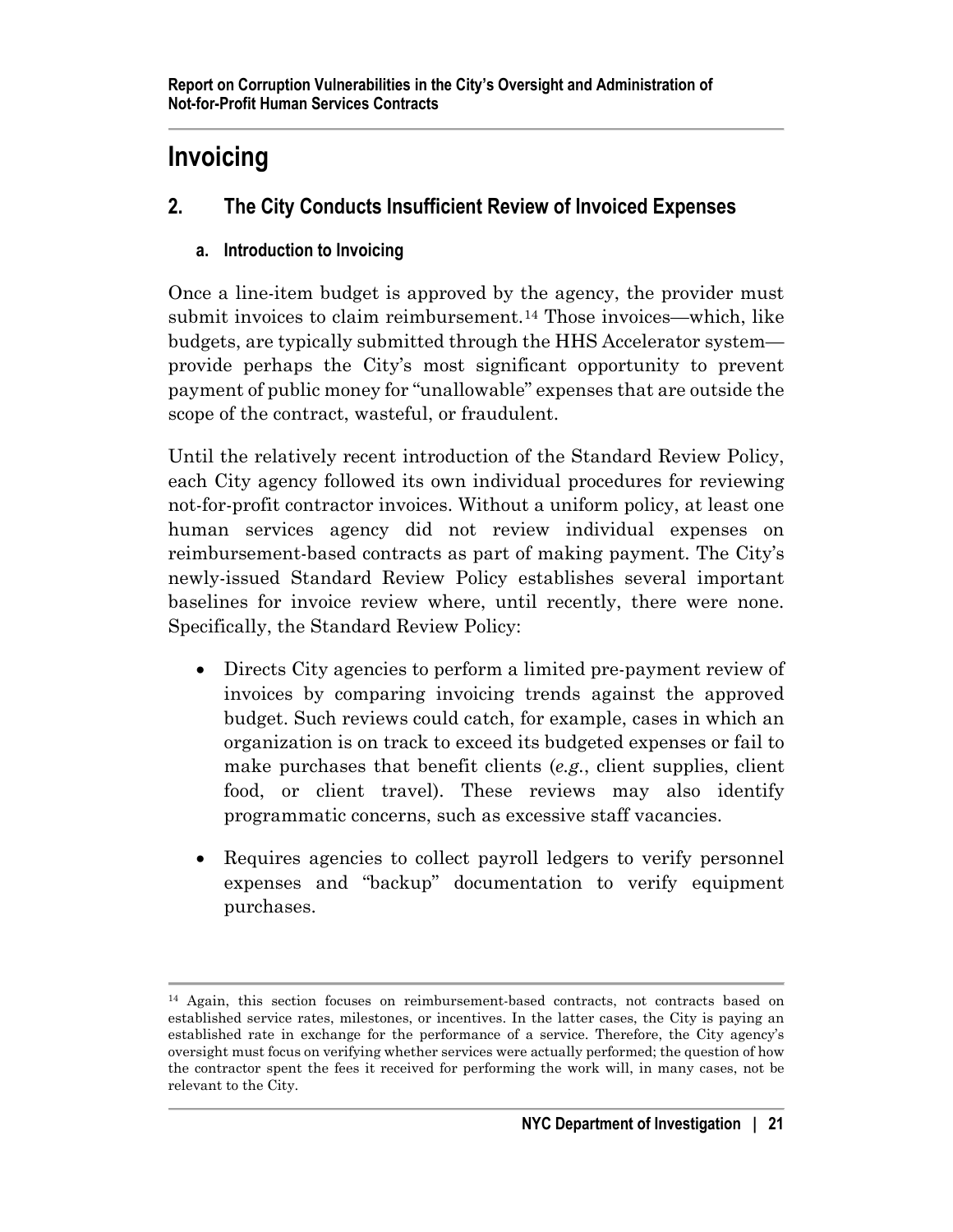• Requires agencies to review documentation supporting one or two invoice lines billed as "other than personal services" ("OTPS") through a "post-payment review." The post-payment review involves a limited sampling of expenses for irregularities and is distinct from an audit.

The overall system, now subject to the Standard Review Policy, is improved in that it is consistent across City agencies. However, continued vulnerabilities are discussed below.

#### <span id="page-26-0"></span>**b. Finding #1: Invoices Do Not Contain Sufficient Detail to be Properly Evaluated**

Although HHS Accelerator brought standard, minimum levels of disclosure to City agencies, the system's invoice template has at least two built-in limitations: (1) it limits the level of detail available to agencies as they review invoices, and (2) it does not require contractors to disclose information about their allocation of major expenses across multiple government contracts.

First, HHS Accelerator requires most expenses to be reported as aggregated line items, such as "participant activities" or "transportation," without reporting the payees, payment amounts, purpose of payment, or date of payment. A copy of the template is attached as Appendix 7. The introduction of this standard template in 2014 actually had the effect of *reducing* the level of detail collected by at least one agency, DYCD, which had previously required a complete accounting of a provider's monthly expenses on its "Program Expense Report Summaries." Without this level of detail, the City agency may not be in a position to identify whether purchases appear to be routine, such as "office supplies" purchased from an established office supply vendor, or raise red flags, such as "office supplies" purchased from a luxury furniture store.

However, with respect to payments for contracted services and rent two categories that are typically larger and may pose greater risk—HHS Accelerator does require the contractor to disclose information about the identity of the payee and purpose of the expense.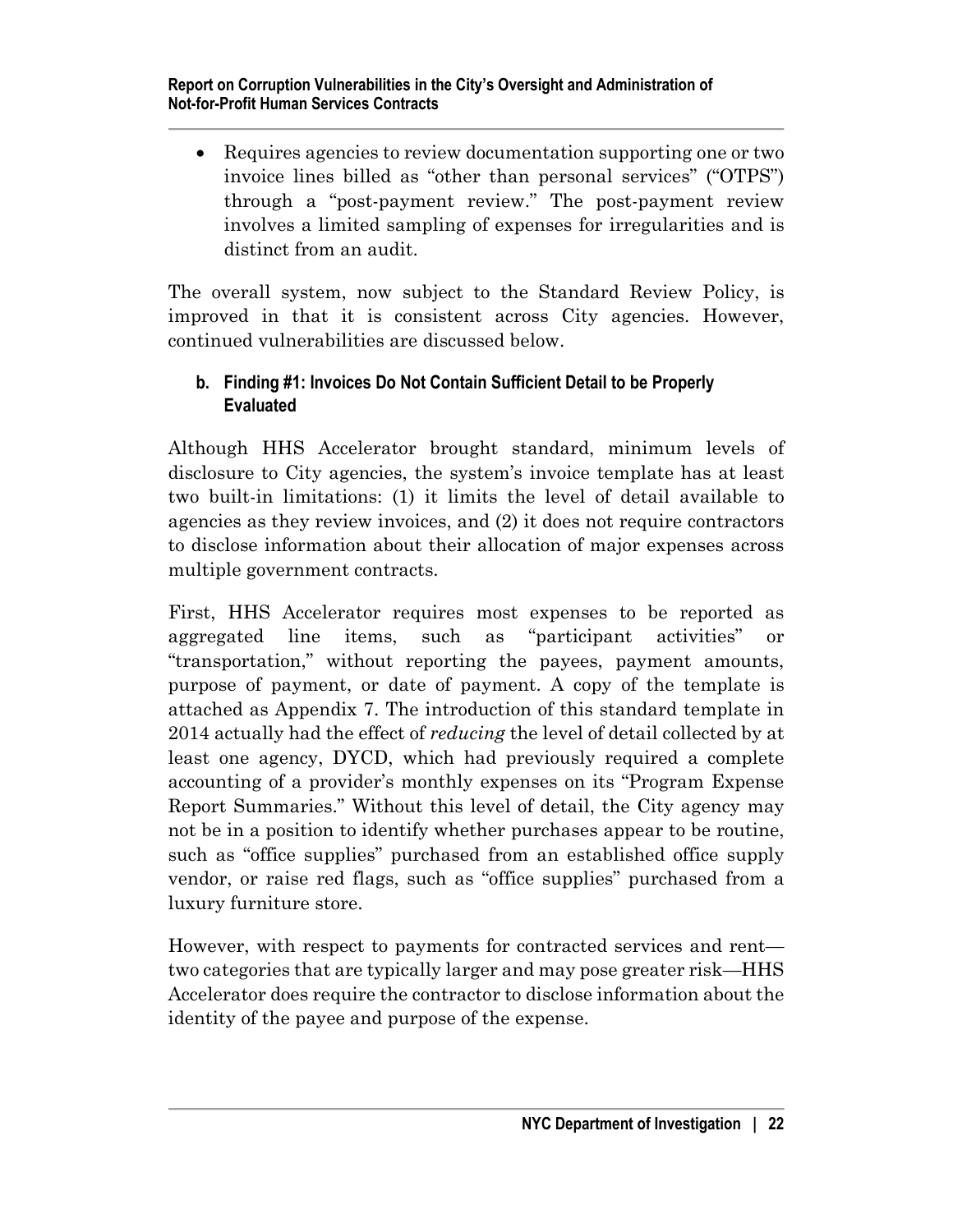#### **Report on Corruption Vulnerabilities in the City's Oversight and Administration of Not-for-Profit Human Services Contracts**

Second, unlike the State's CFR, HHS Accelerator does not require contractors to disclose how expenses are allocated across multiple contracts or funding sources. For example, if a contractor uses its office space to operate multiple programs, HHS Accelerator does not require it to disclose the percentage of space and expense that is allocated to each funding source. State agencies that receive this information on the CFR can confirm that the expenses are correctly allocated to their programs and do not, in the aggregate, exceed 100% of the actual cost.[15](#page-27-0) City agencies using HHS Accelerator can only review the amount charged to one contract at a time, making it difficult, if not impossible, for agencies to determine whether expenses were correctly allocated to the City or to identify overbilling allocated over multiple contracts.[16](#page-27-1)

One DOI investigation highlighted the challenges in reviewing expenditures that are spread across multiple contracts and not accompanied by clear disclosures about cost allocation. In that case, relating to homeless services provider Bushwick Economic Development Corporation, the amounts that were allocated for a Chief Executive Officer's salary across multiple contracts, in their aggregate, significantly exceeded the amount reported elsewhere as that CEO's total salary. Specifically, budget documents reported the CEO's "Average Salary/FTE" (full-time equivalent) variously as \$142,117, \$235,000, or \$250,000, while the aggregate amounts allocated across each contract added up to \$308,705. The City agency did not identify this discrepancy, in part, because its employees did not have a practice of comparing and adding the amounts reported on each contract's budget form, and the City had no central policy requiring such a review.

As discussed in PPR #8, DOI recommends that the City require: (1) notfor-profit contractors to submit a general ledger report that supports the HHS Accelerator invoice, and (2) City agencies to review the general ledgers in order to confirm expenses are accurate and properly allocated

<span id="page-27-0"></span><sup>15</sup> Certain City programs that are funded by New York State agencies also require contractors to submit CFRs, such as contractors that provide mental hygiene services to DOHMH.

<span id="page-27-1"></span><sup>&</sup>lt;sup>16</sup> Although some agencies collect "cost allocation plans" as required by Section 3.04(B) of the Standard Contract, these allocation plans do not necessarily reflect amounts billed to other contracts, and may only include disclosure of the "allocable share" of an allowable cost that benefits multiple programs or funding sources. Furthermore, DOI has reviewed cost allocation plans that are in narrative format, that do not specify the actual costs shared, the purpose of the costs being charged to the contract, or which other funding sources were sharing the costs.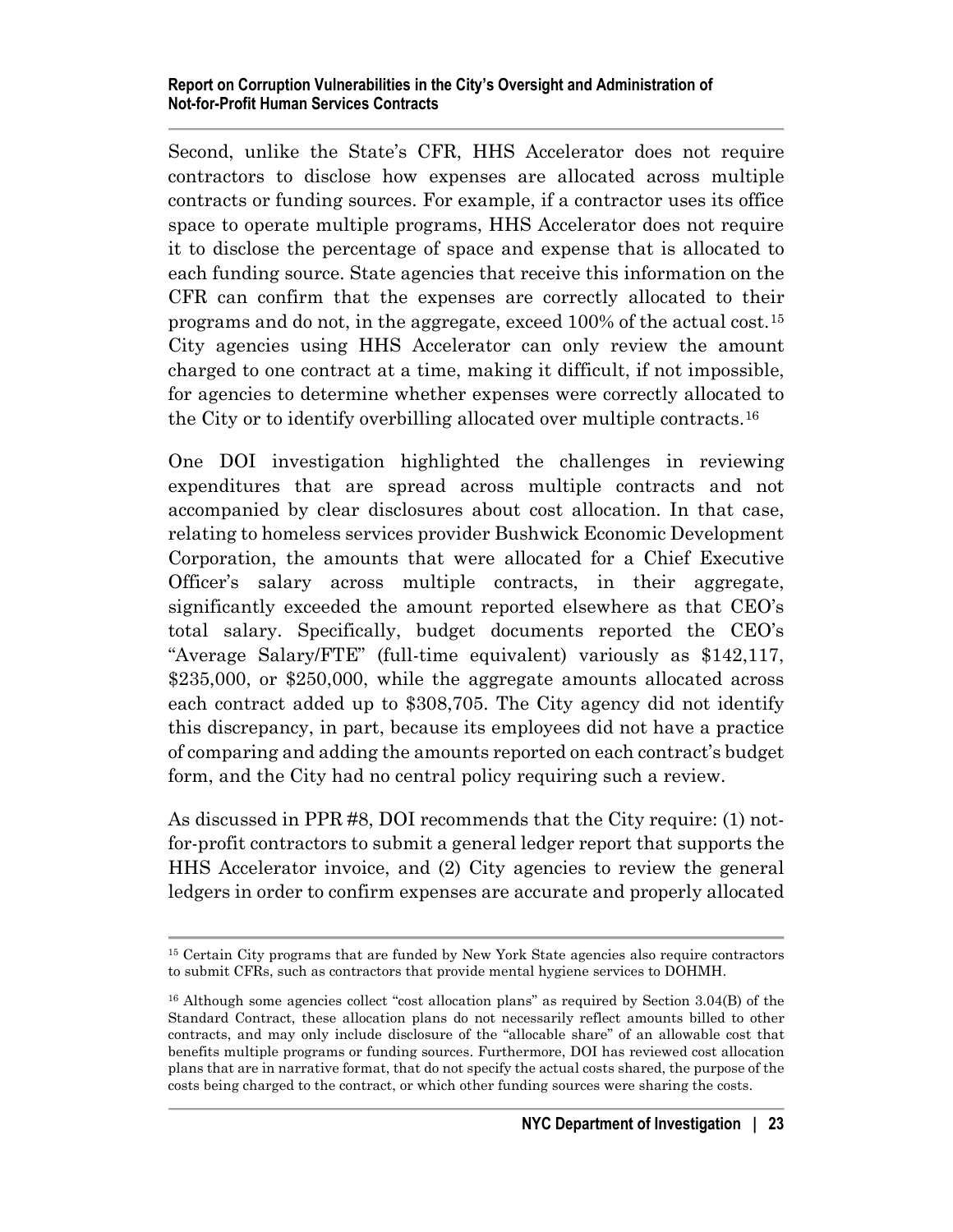prior to making payment. This information would better equip agencies to identify unallowable costs, as well as verify that shared costs are being allocated in accordance with the cost allocation plan approved with the budget. This general ledger report, a detailed list of expenditures, should be easily generated from organizations' accounting systems and should therefore impose limited additional burden on notfor-profit organizations that are already complying with their City contracts. *See* Standard Contract, 4.02(A).

#### <span id="page-28-0"></span>**c. Finding #2: Expense Review Practices Fail to Comply with Comptroller Directive 2**

New York City Comptroller's Directive 2 sets forth procedures that City agencies must follow for reviewing, verifying, and authorizing payments under cost reimbursement contracts. Directive 2 requires that agencies conduct a rigorous "audit"[17](#page-28-1) of invoices submitted under such contracts prior to authorizing payment, which includes a review of whether expenses are allowable and a review of the contractor's internal controls.

Directive 2 establishes standards for reviewing and independently verifying the contractor's direct and indirect costs before the City makes payment, a process it refers to as the "payment request auditing function." Directive 2 at 2. These pre-payment "audits" include procedures to ensure that the contractor properly employed competitive bidding processes as part of its own procurement process and, with respect to the contractor's purchase of materials and supplies, a review of "all source documentation supporting the purchase (from purchase requisition to receipt and payment for purchases)." *Id.* at 11. The Directive states that these audits be performed "prior to approving requests for payment," *id.* at 2, and "conducted by properly trained staff," who are independent of teams performing other payment and procurement functions. *Id.* at 3.

Directive 2 implicitly recognizes risks posed by cost reimbursement contracts, and sets out specific guidelines for controlling waste and fraud in this area. However, DOI found that its principles are generally followed only at the City's construction and infrastructure agencies,

<span id="page-28-1"></span><sup>&</sup>lt;sup>17</sup> Although the Directive refers to this process as an "audit," it actually serves as a pre-payment expense review, not the type of post-payment "audit" that is discussed in more detail in the Auditing section of this report.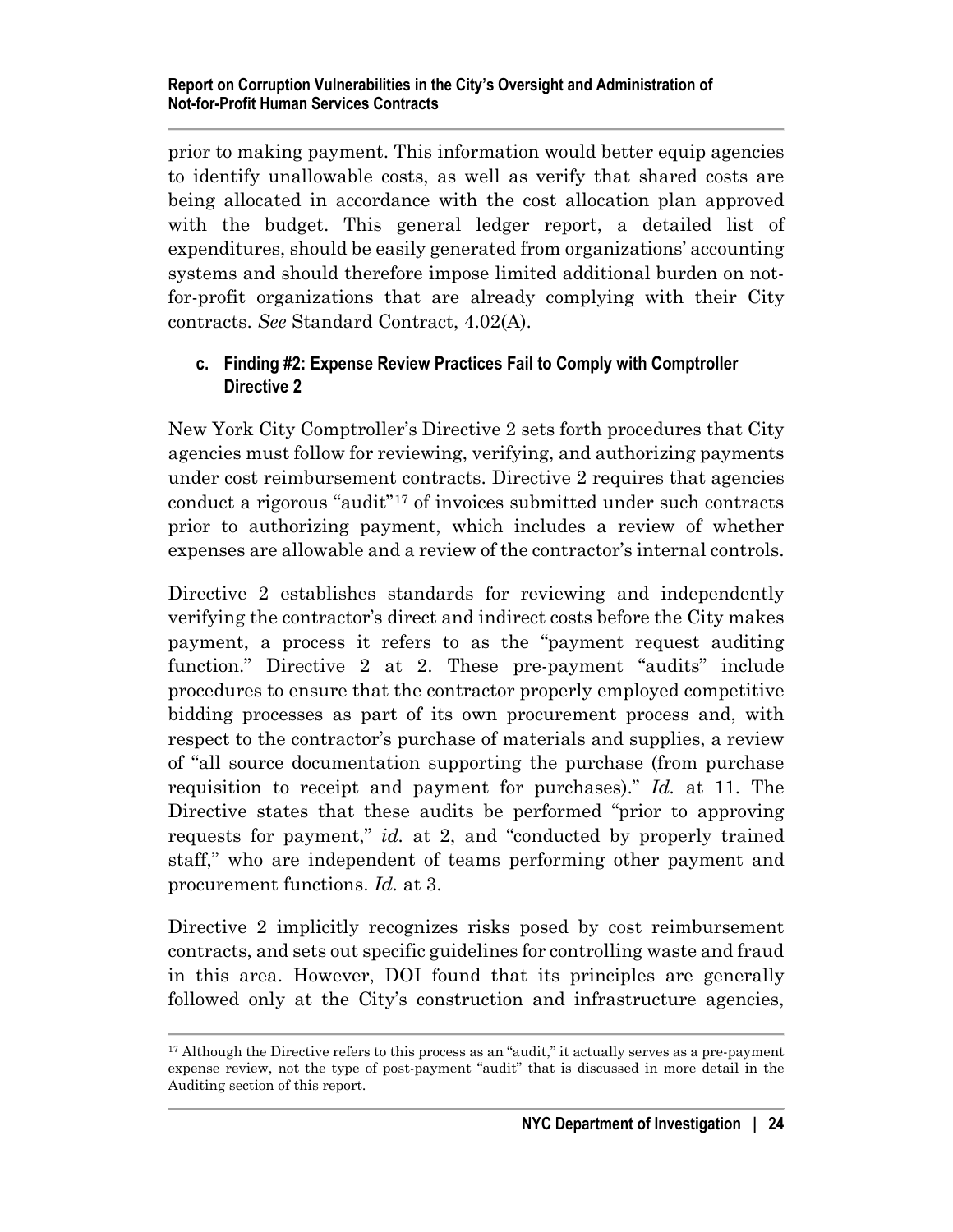such as the Department of Transportation and Department of Design and Construction, and not by many of the City's human services agencies.

While each agency has its own payment review procedures, the City's construction and infrastructure agencies typically require not-forprofits operating under cost reimbursement contracts to disclose complete details of their expenses (which are significantly more detailed than those collected through the HHS Accelerator template discussed above), as well as (with some exceptions) supporting documents such as original invoices substantiating those expenses. The City's Department of Transportation, for example, requires contractors to provide ledgers of every expense they incur (including name of the payee, date of payment, amount invoiced, and allocation of expense to the contract), as well as documentation in the form of supporting invoices or receipts. The Department of Parks and Recreation and the Department of Design and Construction require similar disclosures for what those agencies refer to as "time and materials" or cost reimbursement contracts. Staff within each agency's engineering audit office use their professional judgment to identify a sample of expenses that will ultimately be scrutinized more closely before payment.[18](#page-29-0)

In general, the City's human services agencies have less robust procedures for reviewing contractor invoices. None of the human services agencies systematically follow the significant list of review procedures or timing requirements set forth in Directive 2, which include reviewing an entity's internal controls, competitive bidding processes, and the purpose of travel expenses.[19](#page-29-1) 

The type of review contemplated by Directive 2 would be more effective in identifying spending that is unreasonable, improper, or otherwise disallowed. Until the City requires complete spending transparency and directs agencies to conduct a thorough review of expenses, as required by Directive 2, it will significantly limit its own ability to identify such concerns. Again, preventing waste and fraud at these early stages will

<span id="page-29-0"></span><sup>18</sup> Comptroller Directive 7 requires infrastructure agencies to appoint an Engineering Audit Officer who is responsible for reviewing payment requests.

<span id="page-29-1"></span> $19$  There are some exceptions within individual agencies. Some programs are governed by federal or state rules that require additional oversight and scrutiny that is, in fact, consistent with the requirements of Directive 2.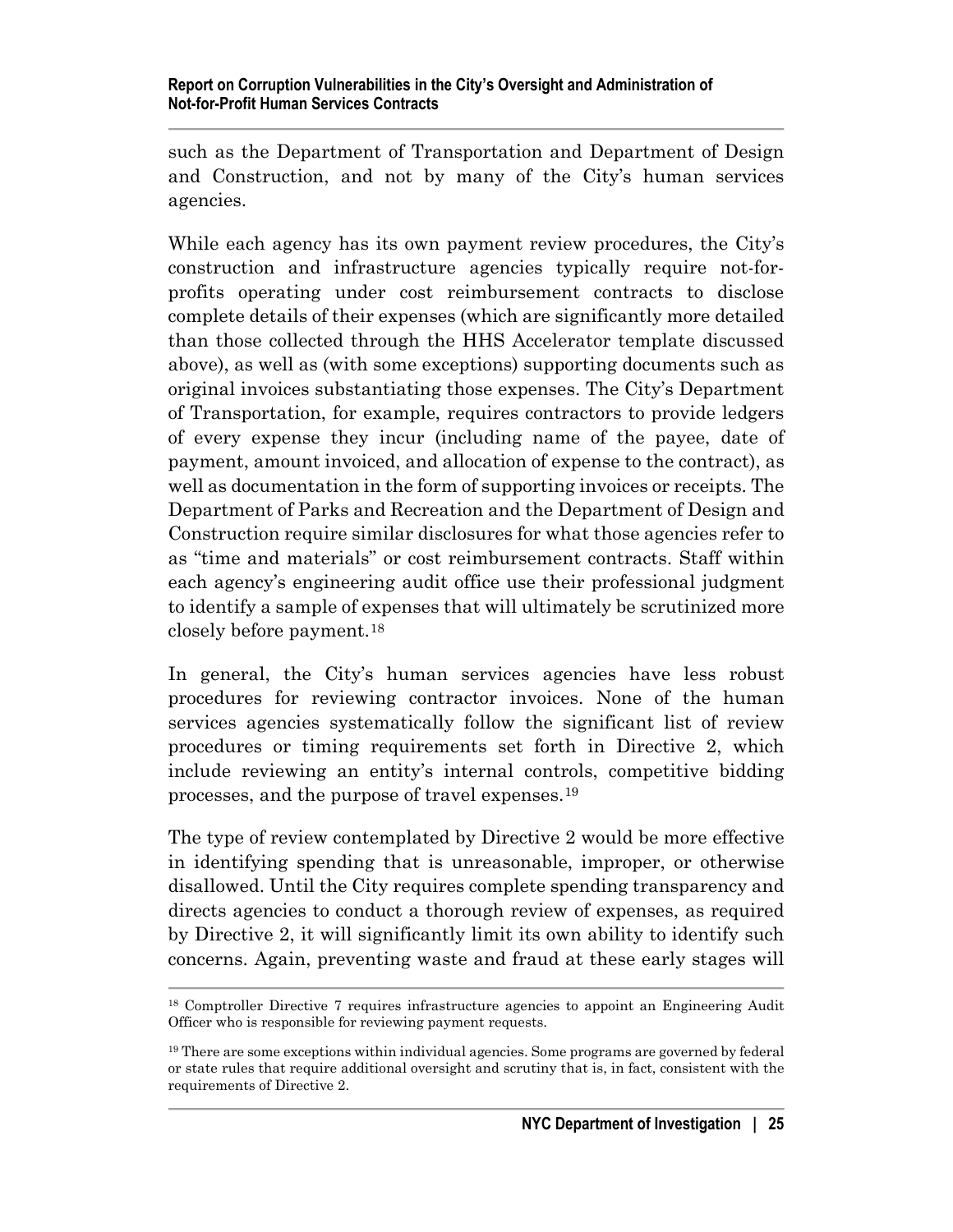require City-wide policies that are articulated and enforced by one central authority.

As discussed in more detail below, DOI recommends that the City revise its standard invoice review practices to make them more consistent with Directive 2. Specifically, DOI recommends that all agencies collect an appropriate level of supporting documentation that demonstrates how City funds were spent, develop risk-based criteria for identifying an appropriate review sample to review before payment, and follow additional significant Directive 2 review protocols, such as reviewing internal controls and competitive bidding procedures on a routine basis.

#### <span id="page-30-0"></span>**(i) Agencies Do Not Collect or Review Supporting Documentation to the Extent Required by Directive 2**

Unlike the infrastructure agencies, some human services agencies have not required a full set of documentation to substantiate that expenses were legitimate and payment was made by the vendor.<sup>[20](#page-30-1)</sup> Routinely reviewing such information would help to ensure that invoices are accurate and that the contractor did ultimately use the City funds to pay the expenses reported in invoices.

DOI has conducted multiple investigations where City-funded nonprofits did not ultimately spend funds as reported on their invoices to the City. For example, in at least three investigations, DOI has found that City-funded housing providers failed to pay landlords for City clients' rent expenses, instead diverting City funds to other purposes.[21](#page-30-2) In another investigation, DOI found that a City-funded after-school provider did not pay its payroll tax obligations, leading it to accumulate a significant debt to tax authorities even though the City was "reimbursing" the organization for those expenses. In each of these cases, this misconduct or other mismanagement of City funds might have been discovered earlier if agencies had required supporting documentation sufficient to confirm that City funds were in fact being spent as reported.

<span id="page-30-1"></span><sup>&</sup>lt;sup>20</sup> Ordinarily, the only other opportunity agencies have to review whether expenses are permissible is at the time of audit, which may take place long after payment and where review samples sizes may also be quite limited.

<span id="page-30-2"></span> $21$  In one of those cases, the former executive director of the organization subsequently pleaded guilty to federal charges related to the embezzlement of funds intended for the housing program.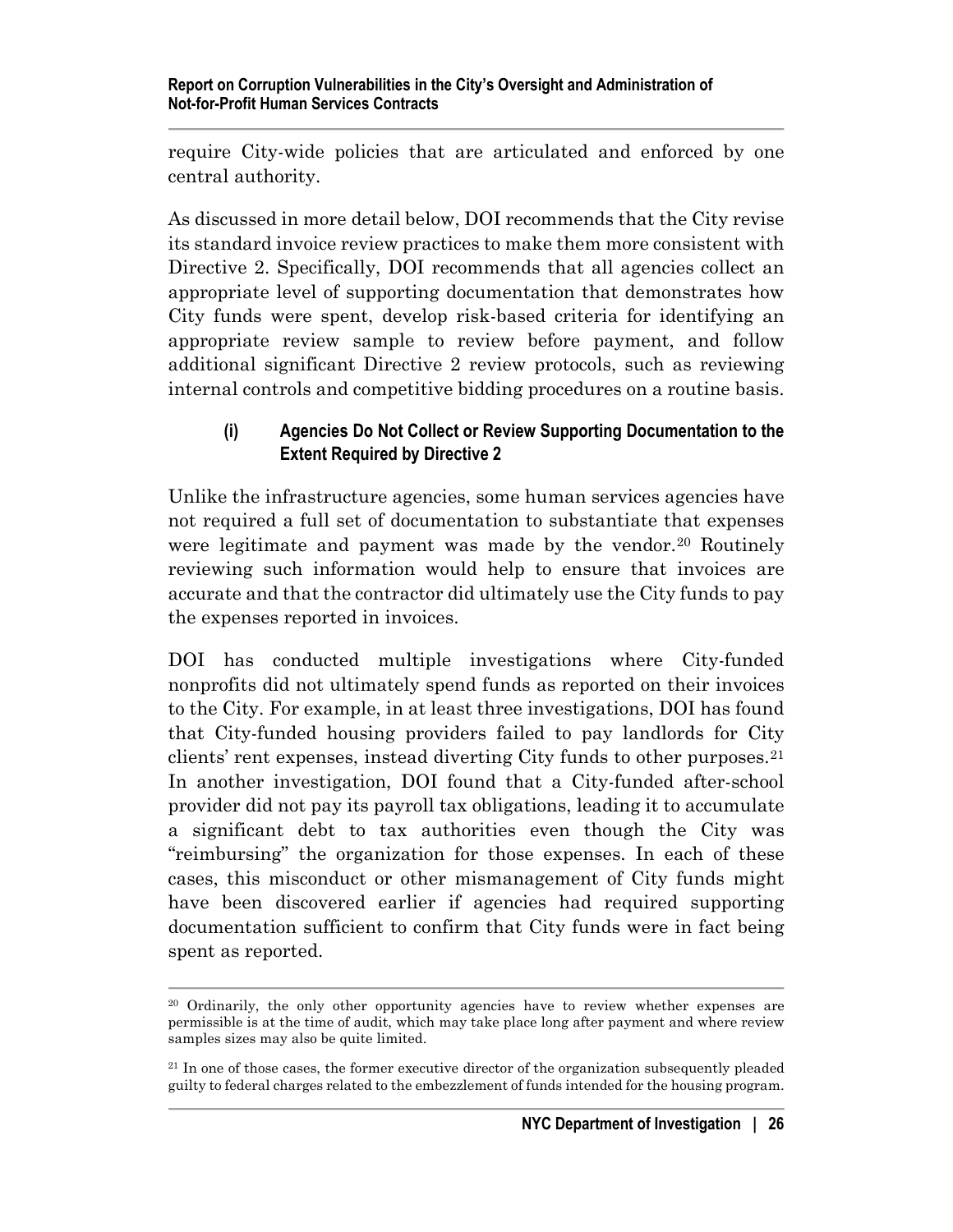#### **Report on Corruption Vulnerabilities in the City's Oversight and Administration of Not-for-Profit Human Services Contracts**

Before the implementation of the Standard Review Policy in January 2021, each agency followed its own protocol for collecting and reviewing expense backup, with practices varying widely across the City. DOI has no evidence that ACS collected any documents at all, while DFTA collected only documents related to significant equipment expenses and other large, one-time payments. In contrast, DOHMH collected and reviewed supporting documentation related to a wide variety of significant expenses, including for rent, subcontractors, out-of-state travel, and equipment. DHS and HRA programs that were structured as cost reimbursement also required some documentation and review of expenses.

The Standard Review Policy, which went into effect on January 1, 2021, implemented standard, City-wide procedures for collecting and reviewing samples of documentation supporting costs claimed on invoices. Under this new policy, all agencies will collect a limited set of backup documents—payroll ledgers and documents related to equipment expenses—and review no more than "1-2" items at some point after payment. This Standard Review Policy has actually *reduced* the amount of documentation being collected by DOHMH and within certain programs at DSS. Moreover, the Standard Review Policy does not explicitly advise agencies to review this sample of backup documents for every invoice or every provider; perhaps as a result, representatives of several agencies informed DOI that their agency only reviews this limited backup as to a smaller selection of invoices.

In contrast, the City's infrastructure agencies routinely collect an extensive set of supporting documents. After those agencies' assigned project managers review the invoices, they are forwarded to the agency's engineering audit office, where an auditor designs a sampling methodology to identify a set of expenses for which supporting documentation will be reviewed. At DEP, for example, auditors generally choose a sample of ten percent of expenses to test and review.

As discussed below and in PPR #9, DOI recommends that agencies collect more supporting documentation and conduct reviews in a targeted, risk-based manner in order to identify "disallowed" expenses prior to payment. Although the Standard Review Policy does require a minimal review of "one to two" invoice line items, the policy does not provide agencies with any guidelines for how to conduct the review. (The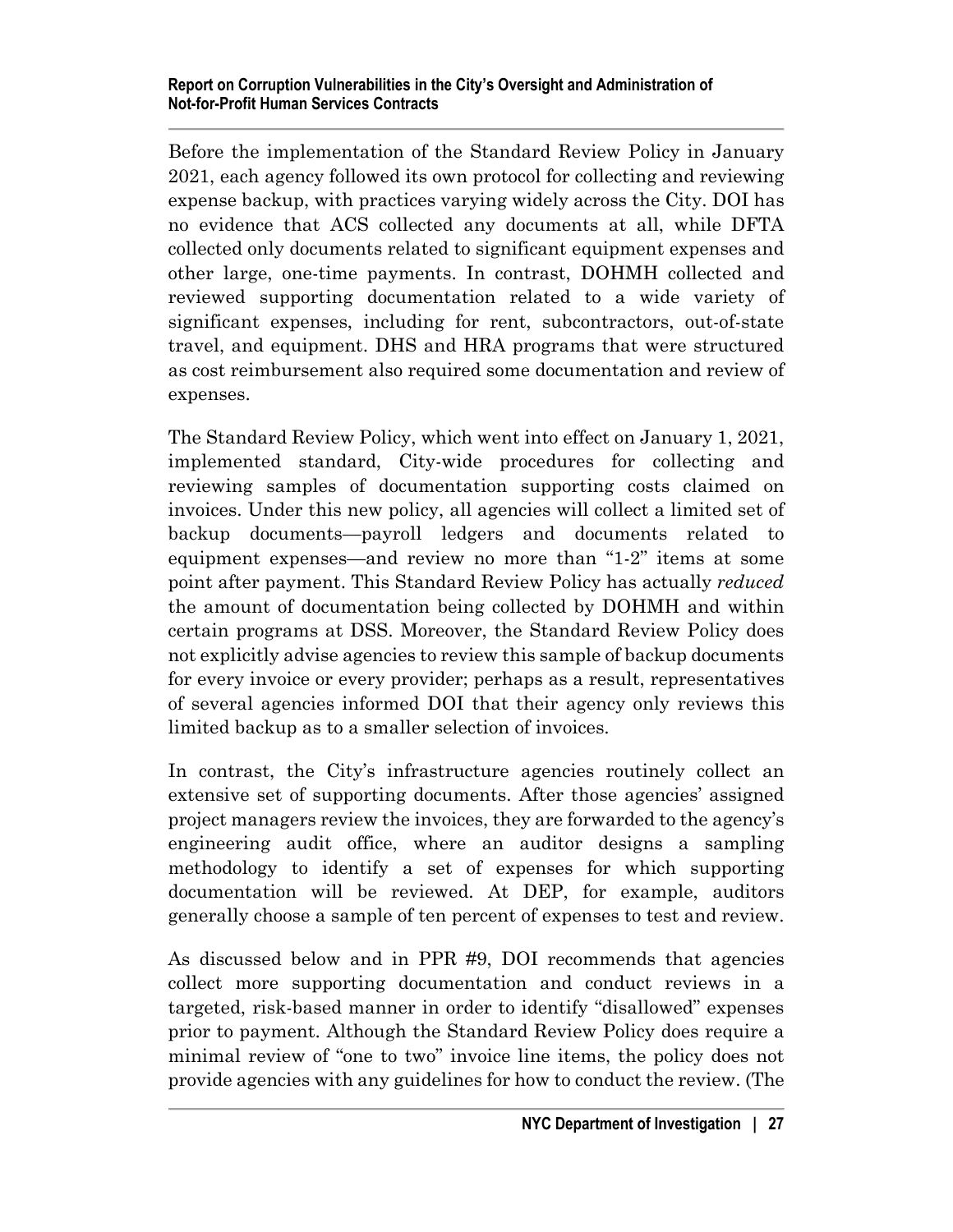issue of how to review these submissions will be discussed in the next section concerning Directive 2.) Moreover, the sample size of one to two lines is too limited for the review to be meaningful.

## <span id="page-32-0"></span>**(ii) Agencies that Do Collect Supporting Documents Do Not Review Expenses Prior to Payment or in Accordance with Other Directive 2 Procedures**

In addition to directing agencies to review certain supporting documentation, Directive 2 also contains specific and comprehensive procedures as to how and when agencies should conduct their review of documents submitted under cost reimbursement contracts. These steps ensure that the funds were spent as intended and that the contractor has accounting procedures needed to properly record transactions in its records. Among other things, Directive 2 specifies that the agencies' review should include:

- Twelve audit procedures for expenditures on wages and salaries, including reviewing the adequacy of internal controls over payroll activities and "[v]erifying that the wages and salaries charged to the contract are for employees who are actually working on the contract."
- Six audit procedures for expenditures on materials and supplies, including confirmation that the contractor's procurement procedures "have proper internal controls" and that "[c]ompetitive bidding was used if required by the contract."
- Six audit procedures for travel expenses, including "[d]etermining" that the purpose of the travel is acceptable under the contract's terms and the expenses charged are reasonable."

For the most part, the new Standard Review Policy does not include these procedures.

Directive 2 also states that source documentation supporting an expense must be verified with backup documentation and must match the organization's accounting records, including its general ledger, *before*  the agency approves payment. Unlike the City's infrastructure agencies, human services agencies generally conduct this review after payment, if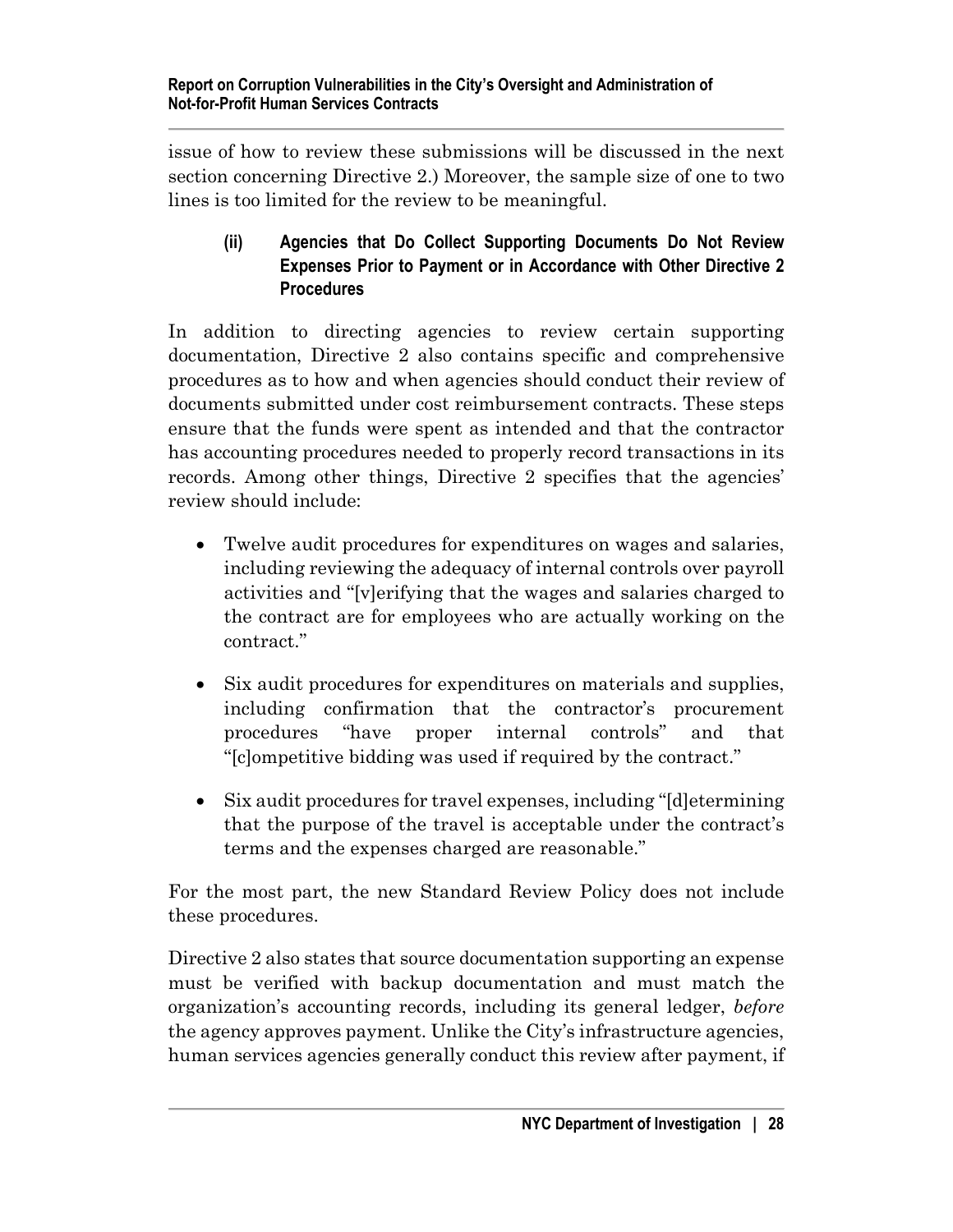they do so at all. Furthermore, the Standard Review Policy only requires its limited invoice review to be conducted post-payment.

As discussed in PPRs #9 through 12, DOI recommends that the Standard Review Policy be amended to require additional procedures in line with Directive 2.

#### <span id="page-33-0"></span>**(iii) Invoice Review and Payment Are Not Performed by Staff Segregated from Other Functions as Required by Directive 2**

Directive 2 further states that invoices must be reviewed by "properly trained staff" who are "independent of the purchasing, receiving, and payment request preparation functions." The purpose of this segregation of duties is to "ensure the integrity of the audit function."

DYCD, DFTA, and ACS have not appointed a separate team to inspect and approve contractor invoices, instead relying on their fiscal staff to perform these tasks.[22](#page-33-1) Fiscal staff at DYCD and DFTA review and approve invoices solely on the basis of whether the invoiced expenses are within the budget, although their program staff may compare the units of service that were billed to other records in order to identify any inaccuracies.

Even if fiscal staff were directed to change their approach and review whether expenses are allowable, their current role in the review process is contrary to Directive 2. First, much of the time, the same fiscal staff also processes payment requests and issues payments, where their objective is typically to make payment quickly. This creates competing incentives and is contrary to Directive 2's requirement that the review be conducted by "independent" staff. Second, fiscal staff may not be prepared to review expenses for whether they are allowable, as they may lack familiarity with the types of expenses needed to operate the program and restrictions in the contract. *See* Directive 2 at 4.1 (reviewer must "develop a working knowledge of the contract and its payment provisions").

<span id="page-33-1"></span><sup>&</sup>lt;sup>22</sup> As discussed below, following a 2016 report by KPMG LLP, ACS established a plan to hire "contract managers" who would review these invoices. DOI was informed in 2021 that the agency still has not established this system due to budget constraints. However, in connection with responding to the findings of this report, ACS informed MOCS that it has assigned certain program staff to perform these functions.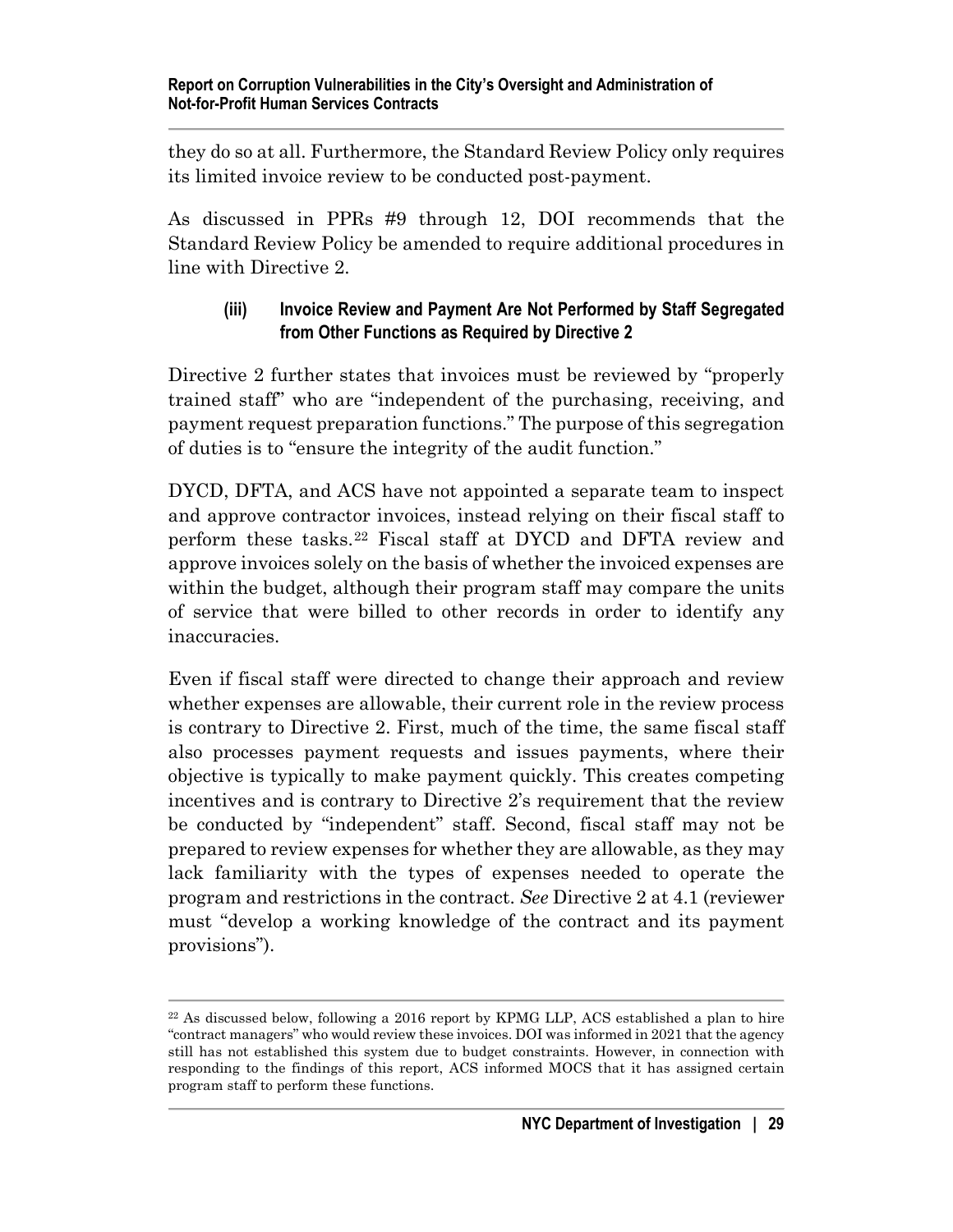For example, during the course of one investigation, DOI found that leaders of a City-funded nonprofit had used thousands of dollars in public funds for personal travel. Airline travel was in fact reported on an invoice to the City, although it was described using a slight variation on the airline's name. The agency's fiscal staff, responsible for approving payment to the nonprofit, approved these expenses without identifying them as requiring further examination.

In 2015, KPMG LLP was engaged by the City to conduct an analysis of ACS's contracting practices. In its final report in 2016, KPMG also identified the value of involving the program unit in the invoice review process, finding that at ACS:

Vendor invoices are not consistently shared with the Program Areas. Furthermore, Program Areas are not required to approve each invoice, or review the value and scope of spend. In addition, detailed information related to the scope of spend related to each invoice is not always provided to either Financial Services or the Program Area. This can put the Agency at risk for overpaying, paying for services that are not within the scope of the contract, or paying for services that do not meet the required quality standards.

Section 3.4, page 19.

DOHMH, HRA and DHS, in contrast, have created separate expense review teams within their program divisions. These teams are separated from the payment process, as required by Directive 2, but also located within a division that has expertise in the program itself and what expenditures are appropriate to operate the program effectively.

• DOHMH's Mental Hygiene Fiscal Unit has a team of eight analysts who perform "claims verification" for each contract annually. The analysts review contractors' Quarterly Financial Reports, which list all expenditures allocated by program, and test 10-20% of the expense "backup" documentation submitted to DOHMH with each monthly invoice for payment.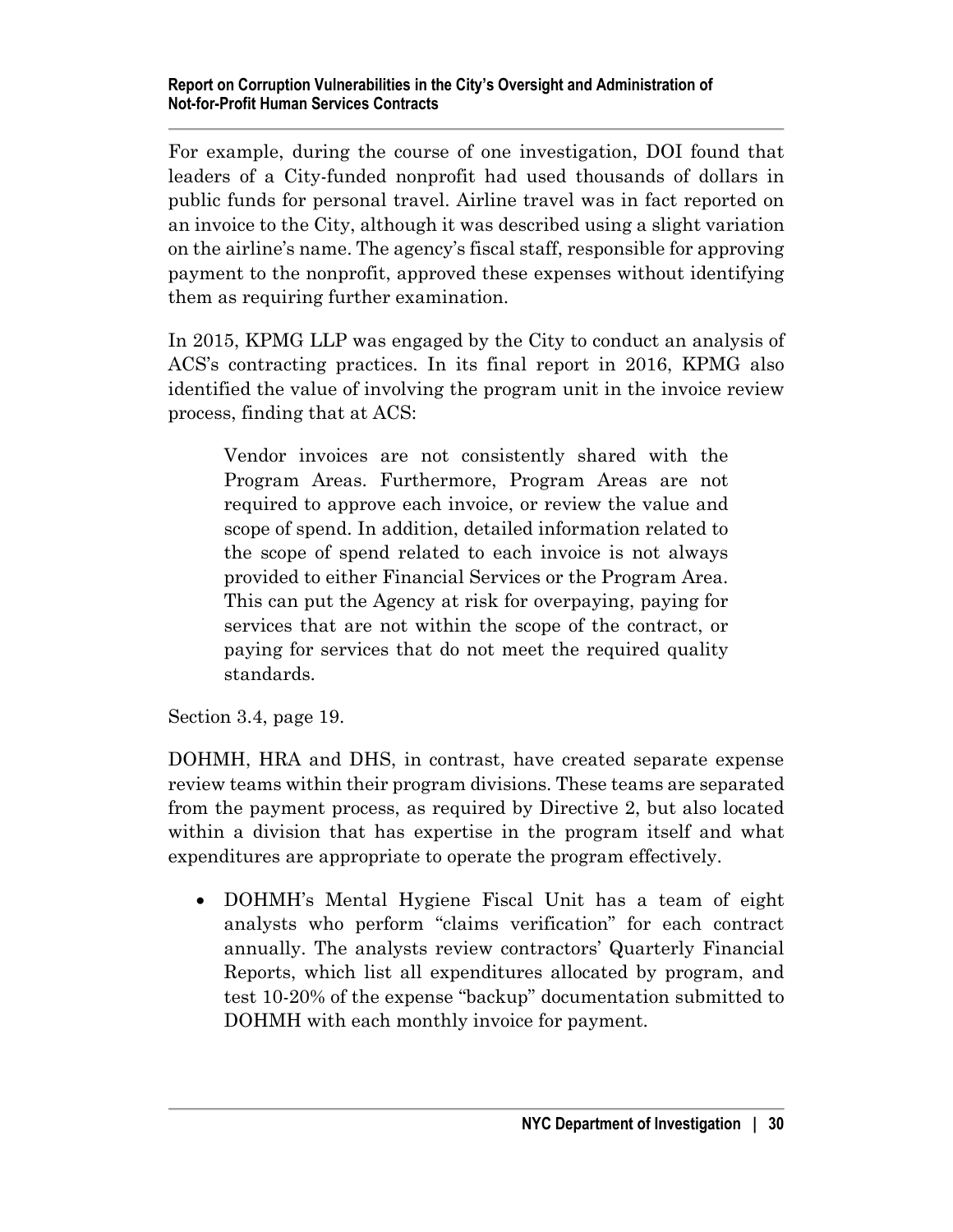- At DHS, analysts in each program area are responsible for conducting review of invoices.
- Most units within HRA have "contract managers" within the program units who are assigned to review contract budgets and invoices with varied level of detail. However, in at least one unit, invoices and supporting documentation are reviewed in the agency's central finance department.

As discussed in PPR #13, DOI recommends agencies require program staff, who are best prepared to identify inappropriate or disallowed expenses, to play a formal role in reviewing and approving invoices in order to confirm expenses are consistent with program operations.

## <span id="page-35-0"></span>**d. Policy and Procedure Recommendations**

As has been widely reported, the City is frequently late in making payments to its nonprofit contractors. Although an examination of these delays and their ultimate cause is beyond the scope of this report, the delays present a real and serious problem that can put contractors in a precarious financial position. Late payments also create their own inefficiencies, such as forcing providers to obtain bridge loans in order to pay operating expenses.

Among other things, DOI recommends below that City agencies conduct a more thorough review of expenses prior to making payment. Although this may add an additional step to a payment process that is at times already too slow, we note the following. First, the recommendations below affect only the payment process (a process that, according to MOCS, currently has a "5 day median cycle time"), not the more complex and lengthy process of registering a contract. Second, in the unusual instances where pre-payment review is impracticable because the nonprofit contractor is in need of immediate payment and unable to produce backup documents, agencies should have the discretion to advance payment pending completion of the review (or audit, in cases where contractors do not provide required documentation over time). Third, and finally, the City has recently taken steps to improve cash flow challenges within this sector by making contracts "eligible for advance payments of at least 25%" of an annual budget "at the start of the fiscal year," which would presumably reduce the number of instances where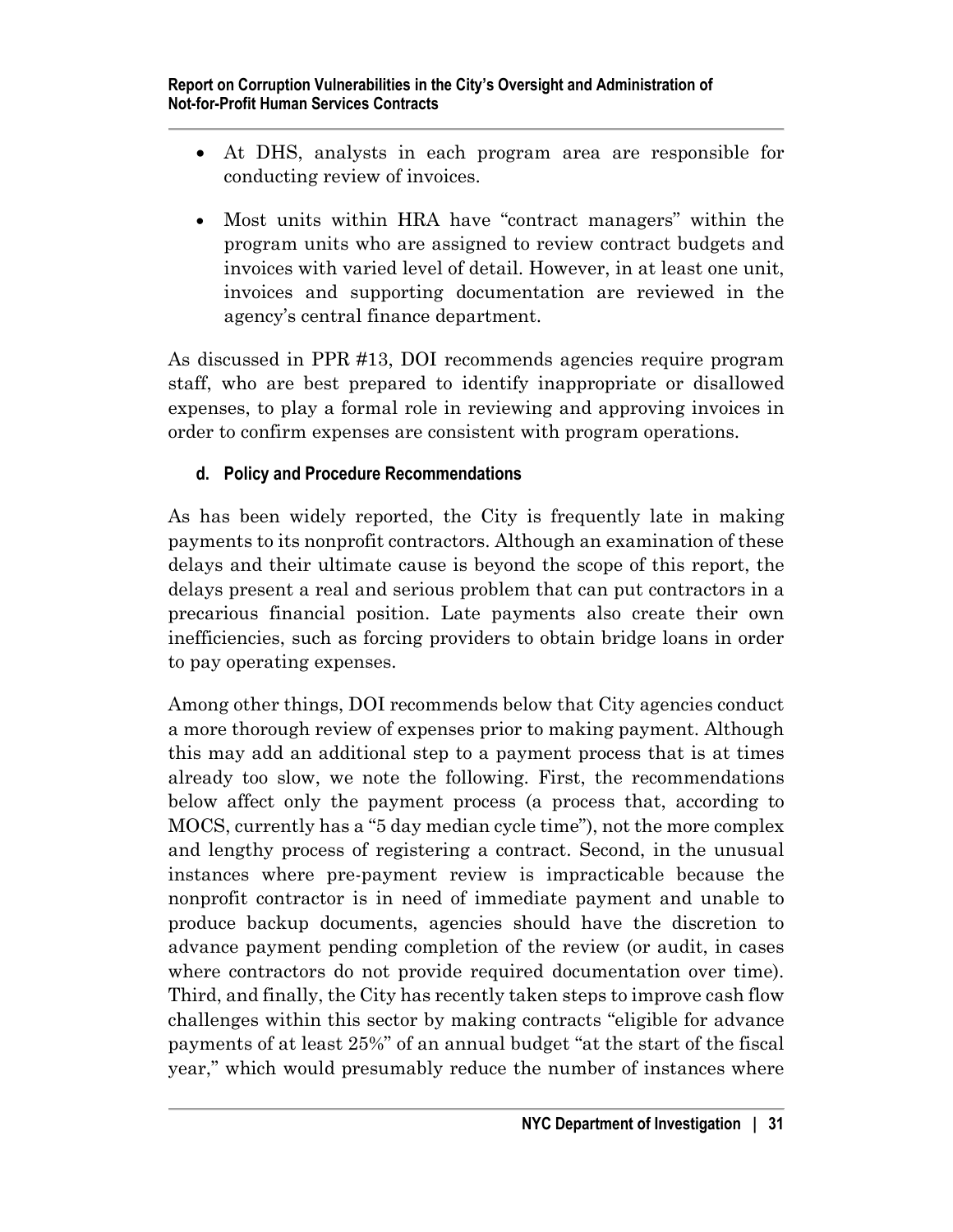the time spent reviewing invoices has a material effect on the organization's finances.

Based on the above, DOI makes the following recommendations. As discussed on page 18, DOI issues these PPRs principally to MOCS and recommends that it leads the process of developing and issuing written City-wide guidelines reflecting these procedures. DOI also separately issues the PPRs to ACS, DYCD, DFTA, DSS, and DOHMH.

- **Policy and Procedure Recommendation #8:** Agencies should require contractors to submit a general ledger report supporting each HHS Accelerator invoice. Agency staff should review the general ledger report to confirm expenses support the invoiced amounts and are allocated properly prior to approving payment.
- **Policy and Procedure Recommendation #9:** Agencies should review a more significant sample of supporting documentation prior to approving payment, and should provide more specific guidance to agency staff as to what factors in a payment request warrant further review.
- **Policy and Procedure Recommendation #10:** Agencies should review the adequacy of internal controls for payroll and salaries at least annually. For each invoice, agencies should verify that a sample of employees charged to the contract are actually working on the contract. Furthermore, agencies should take steps to ensure that payroll payments charged to the contract have been paid to the employees and that payroll taxes funded by the City have been remitted to the Internal Revenue Service.
- **Policy and Procedure Recommendation #11:** Agencies should evaluate whether the contractor's procurement policies are subject to appropriate internal controls and that competitive bidding is employed as required.
- **Policy and Procedure Recommendation #12:** Agencies should review travel expenses in order to determine that they were allowable and reasonable.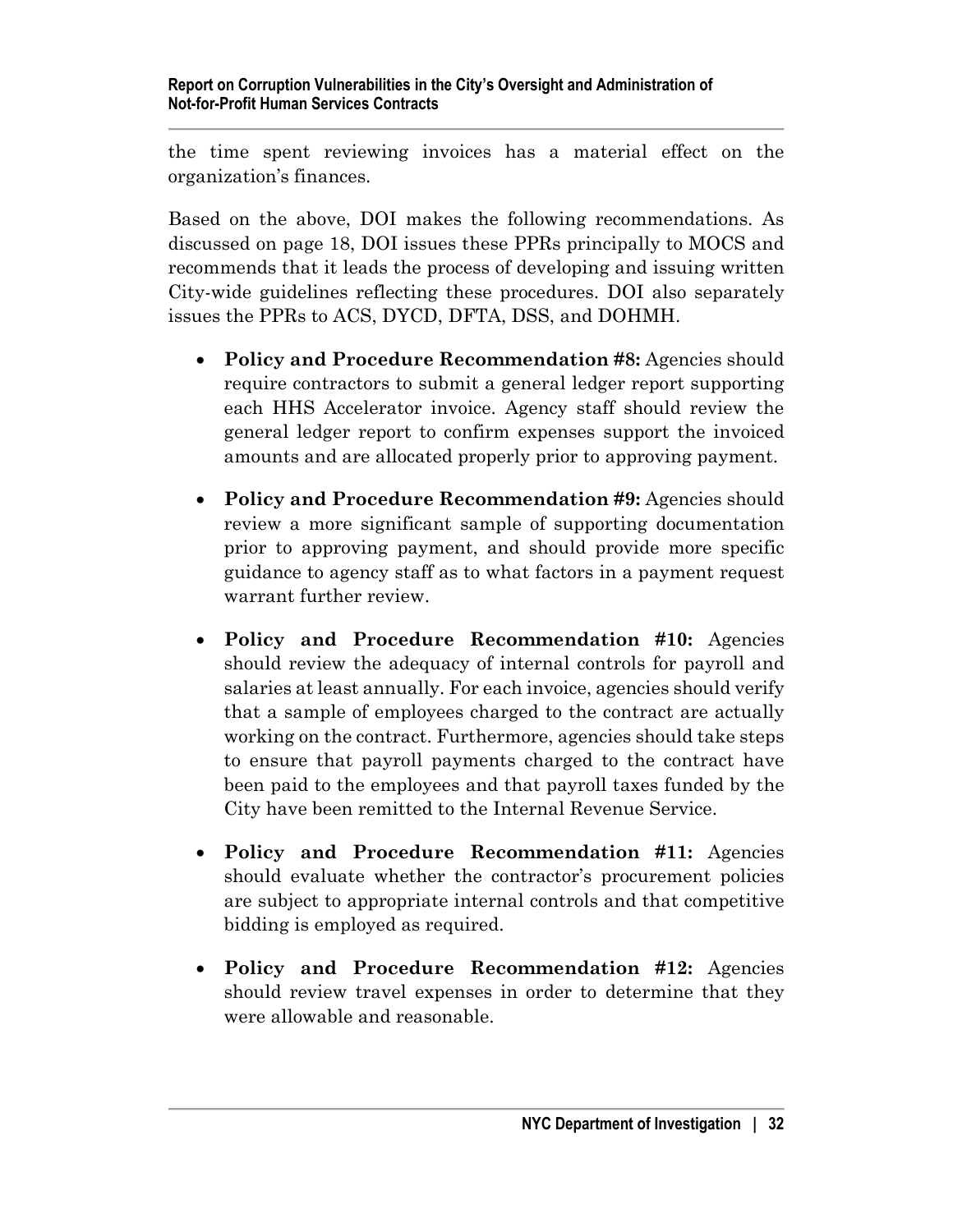• **Policy and Procedure Recommendation #13:** Agencies should require that program staff, who are best prepared to identify inappropriate or disallowable expenses, review and approve invoices to confirm expenses are consistent with program operations.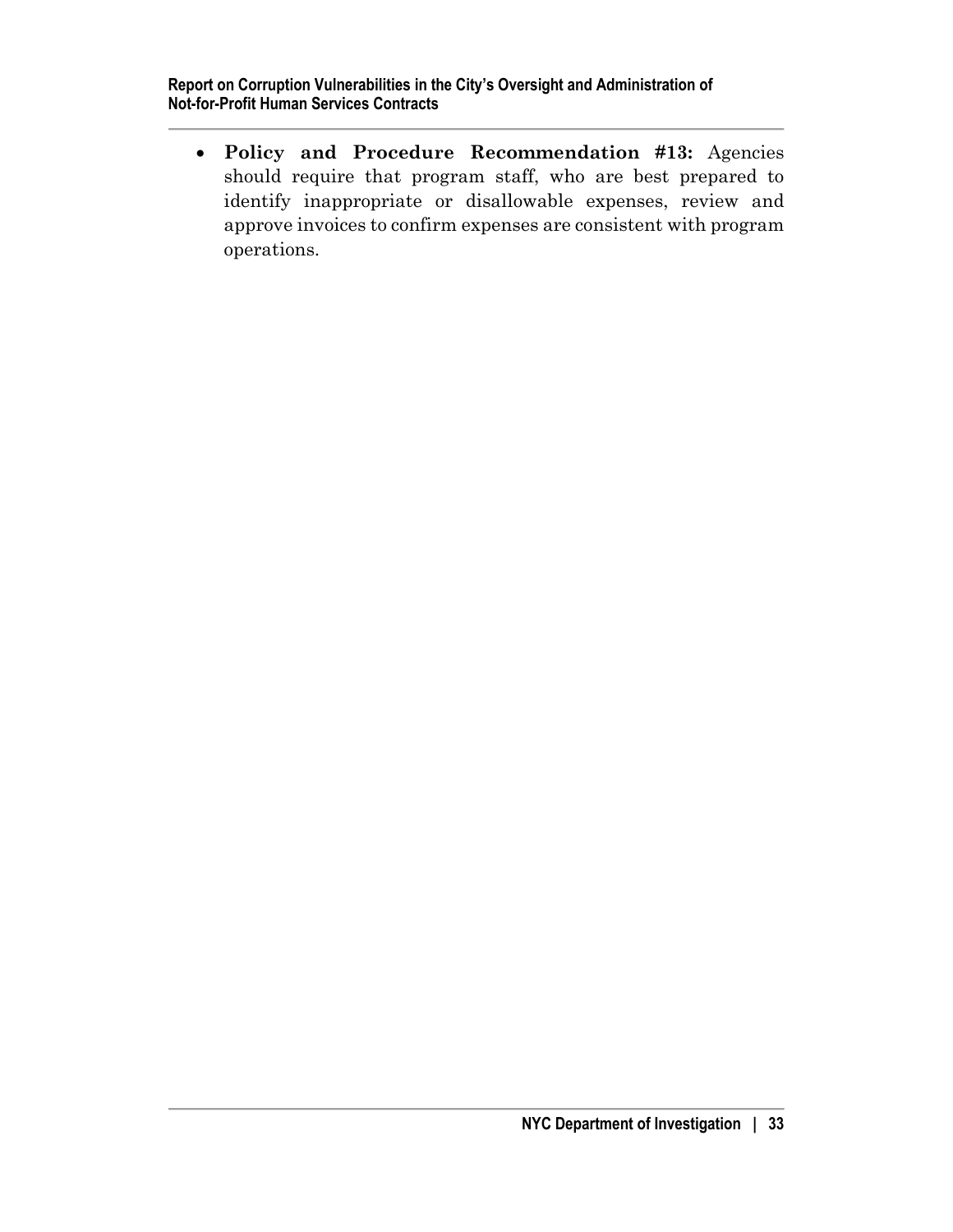# **Auditing**

- **3. The City Should Develop Uniform Audit Policies Designed to Increase Coverage and Promote Efficiency**
	- **a. Introduction to Audits**

The City can use audits to test fiscal controls at City-funded nonprofits, including whether the organization's financial statements are presented fairly and whether it has used public funds appropriately. Unlike the invoice review discussed in Section II, which tests compliance contemporaneously with the nonprofit's request for payment, these audits typically look retrospectively to review aspects of the organization's fiscal operations and/or compliance over a defined period of time.

Each City human services agency has its own system for commissioning and overseeing audits by private accounting firms, and most also have their own in-house auditors. Although the agencies' work is partially guided by baseline City-wide policies and directives issued by the City Comptroller, agencies are largely left to design their own approach to conducting and overseeing audits. This decentralization has created a patchwork of audit policies that can vary across agencies and even across programs at the same agency. The inconsistency creates gaps that ultimately leave the City vulnerable to reimbursing disallowed or otherwise inappropriate costs, as well as to other waste, fraud, and abuse.

As discussed below, DOI recommends that the City adopt uniform, Citywide audit standards for human services cost reimbursement contracts that are: (1) grounded in a risk-based assessment similar to one used by the federal government in connection with its "Single Audit"; and (2) designed to take additional routine measures to review providers' use of City funds and ensure that significant contracts are not overlooked. This report also makes several recommendations to improve agency compliance with existing audit guidance in Comptroller Directive 5, as well as to improve information-sharing among agencies that are in possession of audit results.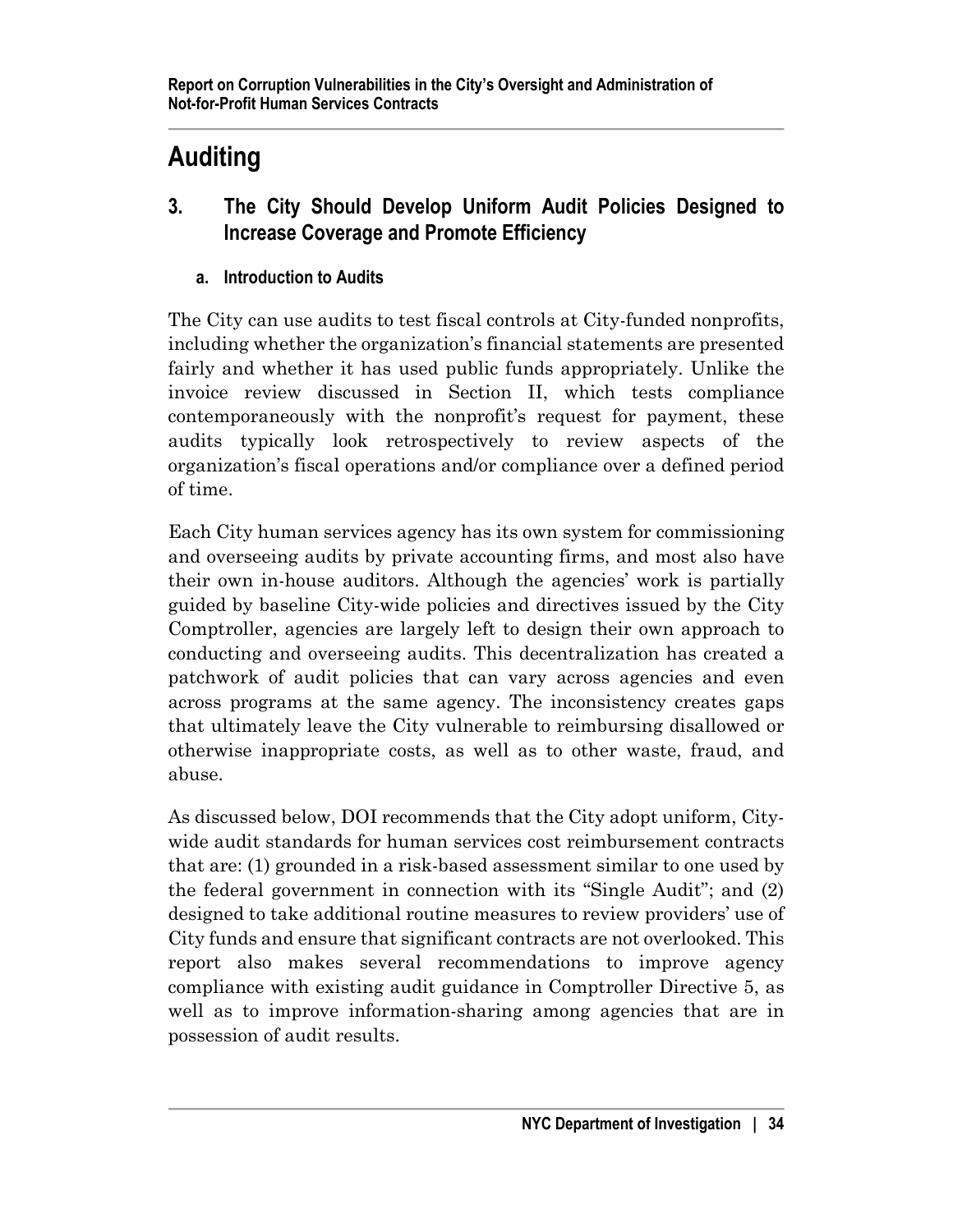# **(i) The Audit Landscape**

Many nonprofits, particularly organizations with significant revenue, are subject to multiple audits required by state or federal law, as well as by their agreements with funding agencies. These audits include:

- New York State-Required Financial Statement Audit: Under New York State law, not-for-profit organizations with more than \$1 million in annual gross revenue must file with the Attorney General's Office each year an "independent certified public accountant's audit report containing an opinion that the financial statements are presented fairly in all material respects . . . ." N.Y. Exec. Law § 172-b. These audit reports provide important information about the nonprofit's overall financial position, but are not likely to include information specifically related to the organization's use of City funds or its compliance with the City contract.
- Federal "Single Audit": Nonprofit organizations receiving federal funds may be required to undergo a "Single Audit," which is described in Subpart F of the U.S. Office of Management and Budget's *Uniform Administrative Requirements, Cost Principles, and Audit Requirements for Federal Awards* (the "Uniform Guidance"). The stated purpose of the Single Audit is "obtaining consistency and uniformity among Federal agencies for the audit of non-Federal entities expending Federal awards." 2 C.F.R. § 200.500.

The Single Audit is required for any entity, including a not-forprofit organization, that "expends \$750,000 or more during [its] fiscal year in Federal awards." 2 C.F.R. § 200.501. The Single Audit must be performed by an independent auditor in accordance with Generally Accepted Government Auditing Standards ("GAGAS"). 2 C.F.R. § 200.501; 2 C.F.R. § 200.514; GAGAS Section 3.18.

The auditor must follow a "risk-based approach" to determine whether each federal program is classified as "high" or "low"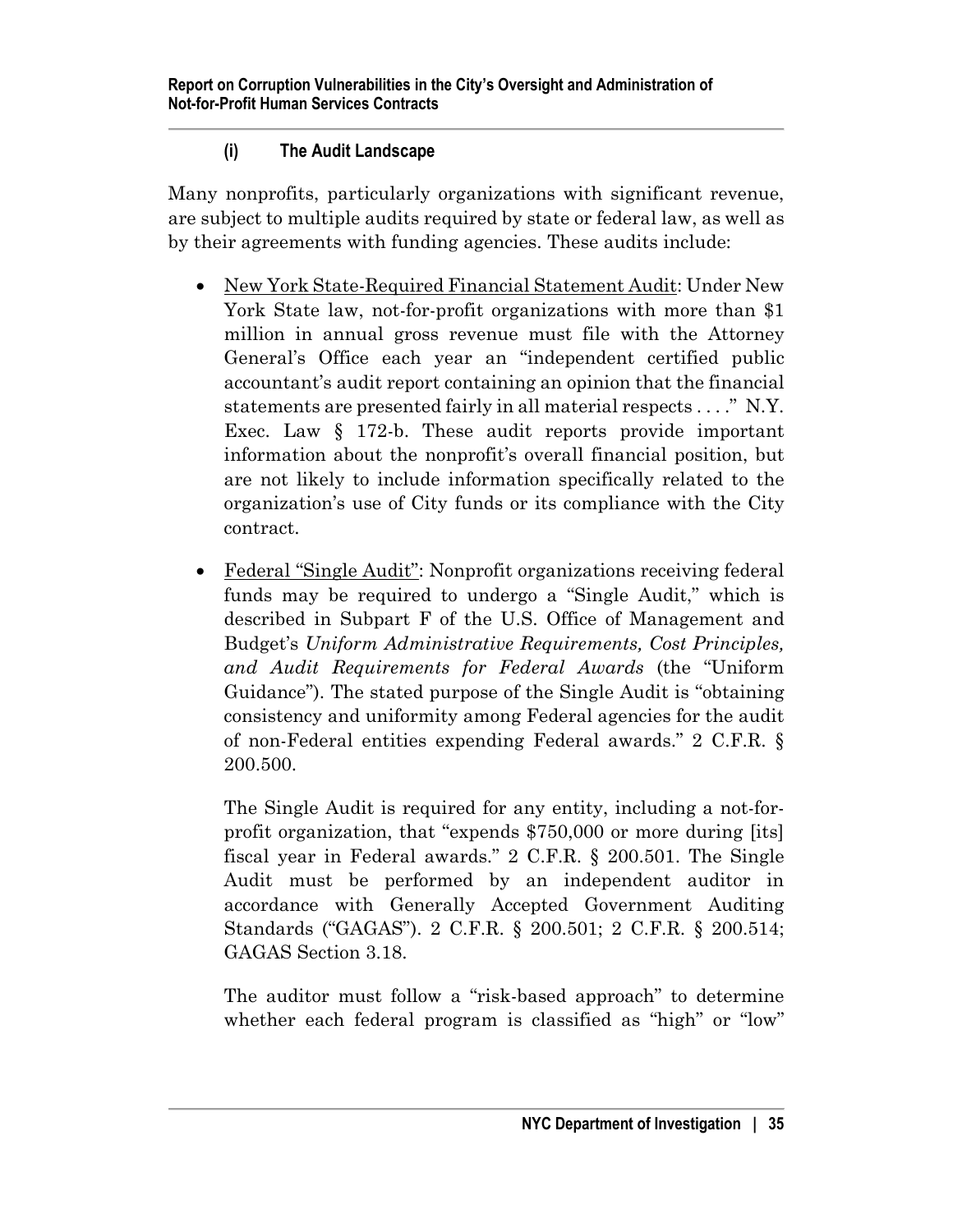risk.[23](#page-40-0) Single Audits test compliance with federal rules, regulations and program requirements, as well as a review of the organization's internal controls with respect to the federal program. 2 C.F.R. § 200.514. The Single Audit must cover all high-risk federal programs and must audit a minimum of 40% of the entity's federal program funding. 2 C.F.R. § 200.518. An audit of a low-risk entity must cover at least 20% of the entity's federal program funding. 2 C.F.R. §§ 200.518, 200.520.

• Audits Required by State Funding Agencies: Generally, nonprofits receiving \$750,000 or more in certain State funding must complete a CFR (discussed on pages 6 and 7), which includes a set of schedules reporting revenue and expenses for each State funding agency. The schedule that reports on related party transactions is required to be audited by the recipient's independent auditor in accordance with the attestation and examination standard (Schedule CFR-ii).

## **(ii) The City's Current System**

The City does not have a uniform policy as to when or how frequently its human services contracts should undergo an audit. New York City Comptroller Directive 5 (titled "Audits of Agency Programs and Operations") leaves it to City agencies to "independently determine that an audit is necessary" unless the audit is otherwise required by law.[24](#page-40-1) The *City of New York Standard Audit Process Guide* does set some guidelines for how the audit should be conducted, but also does not address how frequently audits should occur. As a result, each agency

<span id="page-40-0"></span><sup>&</sup>lt;sup>23</sup> The Single Audit directs auditors to assess an entity's federal programs in order to identify "major programs" based on relative size and risk level. 2 C.F.R. §§ 200.518, 200.519. The regulations also set forth criteria for determining whether an entity is low risk as a whole. 2 C.F.R. § 200.520.

<span id="page-40-1"></span> $24$  As discussed above, the Standard Review Policy currently requires that agencies conduct certain limited "sampling and testing" after they have already made payment to a provider. However, this "post-payment review" consists of a sample that will not include "more than 1-2 selections per invoice service period," followed by an additional "sample [of] 1-2 line-items" if the original selections "result[] in a material finding" or are "unable to be documented." Not only is this review extremely limited, but the Standard Review Policy also does not provide clear guidance on how to conduct the review or what an agency should do to address irregularities, other than implementing an "Enhanced Pre-Payment Review Plan" and potentially imposing other "corrective action." As part of clarifying this policy, PPR #15 recommends that the City agency conduct an audit when the provider is unable to produce backup documentation requested during this post-payment review.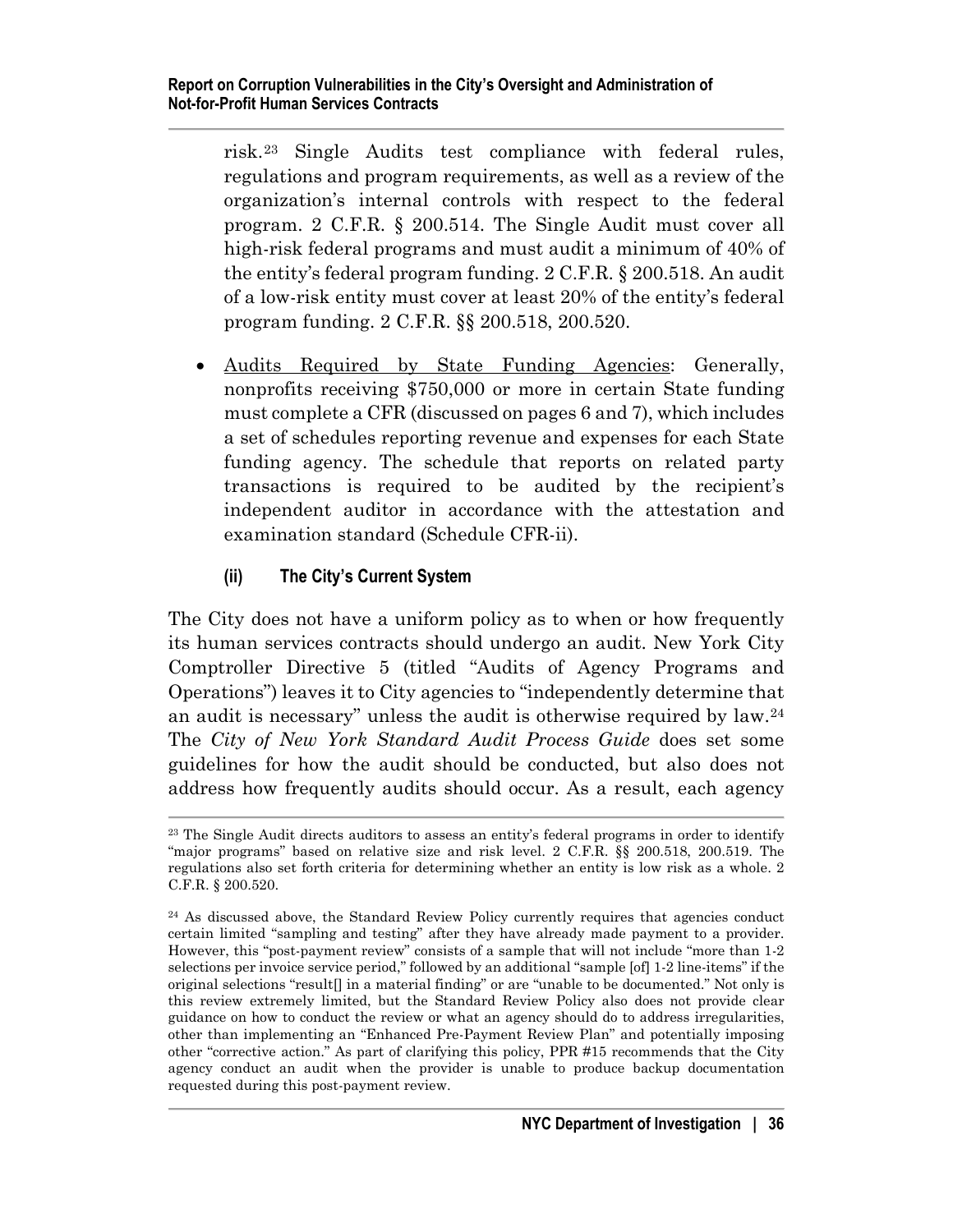has developed its own selection criteria and timetable, with one identifying contracts for audit using risk-based criteria (DFTA) and others using a rotation system that aims to audit each contract over the course of a defined time period (*e.g.*, DOHMH [every three years for contracts exceeding \$200,000], DYCD [every three to four years for contracts exceeding \$75,000], DHS and HRA [every three years], ACS [every year]).[25](#page-41-0)

This agency-by-agency system leaves gaps where some contracts are not audited by the City at all for extended periods of time. Indeed, it was not until 2020 that HRA committed to auditing contracts on a three-year cycle, and the City Comptroller highlighted frequency of the agency's audits as a vulnerability in a 2016 audit report on the HASA program. *Audit Report on the Human Resources Administration's Monitoring and Oversight of Vendors Who Provide Housing to Clients of the HIV/AIDS Services Administration*, *available at* [https://comptroller.nyc.gov/wp](https://comptroller.nyc.gov/wp-content/uploads/documents/)[content/uploads/documents/](https://comptroller.nyc.gov/wp-content/uploads/documents/) MD14\_107A.pdf at 15-16.

Agencies do operate with more uniform standards as to *how* their audits will be conducted and what they will test. The *Standard Audit Process Guide* instructs external audit firms to, among other things, "examine, assess, and report" on "adequacy of the provider's accounting system," "[s]chedule of contract expenditures and revenue," "accounting for any related party transactions," "adequacy of internal controls," and "[c]ontract compliance." Furthermore, each human services agency maintains its own standalone audit guide (or an equivalent) that requires external audit firms to test compliance-related issues, like the contractor's internal controls and whether contract expenditures are allowable.

These existing standards, however, are still vague about the approach that auditors should take when testing compliance and allowability. As a result, agencies' required sample sizes vary from 10% to 25% and selection may involve both statistical and non-statistical methods. ACS merely requires auditors to "review" expenses, and does not require any particular testing threshold.

<span id="page-41-0"></span><sup>&</sup>lt;sup>25</sup> Different programs within the same agency may also follow different timetables when mandated by federal or state rules. For example, DYCD workforce development contracts undergo an additional internal control review annually because of federal and state requirements.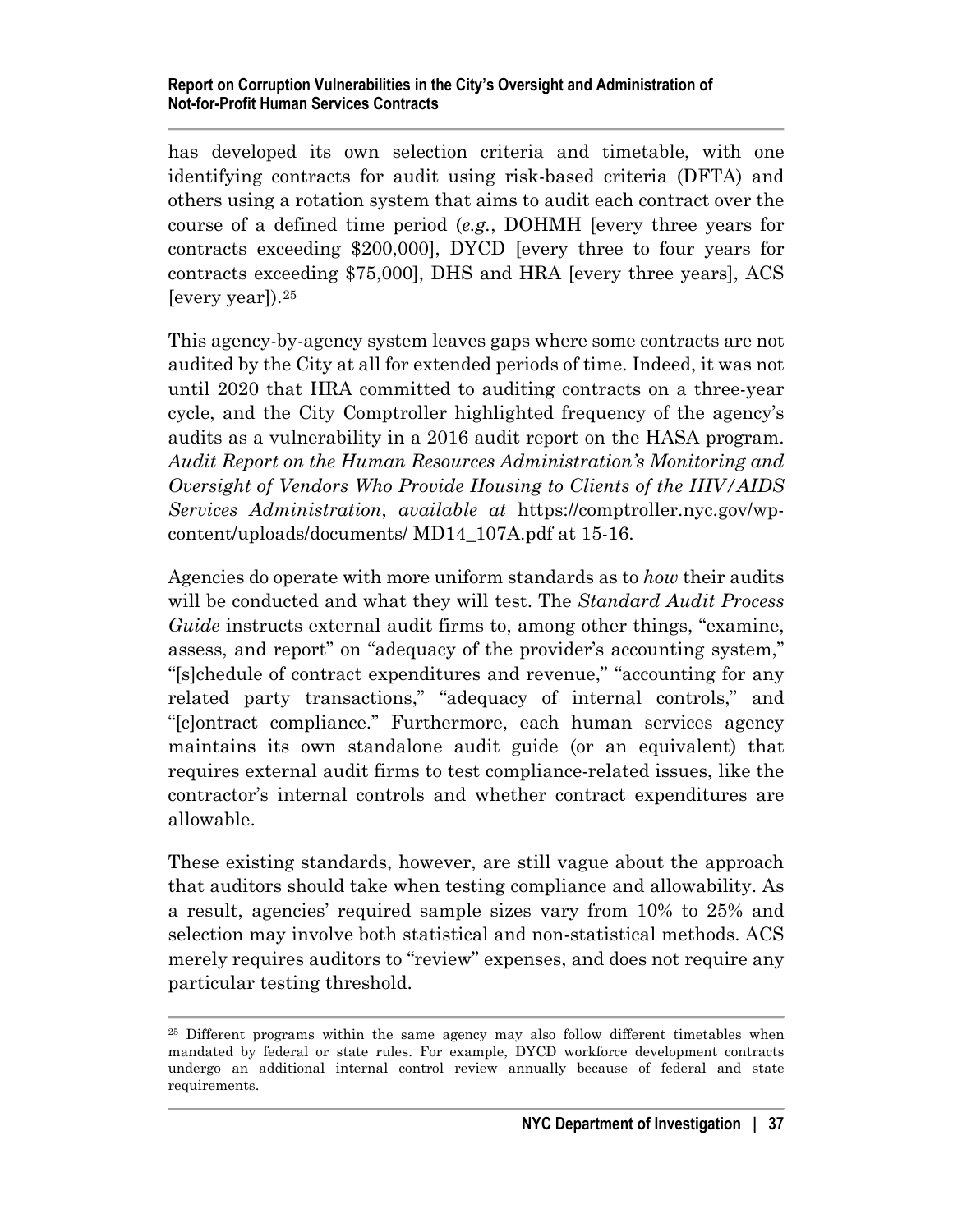Moreover, there is no comprehensive, City-wide strategy for what agencies should do when an audit identifies concerning information or when a program may pose a particular risk. This is also in contrast to the federal system, which, again, is grounded in a risk-based approach.

# **b. Finding #1: Audit Policies Are Not Uniformly Grounded in Risk-Based Analysis**

The City's audit system has been improved in recent years, particularly with the development of the *Standard Audit Process Guide*, but still lacks a comprehensive framework for identifying *when* it is appropriate for a routine or an enhanced audit or for *how* the audit should be conducted. Implementing a uniform, City-wide policy would help to ensure that contracts are not overlooked during the audit process and that resources are allocated to the areas most in need of attention.

As discussed below, DOI recommends that the City adopt a uniform set of audit standards to ensure that: (1) contracts presenting sufficient risk factors are selected for audit, in line with the federal government's Single Audit system; and (2) contracts that are not selected for an audit in a particular year are subject to some procedures that will verify expenses billed to the City on an annual basis. This increased level of consistency can be accomplished through various approaches. However, the federal system's risk-based approach offers a relevant and applicable model.

Standardizing this system and ensuring minimum annual audit coverage may require additional funding in the Fiscal Year 2023 budget. However, if deployed effectively, the cost associated with these audits may be offset, at least in part, by savings identified and risk mitigation strategies implemented. DOHMH, for example, reports that their audit team has conducted close to 1,000 audits for contract expenditures between Fiscal Years 2014 and 2019, and identified over \$15 million in overpayments by the City.

## **(i) The City Should Develop More Rigorous Audits for Contracts that Are "High-Risk"**

The City should develop a policy for undertaking more rigorous audits of contracts that pose greater risk of waste, fraud, or abuse. Although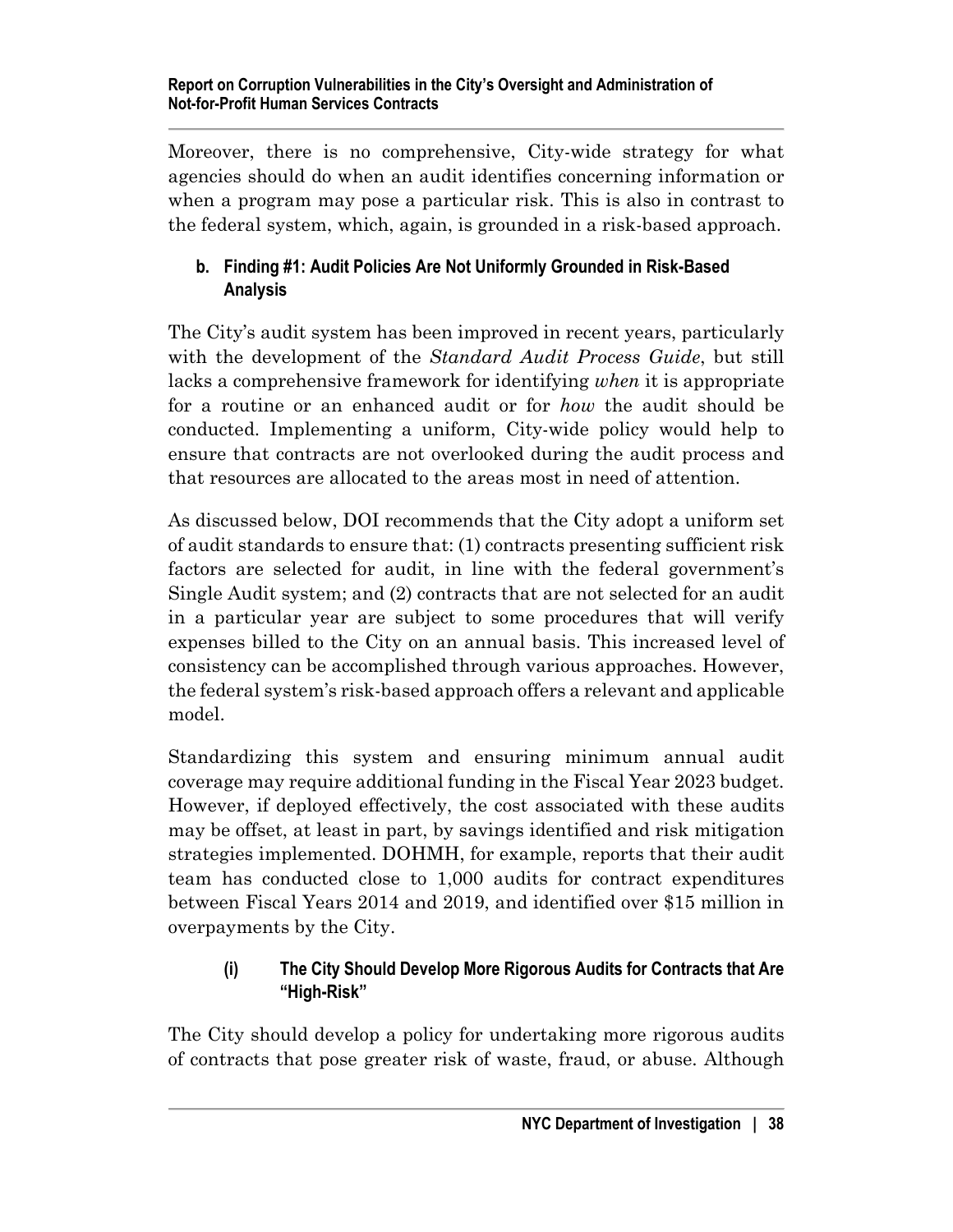each agency currently has some individual practice of escalating contracts that warrant further scrutiny, there is no uniform policy identifying when an enhanced audit should take place or how it should be conducted.

The OMB Uniform Guidance has its own risk criteria for identifying programs that require audits, 2 C.F.R. § 200.518, although the City can look to a variety of risk indicators such as previous audit findings, poor performance evaluations, invoicing delays, program staff concerns, and providers' inability to meet documentation requirements as set forth in the Standard Invoice Policy. Where programs raise such risk factors, agencies should deploy their own internal auditors or engage and closely monitor an external auditing firm to further test the contractor's compliance and internal controls. DFTA and HRA regularly use their internal auditors to conduct more robust contract compliance audits, performing approximately 20 per year each. The remaining agencies perform such audits less frequently, often only one or two per year.

Repeated or systemic risk factors should trigger in-depth audits. In those cases, the City may consider looking to the "performance audit" standard, which provides "an independent assessment of a government, organization, program, activity or function," Comptroller Directive 5.2.2, and requires the auditors to "assess the risk of fraud," GAGAS, 8.71 and 8.72. DFTA's audit team invests significantly in higher-risk audits, identifying 15 to 20 contracts a year for audits based on the program standard.[26](#page-43-0) DFTA performs what may be the most thorough and complete audit of contracts that it deems to be higher-risk, although its audits of lower-risk contracts have decreased over time from around 100 audits each fiscal year to just 25 assigned audits of Fiscal Year 2019 expenses.

As set forth in PPR #14, DOI recommends that the City establish a uniform system for identifying contracts that present higher risks and require more thorough and in-depth audits.

<span id="page-43-0"></span><sup>26</sup> DFTA expanded and reorganized its audit team in 2018, following a joint investigation between DOI and the U.S. Attorney's Office for the Southern District of New York that revealed embezzlement at a DFTA-funded senior center. *See* New York City Department of Investigation, Report on Fraud and Program Vulnerabilities at the New York City Department for the Aging (Feb. 2016), *available at* https://www1.nyc.gov/assets/doi/reports/pdf/2016/ 02UBAarrests\_Report\_020316.pdf.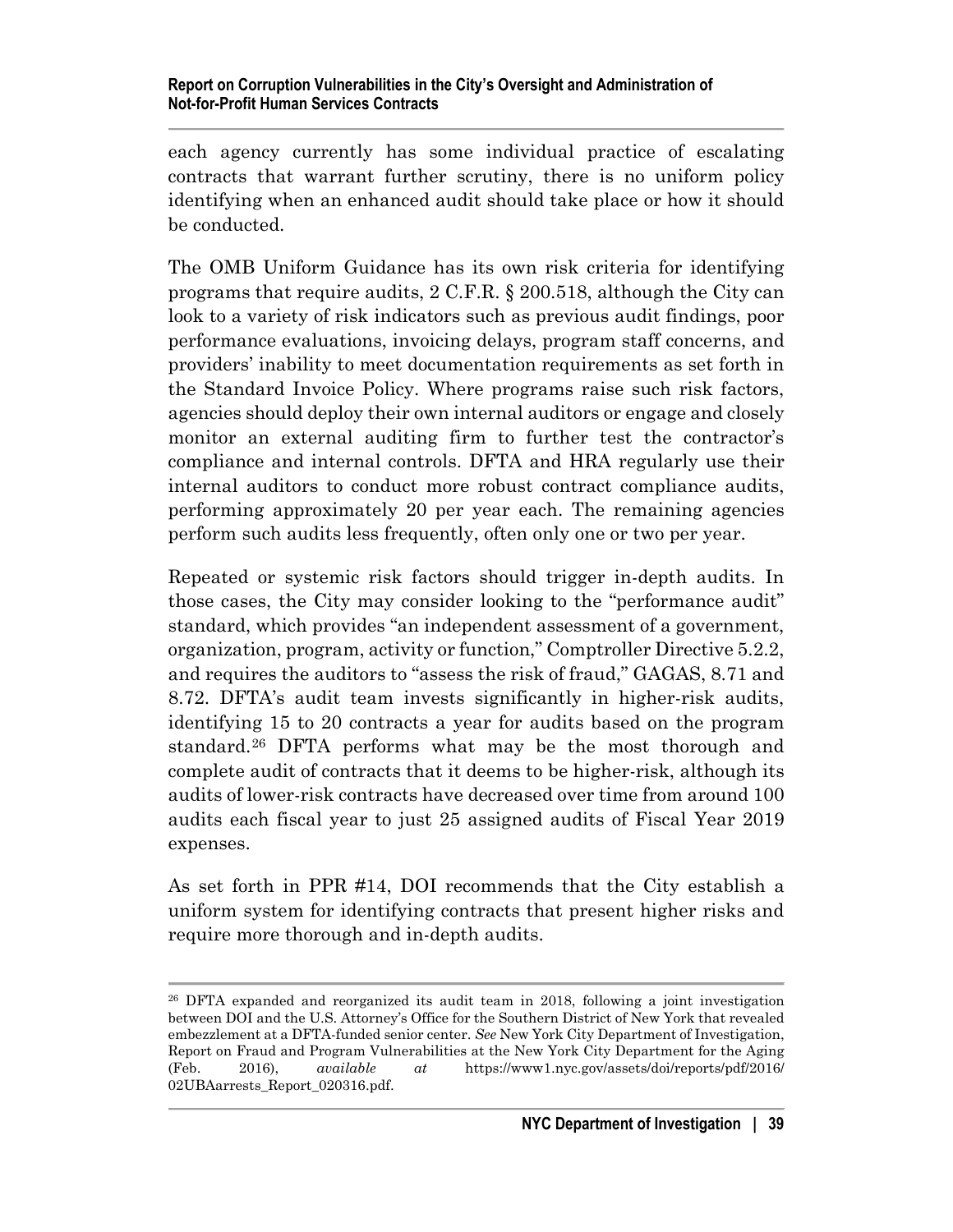## **(ii) The City Should Develop Annual Expense Verification for "Low-Risk" Contracts**

Most agencies use a rotation system through which they assign contracts over a certain dollar value to an outside firm for audit every three to four years. The rotation system ensures that all contract spending is audited on a regular, albeit infrequent, basis. However, under this system, contracts may not be audited for two to three years at a time.

DOI recommends that at least some expenses from every City cost reimbursement contract exceeding an established funding threshold are reviewed and verified on an annual basis, regardless of the agency and even when the contract is not deemed to pose a particular risk. Without regular and consistent reviews of City expenses, misstatements about spending or other financial concerns may not be identified or addressed in a timely manner. This recommendation is set forth in PPR #16, below.

This type of annual claims verification can be accomplished in several different ways. For example, ACS requires that its nonprofit contractors engage and manage an independent auditor to conduct this review. In contrast, DOHMH uses internal staff to conduct an annual claims verification process with respect to its mental hygiene programs.

Under ACS's model, the nonprofit may simply expand the scope of its State-required annual financial audit to include the review of City contract expenditures. This would allow the City to ensure that contract expenditures are reviewed on a regular basis without a separate audit engagement for that purpose. ACS typically receives these schedules for every contractor every year within three to nine months of the end of the fiscal year.

The City could also theoretically engage its own auditors to conduct this review through a standing "master agreement" managed by MOCS. However, agency staff informed DOI that this arrangement, as currently structured, creates both time pressure and inefficiencies because of the limited number of available firms and because the work is managed centrally by MOCS. Because the City enters into these audit contracts itself, it requires that the City engage in a lengthy and resourceintensive procurement process, which includes registering numerous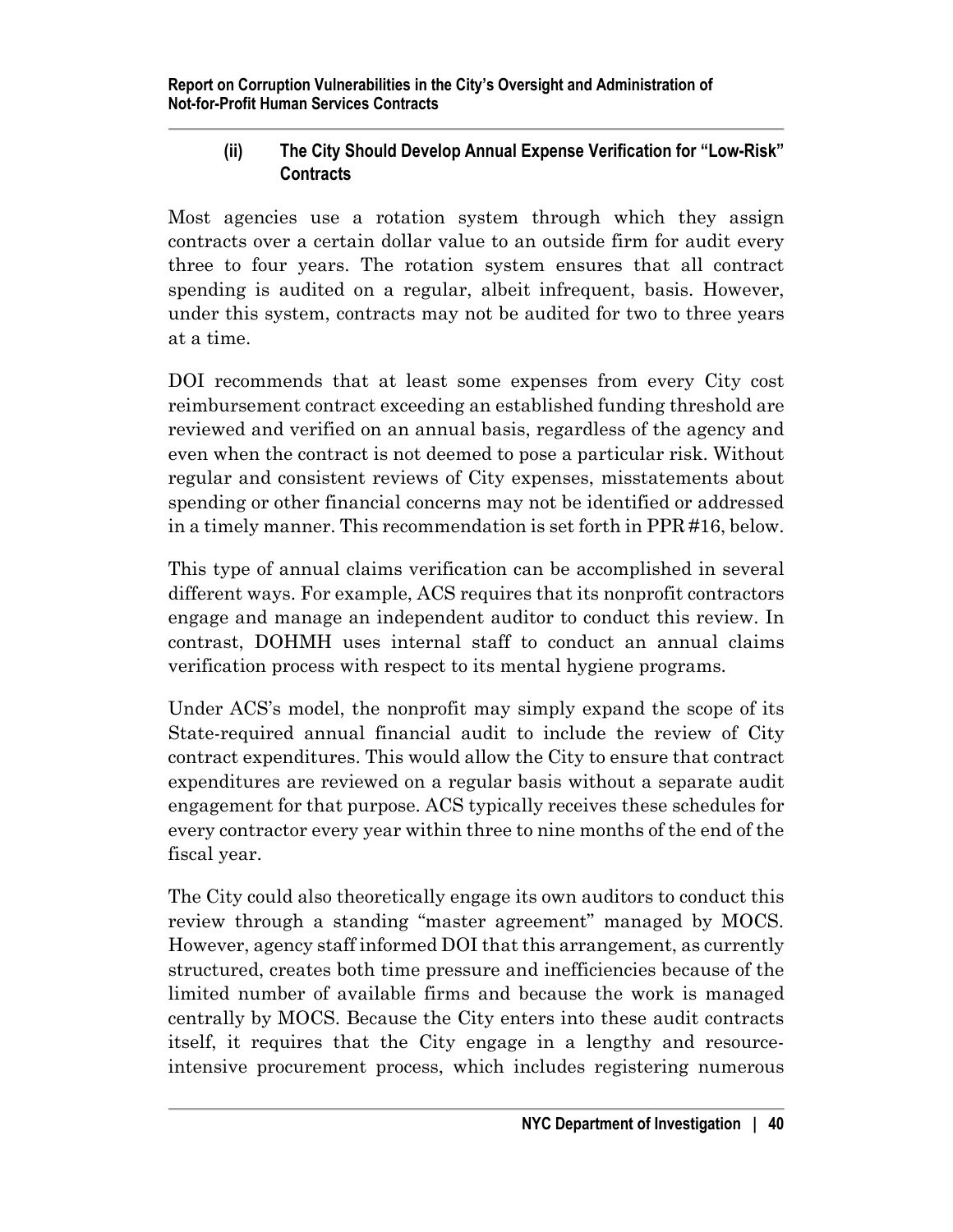contracts with the accounting firms and each agency registering its own separate task orders with those firms. The City's centralized management of these contracts also contributes to delays in completing audits; indeed, DOI was informed in 2021 that external audit firms were still completing audits for Fiscal Years 2017, 2018 and 2019.

While there could be risks associated with a nonprofit selecting its own auditor,[27](#page-45-0) those risks can be mitigated with several precautionary measures. First, the City may require that the nonprofit comply with Not-for-Profit Corporation Law § 712-a, which requires, in part, that the board of directors or an audit committee comprised of independent directors oversee the audit of the corporation's financial statements. Second, the City may require that the nonprofit engage only accounting firms from the City's Prequalified CPA List, which would provide the City with further confidence that the audit is conducted in a manner that meets its basic standards. Third, the City can require or encourage nonprofit contractors to "rotate" its audit firms on a regular basis in order to further ensure their independence. *See* New York State Attorney General, Charities Bureau, Guidance Document, *Audit Committee Requirements and Responsibilities Under New York's Notfor-Profit Corporation Law as Amended through 2017*, September 2018 at 3 (describing such rotation as a "best practice"). These recommended measures are set forth in PPR #20, below.

The question of which model is most appropriate for the City should be further reviewed by appropriate representatives of City agencies as part of the above-referenced group to be convened by MOCS.

## **c. Finding #2: The City Does Not Oversee External Audits in a Consistent Manner**

## **(i) The City Should Develop Policies to Routinely Review Audit Reports and Follow Up on Audit Findings**

Agencies would also benefit from clear standards as to how they should review and use the information revealed in audit reports. Only ACS and

<span id="page-45-0"></span><sup>&</sup>lt;sup>27</sup> Creditors of FEGS, a major provider of social services in the City that collapsed in 2015, alleged that the organization's bankruptcy was attributable, at least in part, to its outside auditor. *See, e.g.*, Rick Archer, Accountant's \$18.3 M Oversight Blamed For Nonprofit's Ch. 11, Law360, March 21, 2017.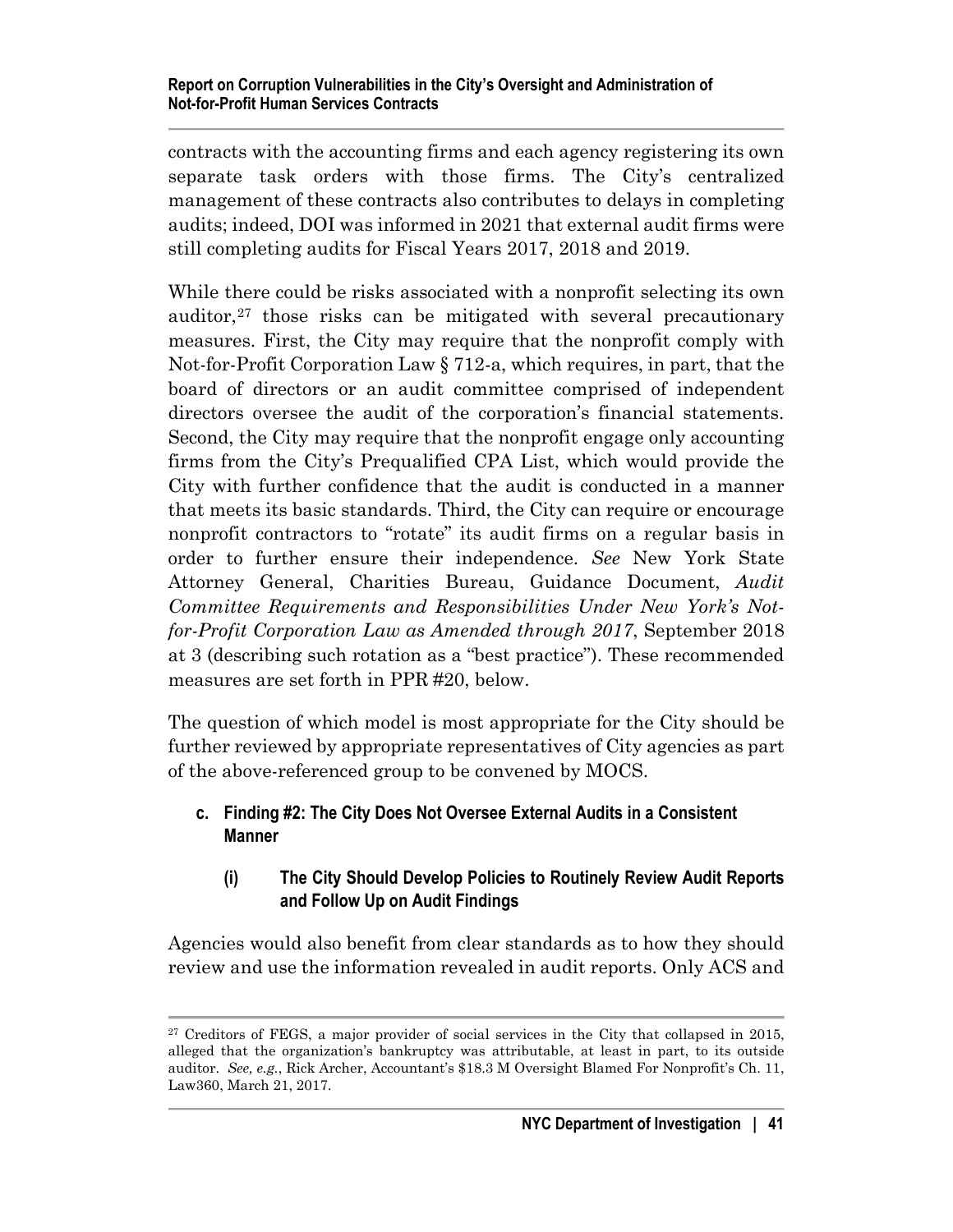DFTA told DOI that their staff review independent audit reports annually for every vendor. DYCD only reviews samples of these reports and DOHMH only reviews independent audit reports where their staff are conducting their own audit.[28](#page-46-0)

Agencies should regularly review available audit reports—including annual financial statement audits, federal Single Audits, and City contract audits commissioned by the agency itself or a sister agency—as part of its oversight and compliance function. Agency staff should identify deficiencies and ensure the vendor takes corrective action. This is not only good oversight practice, but also required by Comptroller Directive 5, which emphasizes the importance of "actling promptly" upon receipt of auditors' reports to investigate any questioned costs, implement recommendations, and/or initiate sanctions for audit findings."

As set forth in PPR #17, DOI recommends that agencies review nonprofits' independent audits and Single Audits, if applicable, each year, to ensure significant contractors correct any conditions leading to findings and to increase oversight of the contractors with audit findings.

## **(ii) The City Should Develop Policies to Review Independent Auditors' Working Papers in Accordance with Comptroller Directive 5**

Comptroller Directive 5 provides guidance for the methods by which City agencies should plan and monitor audits, either when audits are required by state or federal awards or the agency chooses to conduct an audit. Directive 5 encourages agencies to use audits strategically, stating: "Agencies should view an audit as a management tool that can be used to analyze an issue or potentially problematic situation." Directive 5 at 2.2.

Directive 5 provides guidance to agencies deciding whether their own staff can conduct such an audit or whether they must hire an outside accounting firm. When agencies hire an outside firm to conduct an audit on behalf of the City, Directive 5 establishes basic standards for procurement and monitoring of the audit firm. It establishes a

<span id="page-46-0"></span><sup>28</sup> Both DYCD and DOHMH do also review audit reports in connection with their oversight of certain federally-funded programs.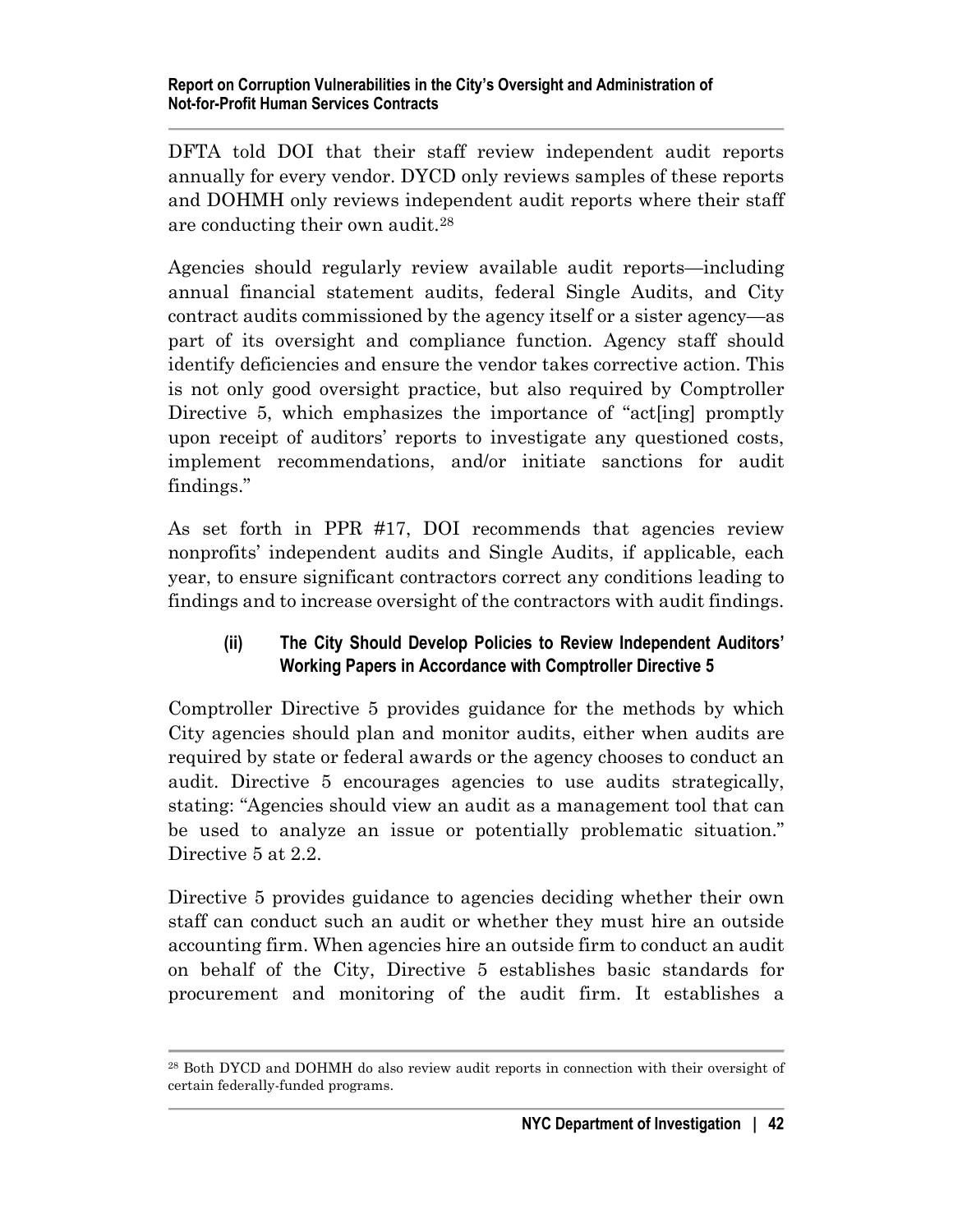"prequalified CPA List" from which an outside firm must be selected. Directive 5 at 3.2.

Directive 5 states that City agencies should monitor independent audit firms and evaluate the "quality of working papers," which document the auditors' process, testing procedures, and sample selection methods.[29](#page-47-0) Nevertheless, representatives of two agencies—DFTA and ACS—told DOI that they do not routinely review the external auditors' working papers. These agencies should implement procedures to ensure that they conduct this review in accordance with Directive 5. A DOHMH representative told DOI that the agency does have a comprehensive protocol for reviewing work papers, which allows them to identify errors and reject measures that would be non-compliant with audit standards, such as inadequate testing. *See* PPR #19.

### **(iii) The City Should Routinely Confirm that External Auditors Were Retained and Managed in Accordance with State Law Intended to Ensure Their Independence**

New York State Not-for-Profit Corporation Law § 712-a requires independent members of the board of directors to retain the auditor who performs its annual independent audit. The law also requires the independent board members to "review the results of the audit" and, if the organization's annual revenue exceeds \$1 million, "review the scope and planning of the audit" and discuss matters including "material risks and weaknesses in internal controls."

Even though some agencies review their nonprofit contractors' annual financial statement audit reports, none of them ask for confirmation that the reports were produced in accordance with this provision of the Not-for-Profit Corporation Law. Agencies should confirm that contractors are abiding by these provisions of § 712-a that ensure the effectiveness and independence of their audits. For similar reasons, City agencies should ensure that nonprofit contractors have followed the

<span id="page-47-0"></span><sup>&</sup>lt;sup>29</sup> "Work papers" are "the written record of the basis for the auditor's conclusions that provides the support for the auditor's representations, whether those representations are contained in the auditor's report or otherwise." It "includes records of the planning and performance of the work, the procedures performed, evidence obtained, and conclusions reached by the auditor." Public Company Accounting Oversight Board Auditing Standard AS 1215: Audit Documentation, Section .02.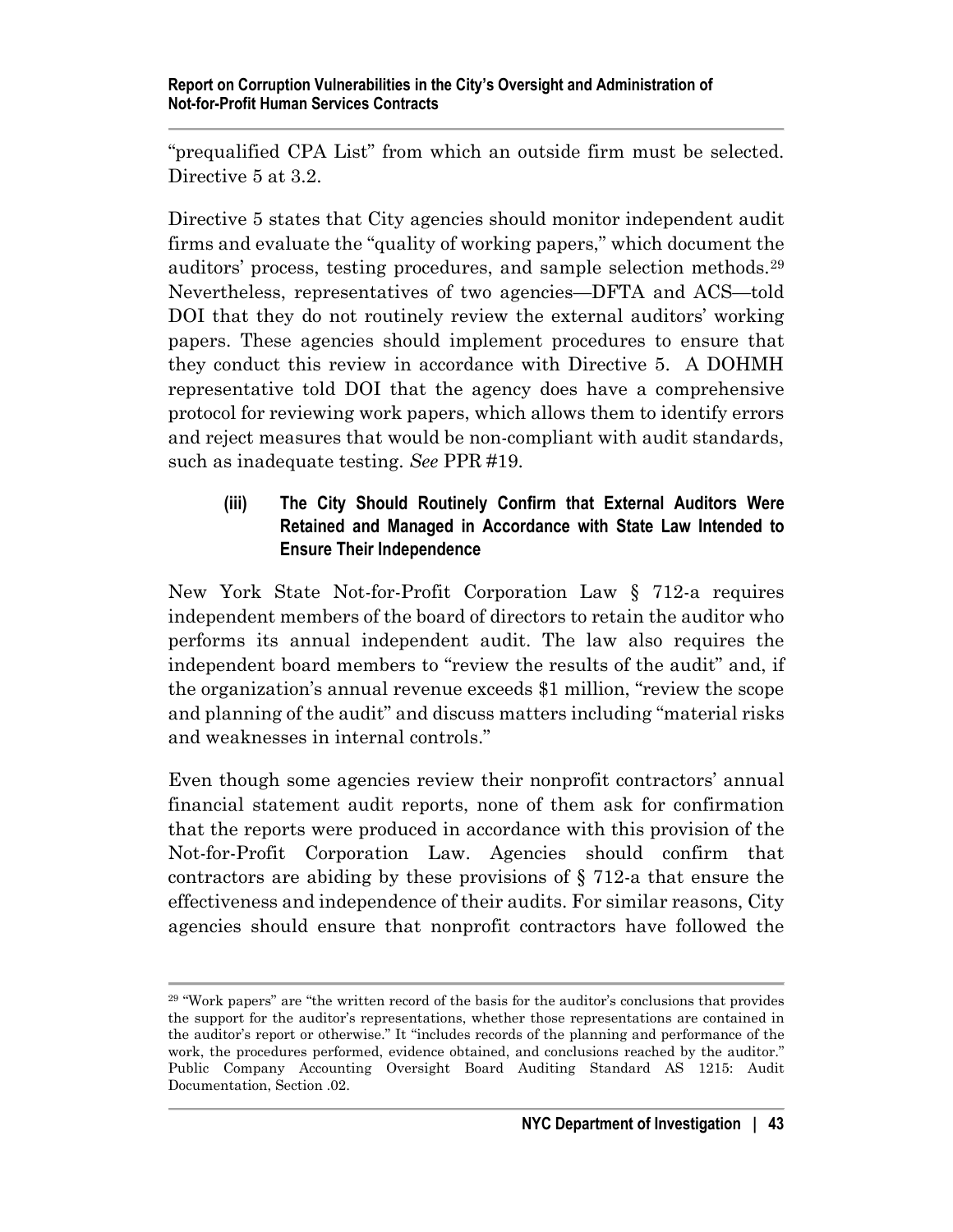Standard Contract's requirement that expenditures exceeding \$25,000 be competitively bid. *See* Standard Contract, 4.05(B).

As discussed in PPR #20, DOI recommends that agencies obtain certifications from the Board Chair or Chair of the Audit Committee that the nonprofit is in compliance with the bidding requirements of their contract and the governance requirements of the Not-for-Profit Corporation Law § 712-a.

## **d. Finding #3: Audit Findings and Other "Red Flags" Are Not Routinely Shared Across Internal Programs or with Other City Agencies**

Comptroller Directive 5 instructs that "City agencies should attempt to centrally coordinate the audits they procure to avoid duplication of audit efforts." Directive 5 at 2.4. DOI found, however, that the City does not provide a mechanism for agencies to share audit reports or findings with sister agencies doing business with the same contractor, even when those agencies are using the same audit firm. As a result, agency staff are deprived of information in the possession of other agencies that could inform their decisions as to the compliance and responsibility of a particular contractor. In fact, in some cases, agencies do not even have a practice of circulating audit reports among their own internal staff unless there are major findings.

For nonprofits holding contracts with multiple agencies or program areas, a deficiency in one program area may serve as a signal that other contracts are also being operated with deficiencies. Other City staff should be alerted so that they can consider whether additional auditing or fact-finding would be appropriate, or at the least so that they can implement additional risk-based monitoring in accordance with the Standard Review Policy (see page 37, above). As a matter of policy, the report should be forwarded to DOI if the audit uncovers material findings or suspicious financial activity, as well as if the organization fails to cooperate with the audit. *See* PPR #22 and PPR #23.

The City may be able to use existing systems to share this information more efficiently across agencies. Most importantly, PASSPort—already a central repository of important documents—may be modified so that agencies can post final audit reports for other agencies to see. The system does not currently allow agencies to upload these documents.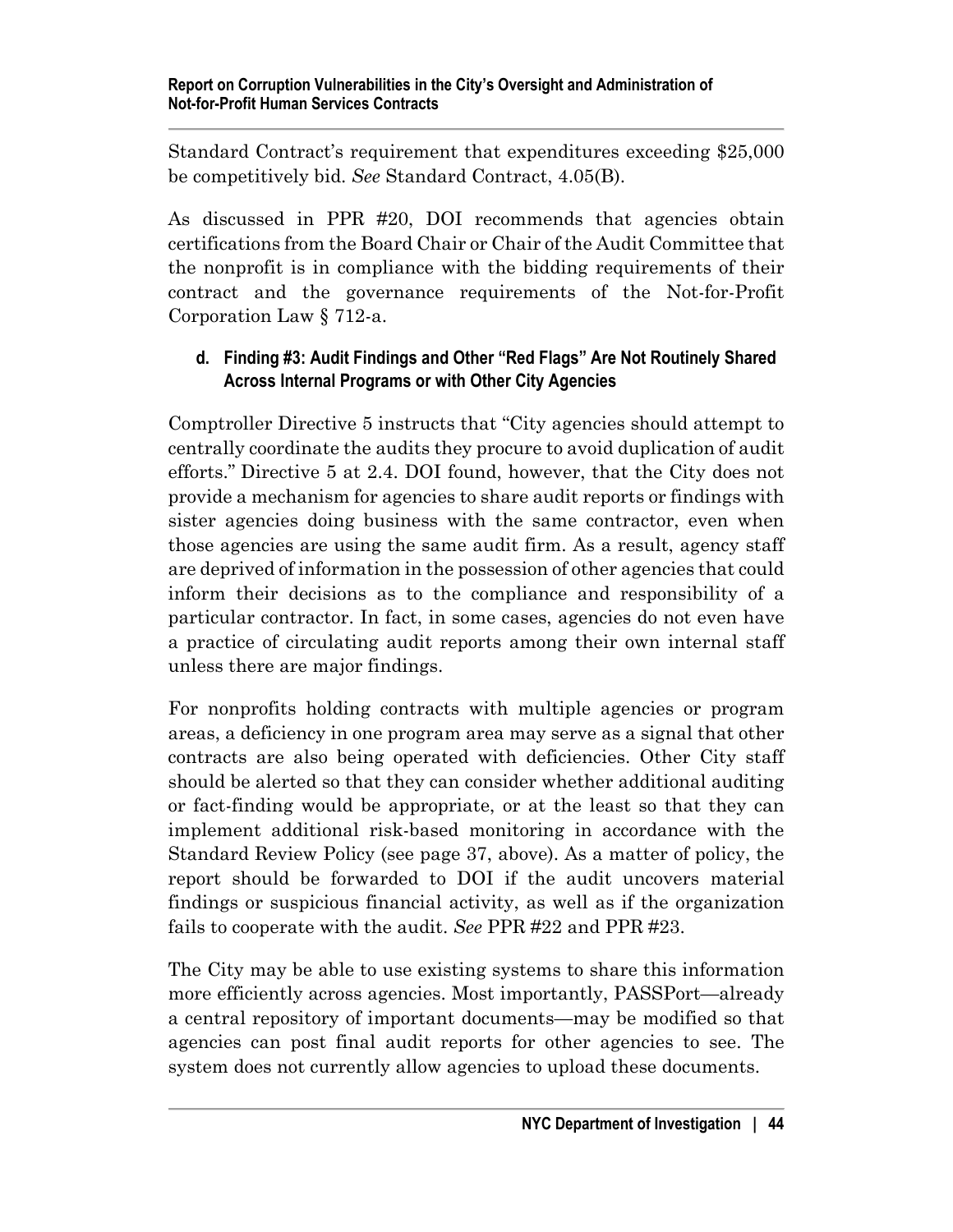Agencies do have the ability to communicate significant audit findings in PASSPort using the system's "caution" function. Even though the "caution" function is a widely-used tool for communicating contract risks across the City, DOI did not locate any instances where a City agency entered a "caution" because of audit findings, and only one caution that was automatically generated because a nonprofit contractor selfreported audit findings of material weaknesses in its internal controls and compliance.[30](#page-49-0) One agency has described adverse audit findings in annual contractor performance evaluations, although these are less visible to other agencies.[31](#page-49-1)

## **e. Policy and Procedure Recommendations**

Based on the above, DOI makes the following recommendations. As discussed on page 18, DOI issues these PPRs principally to MOCS and recommends that it leads the process of developing and issuing written City-wide guidelines reflecting these procedures. DOI also separately issues the PPRs to ACS, DYCD, DFTA, DSS, and DOHMH.

- **Policy and Procedure Recommendation #14:** The City-wide audit policy should be revised to provide guidance for agencies as to when a contract presents a higher risk and is therefore appropriate to undergo a more rigorous audit, either by an external firm or by internal auditors. Similarly, the policy should be revised to provide standards as to how higher-risk audits should be conducted, including assessment of the contractor's compliance with the contract and the quality of the contractor's internal controls.
- **Policy and Procedure Recommendation #15:** Agencies should conduct audits for any provider that cannot provide

<span id="page-49-0"></span><sup>30</sup> Indeed, human services agencies rarely use the "caution" tool at all. As of July 2021, more than 3,000 cautions were in the PASSPort system. Only three had been entered by human services agencies, although 18 were entered by MOCS because a human services agency had cited a vendor for poor performance, violations, investigations, or business integrity. Cautions may be added by any City agency or automatically generated by vendor disclosure.

<span id="page-49-1"></span><sup>&</sup>lt;sup>31</sup> This is because "Fiscal Administration and Accountability" is only one of three categories factored into the performance evaluation's overall score. The overall score is what is displayed readily in PASSPort. Thus, it may be easy to overlook information about audit findings in a performance evaluation even if the agency includes it.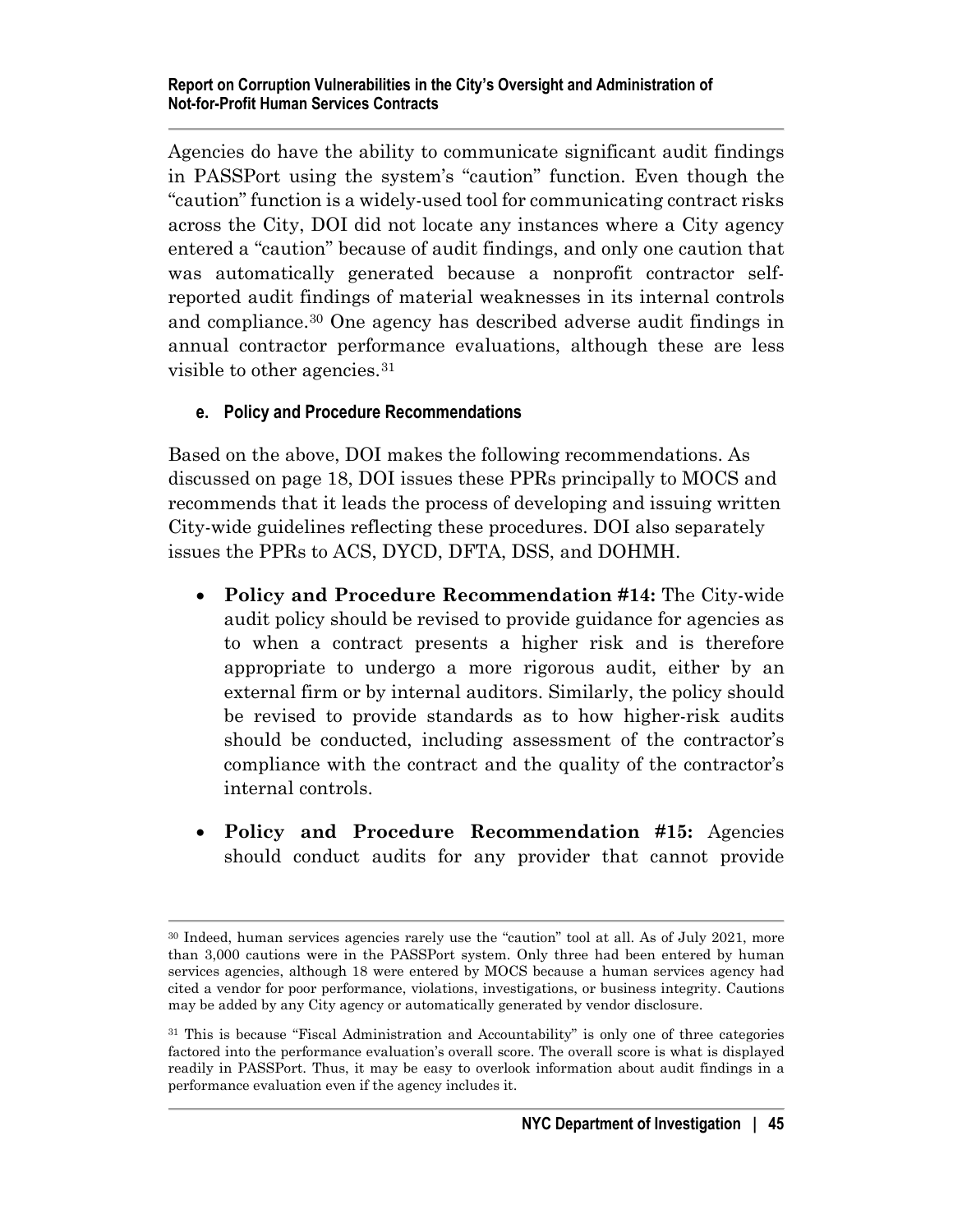requested backup documentation in accordance with the Standard Invoice Review Policy during the fiscal year.

- **Policy and Procedure Recommendation #16:** All significant City human services contracts should undergo routine and regular reviews (ideally annually) that include verifying a sample of City expenditures, according to a set schedule.
- **Policy and Procedure Recommendation #17:** Agencies should update their procedures to ensure that appropriate staff are instructed to review nonprofits' independent audits and Single Audits, if applicable, each year, to ensure contractors correct any conditions leading to findings and to increase oversight of the contractors with audit findings.
- **Policy and Procedure Recommendation #18:** Agencies should develop procedures to comply with Comptroller Directive 5's guidance that agencies "examine and act promptly upon receipt of auditors' reports to investigate any questioned costs, implement recommendations, and/or initiate sanctions for audit findings."
- **Policy and Procedure Recommendation #19:** Agencies should update their procedures to ensure that appropriate staff are instructed to review auditors' working papers prior to accepting final audit reports.
- **Policy and Procedure Recommendation #20:** The City-wide audit policy should be revised to require each agency to, in concert with collection of the independent audit itself, collect a certification by the board chair or other appropriate representative, that the audit was conducted in accordance with Not-for-Profit Corporation Law § 712-a, if applicable, and that the firm was recently peer reviewed. A sample certification is attached as Appendix 5.
- **Policy and Procedure Recommendation #21:** The City should promulgate policies and procedures for maintaining information about contractor performance in a central place in accordance with the Charter of the City of New York, § 333,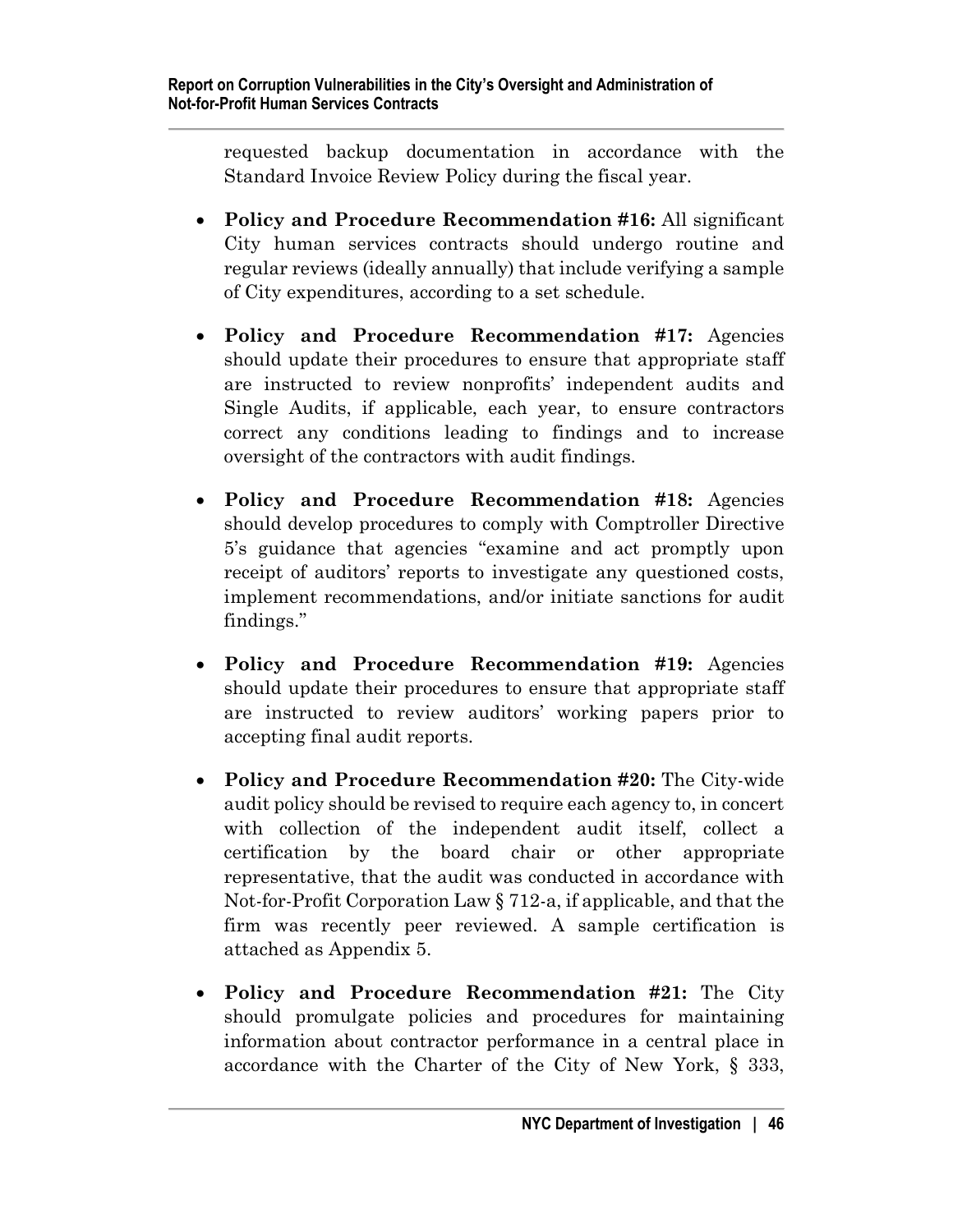including when agencies should use the PASSPort Corrective Action Plan module, what information should be entered by agencies using the PASSPort caution function, and how audit findings should impact PASSPort performance evaluations. At a minimum, MOCS should direct agencies to enter material weaknesses reported by auditors with respect to internal controls or compliance as cautionary information in PASSPort.

- **Policy and Procedure Recommendation #22:** Agencies should consider any contractor that has serious or recurring fiscal problems, including unexplained transfers to unidentified bank accounts, or any contractor that fails to produce records or comply with a City audit to be at risk for fraud, waste and abuse, and should report any such findings to DOI.
- **Policy and Procedure Recommendation #23:** As a matter of policy, agencies should forward to DOI the results of all audits with material findings relevant to corrupt or criminal activity, conflicts of interest, gross mismanagement, or abuse of authority.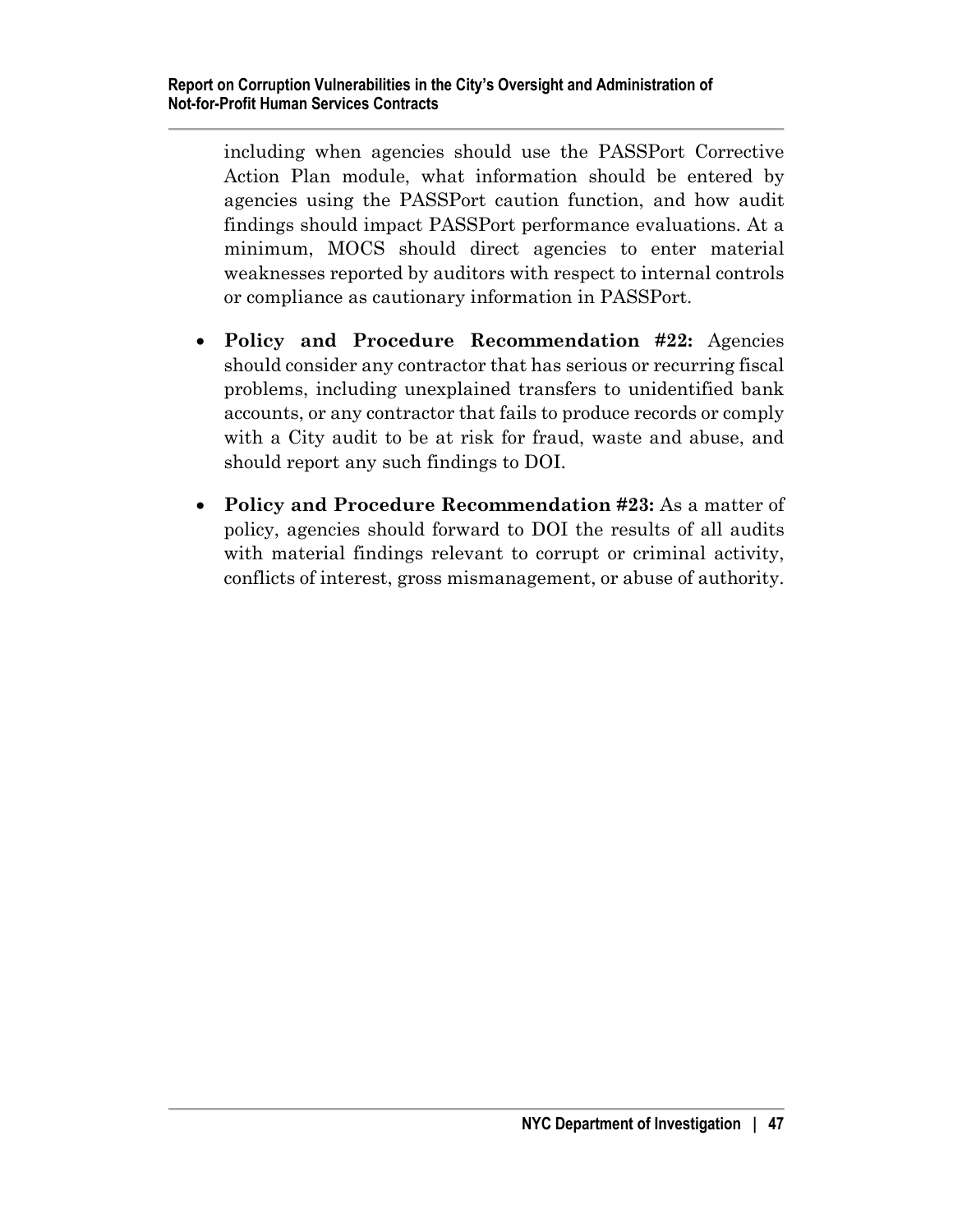# **Conclusion**

The City's system of overseeing and managing its human services contracts is undoubtedly complex, driven in part by the policy decision to rely heavily on non-City entities to provide these vital services. Although this report highlights a variety of vulnerabilities and proposes specific solutions, these reforms ultimately must be driven by a central authority, like MOCS, that can collect input from stakeholders, implement standard operating procedures and guidance, and enforce City agencies' compliance. This strategy will also leverage expertise to benefit all agencies and facilitate the sharing of information about the City's vendors across agencies, rather than a siloed contract-by-contract, agency-by-agency approach. By empowering one agency to lead this process, the City will take a major step toward making agency policy more consistent and streamlined, as well as preventing corruption, waste, fraud, and abuse in this critically important area.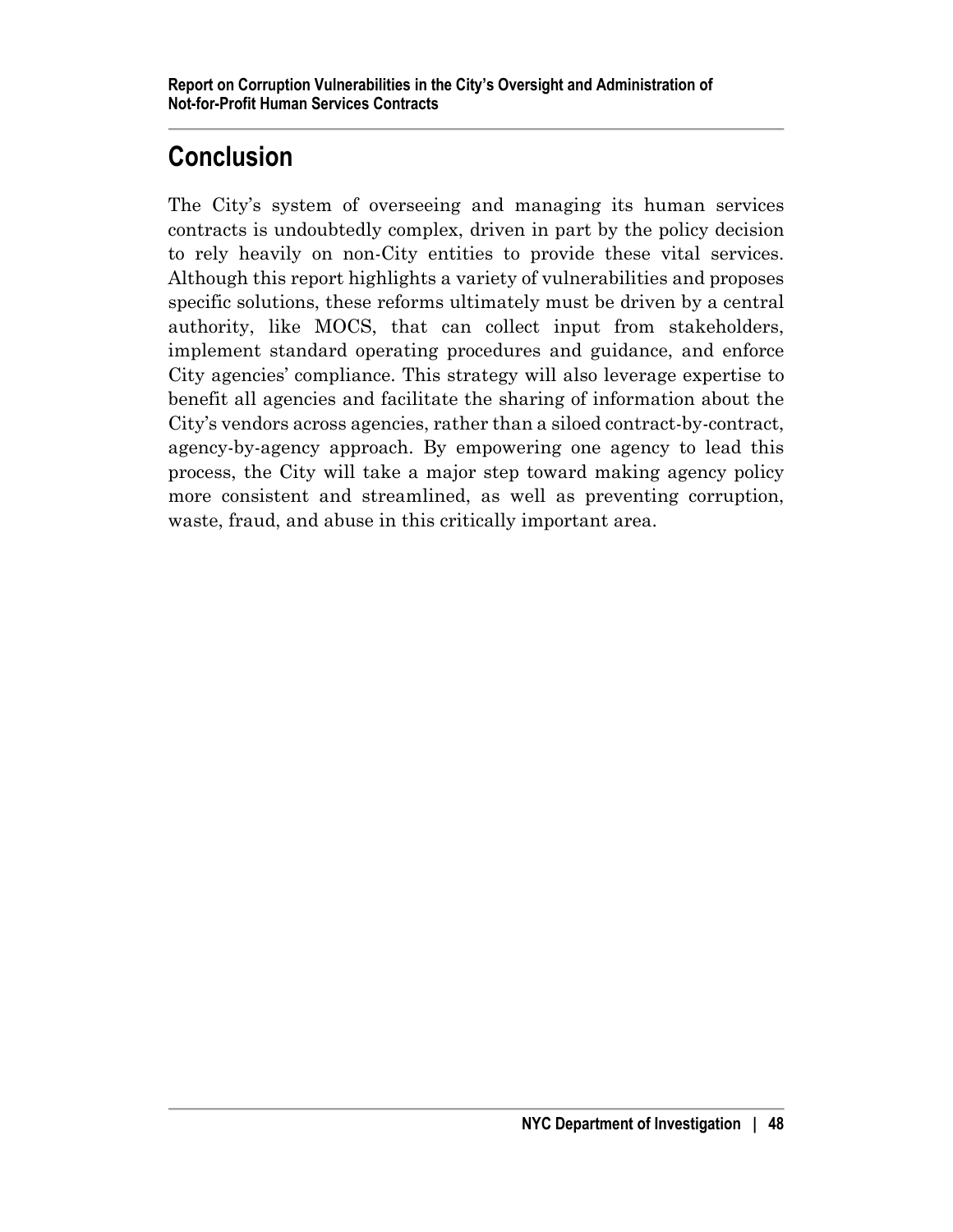# **Appendix 1: Draft Annual Conflicts of Interest Disclosure Form and Certification**

## **Compliance with Competitive Bidding Requirements**

1. (a) For the period of January 1, 20\_\_ through December 31, 20\_\_, did the Contractor comply with the competitive bidding requirements in Section 4.05(B) of its contracts with the City of New York in connection with its procurement of goods and/or services from any individual and/or entity?

 $\Box$  Yes  $\Box$  No

1. (b) If the answer to Question 1(a) is "no," please report the following: (i) information sufficient to identify each and every procurement of goods and/or services that did not comply with the competitive bidding requirements in Sections 4.05(B) of its contracts with the City of New York; (ii) the name of the individual and/or entity to which the non-complying procurement was awarded; (iii) an explanation, if any, as to why the procurement was awarded in a manner that did not comply with the competitive bidding requirements in Sections 4.05(B) of its contracts with the City of New York; and (iv) the contract(s) that funded such purchase.

### **Salaries of Highly Compensated Employees**

2. Please report the following information with respect to the Contractor's Chief Executive Officer, Chief Financial Officer, Chief Operations Officer, and any "key employee" as defined in the IRS Form 990: (i) the employee's name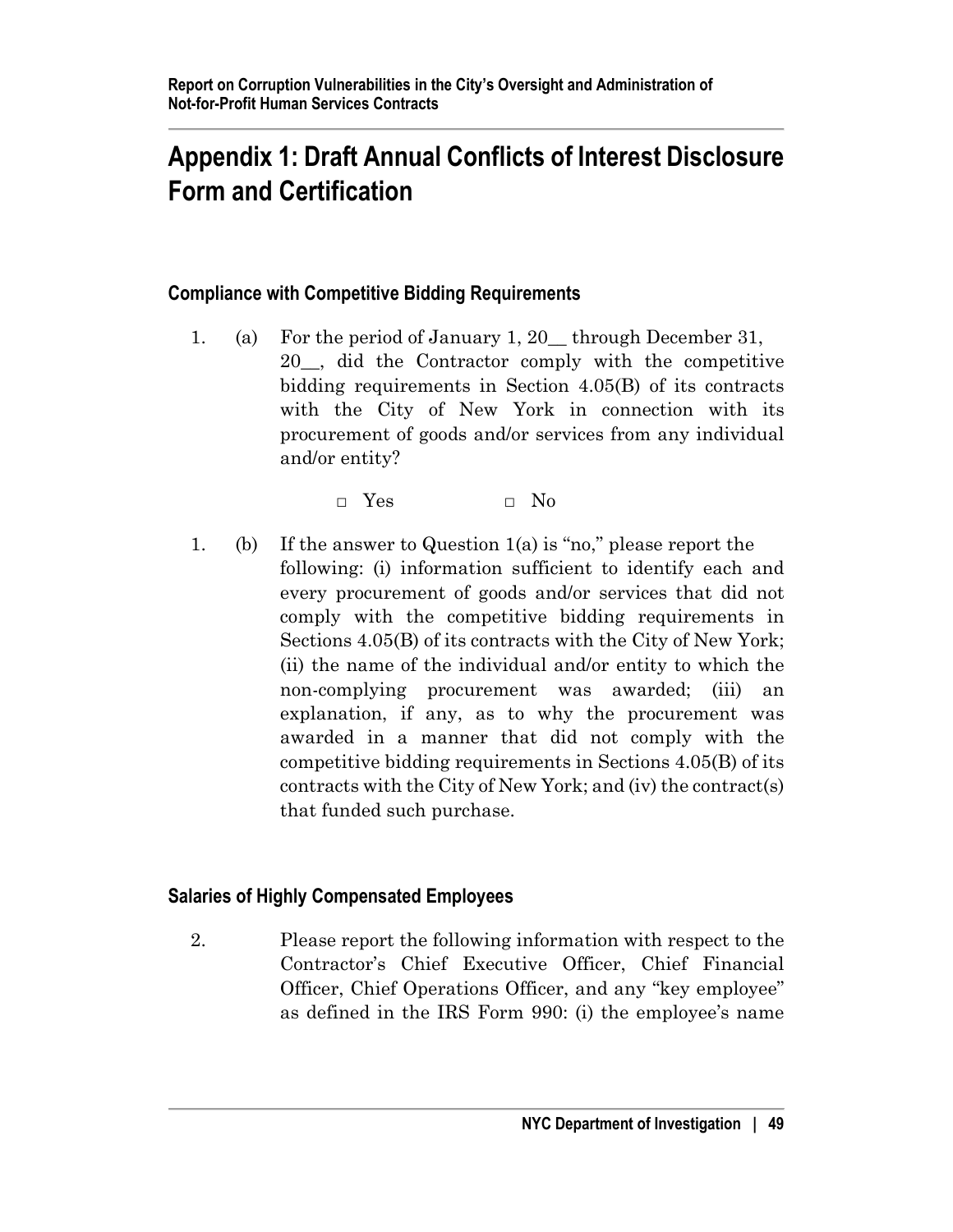and title; (ii) total compensation<sup>[32](#page-54-0)</sup> amount received during calendar year 20\_\_; (iii) all sources of the employee's total compensation, whether from a City, State, federal or private source, and the dollar amount of compensation paid from each source.

### **Financial Transactions with Related Parties**

3. (a) For the period of January 1, 20\_\_ through December 31, 20\_\_, did any employee receive reportable compensation from the Contractor AND reportable compensation from any of the Contractor's affiliates, parents, subsidiaries, or related entities equal to or exceeding \$25,000, in any one calendar year, regardless of funding source?

 $\Box$  Yes  $\Box$  No

3. (b) If the answer to Question 3(a) is "yes," please disclose for each such employee: (i) the name of the Contractor's affiliate, parent, subsidiary, or related entity that issued compensation to the employee; (ii) the employee's name and title with respect to each entity; (iii) total amount of compensation paid to the employee from each entity; and (iv) all sources of the employee's total compensation, whether from a City, State, federal or private source, and the dollar amount of compensation paid from each source.

<span id="page-54-0"></span><sup>&</sup>lt;sup>32</sup> "Total compensation" includes, but is not limited to, gross salary, fringe benefits, deferred compensation, and any items of value provided to the employee.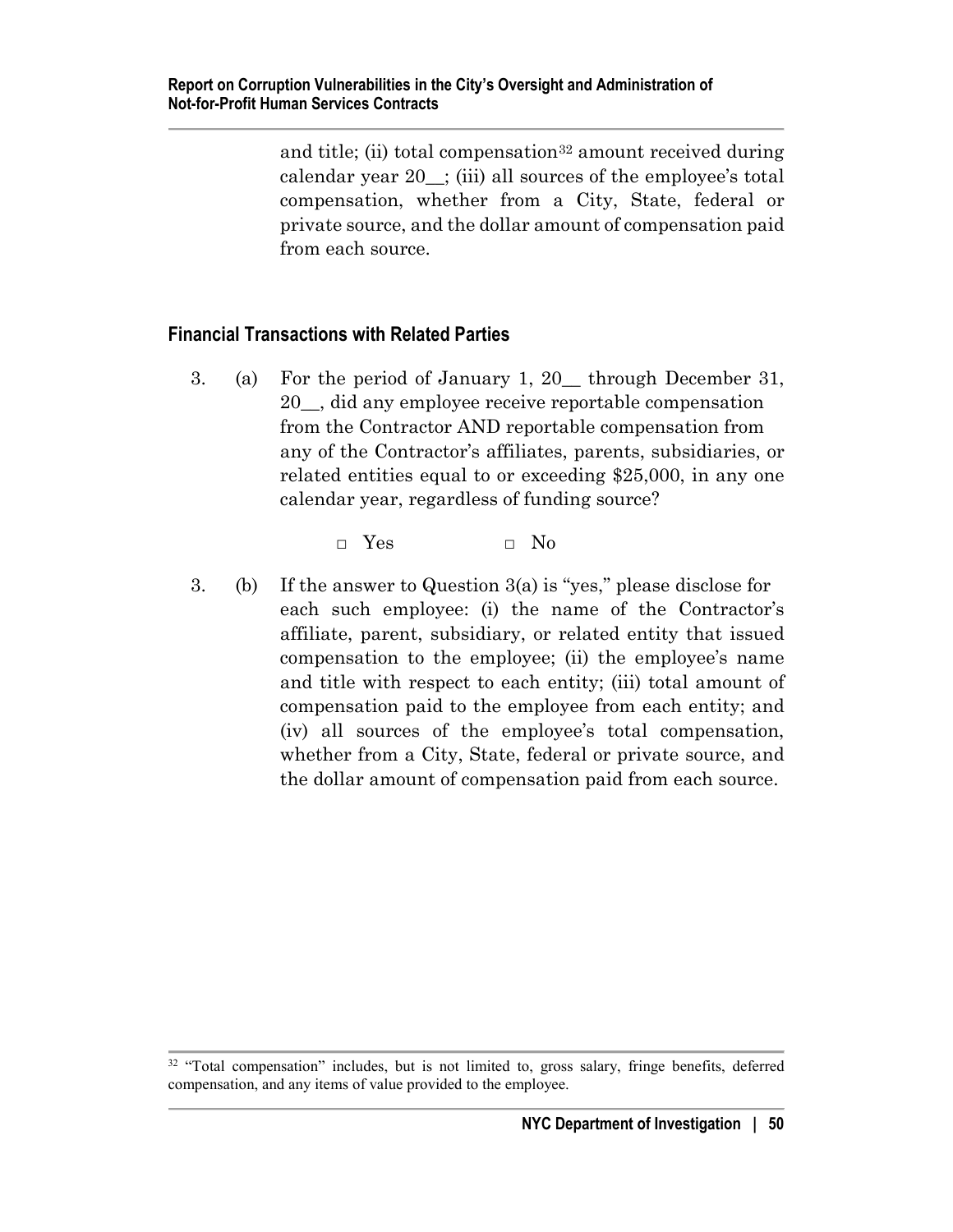4. (a) For the period of January 1, 20\_\_ through December 31, 20\_\_, did any member of the Contractor's board of directors receive any payment from the Contractor or any of the Contractor's affiliates, parents, subsidiaries, or related entities?

□ Yes □ No

- 4. (b) If the answer to Question 4(a) is "yes," please disclose for each such board member: (i) the name of each such entity that issued payment to the board member; (ii) the board member's name; (iii) the total amount of payment by year; (iv) the purpose of the payment; and (v) provide all sources of the payment(s), whether from a City, State, federal or private source, and the dollar amount paid from each source.
- 5. (a) For the period of January 1, 20\_\_ through December 31, 20\_\_, did the Contractor enter into any "related party transaction," as that term is defined in Section 102(24) of the New York Not-for-Profit Corporation Law?

□ Yes □ No

5. (b) If the answer to Question 5(a) is "yes," please disclose for each such transaction: (i) the name of the entity that was party to the transaction; (ii) the name of the "related party" as that term is defined in Section 102(23) of the New York Not-for-Profit Corporation Law; (iii) the total amount of payment by year; (iv) the purpose of the payment; and (v) provide all sources of the payment(s), whether from a City, State, federal or private source, and the dollar amount paid from each source; and (vi) provide the written agreement governing the transaction, if any.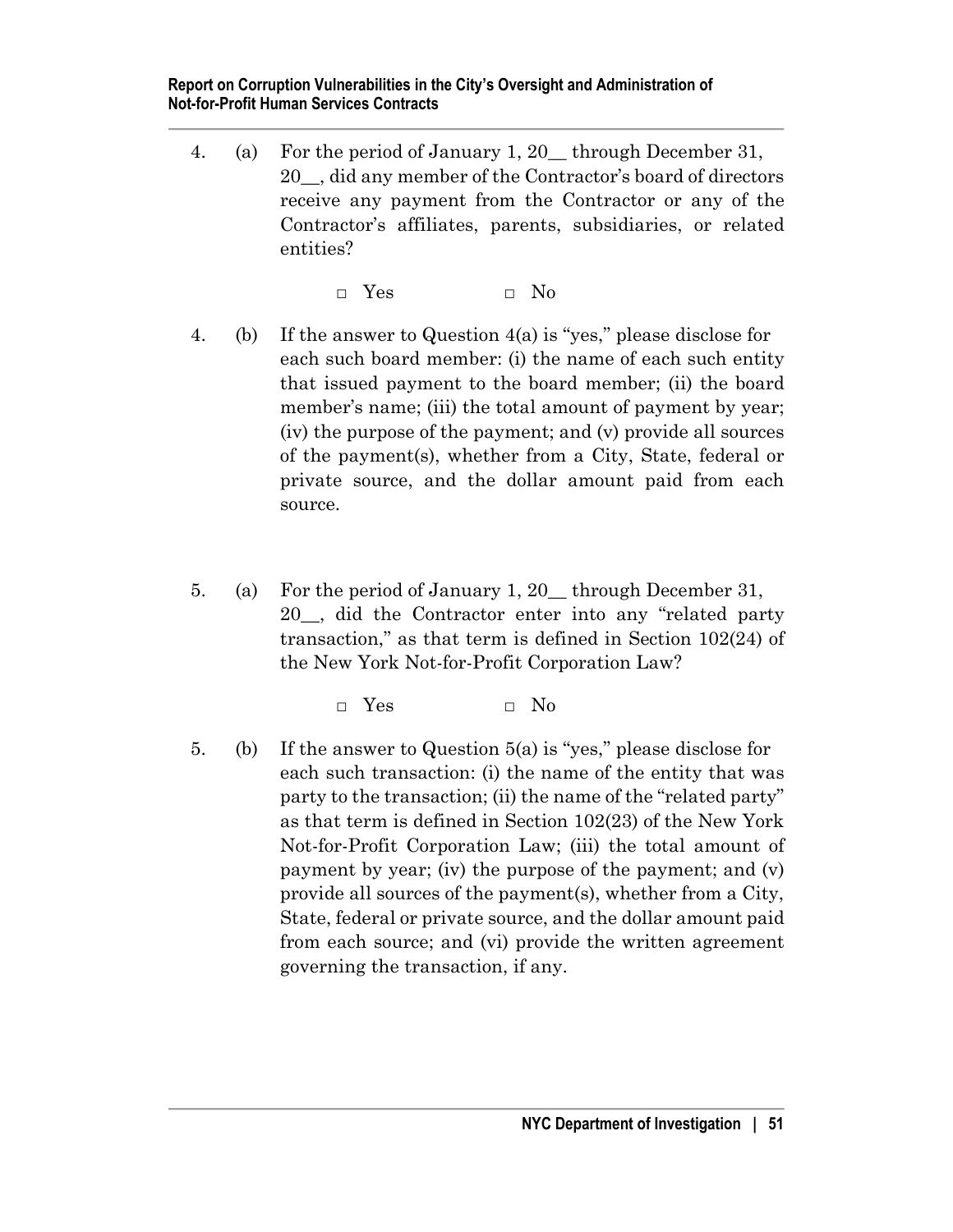6. (a) For the period of January 1, 20\_\_ through December 31, 20\_\_, did any employee or board member of the Contractor have any beneficial interest or financial interest in any transaction involving the Contractor or the Contractor's affiliates, parents, subsidiaries, or related entities?

□ Yes □ No

- 6. (b) If the answer to Question 6(a) is "yes," please disclose for each such transaction: (i) the name of the entity that issued payment to the employee or board member; (ii) the name of the employee or board member; (iii) the total amount of payment related to the transaction by year; (iv) the purpose of the payment; (v) provide all sources of the payment(s), whether from a City, State, federal or private source, and the dollar amount paid from each source; and (vi) provide the written agreement governing the transaction, if any.
- 7. (a) For the period of January 1, 20\_\_ through December 31, 20\_\_, did an immediate family member[33](#page-56-0) of any employee or board member of the Contractor have any financial interest or beneficial interest in any transaction involving the Contractor or the Contractor's affiliates, parents, subsidiaries, or related entities?

 $\Box$  Yes  $\Box$  No

7. (b) If the answer to Question 7(a) is "yes," please disclose for each such transaction: (i) the name of the entity in which the immediate family member had the interest; (ii) the name of the employee or board member, the name of the immediate family member, and the relationship; (iii) the

<span id="page-56-0"></span><sup>&</sup>lt;sup>33</sup> For purposes of this questionnaire, "immediate family member" is defined in the same manner as in the New York City PASSPort "Beginner's Guide," and therefore includes "former or current husband(s), and or wife(ves), son(s), daughter(s), stepson(s), stepdaughter(s), adopted child(ren), grandchild(ren), parent(s), brother(s), sister(s), grandparent(s), mother(s)-in-law, father(s)-inlaw, brother(s)-in-law and sister(s)-in-law." Vendor Enrollment: A Beginner's Guide to PASSPort (December 1, 2017) at page 65, available at https://www1.nyc.gov/assets/mocs/passport-downloads/pdf/resources-for-vendors/UserManual-Vendors\_Beginners\_Guide\_to\_PASSPort.pdf.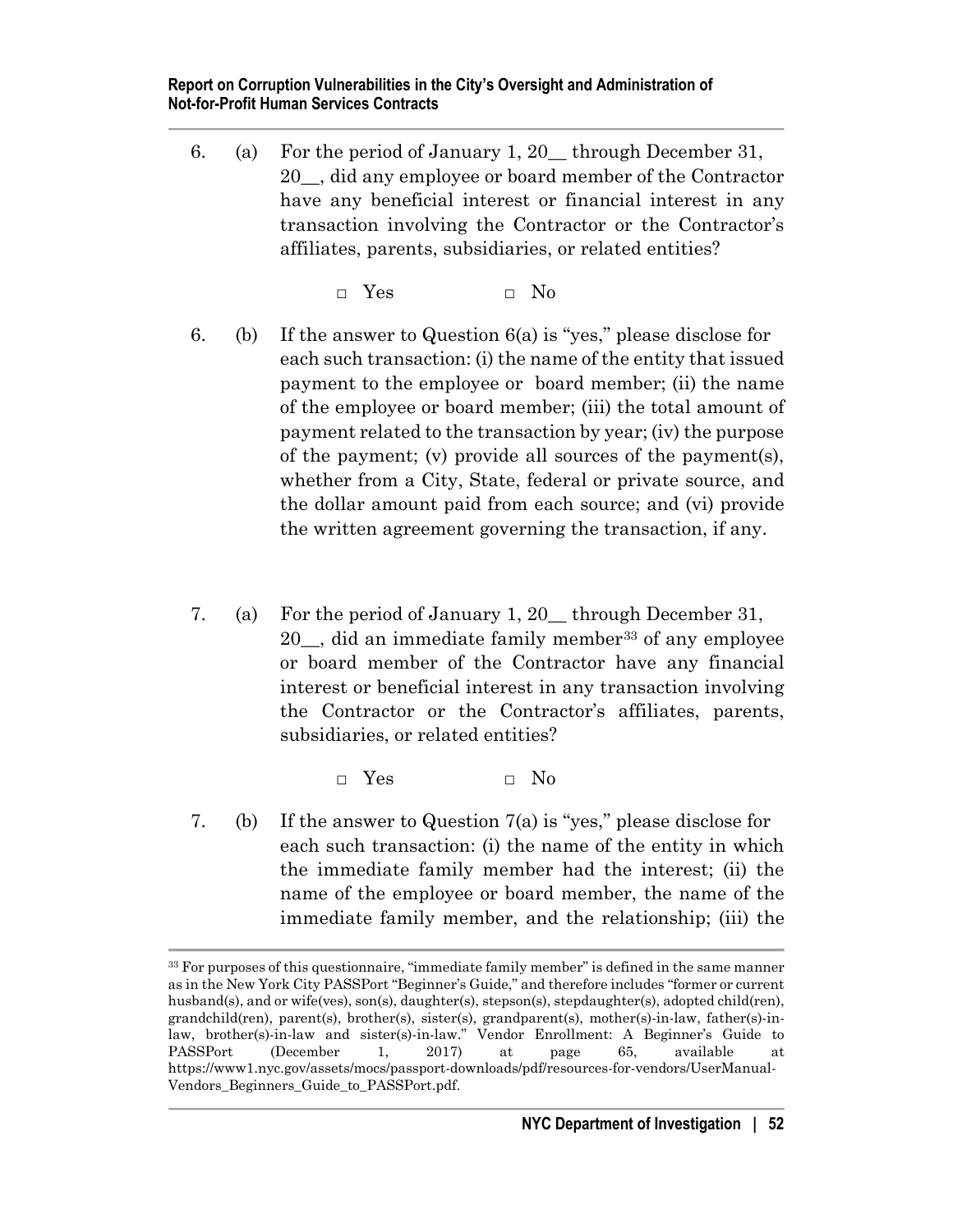total amount of payment issued to the immediate family member by year; (iv) the purpose of the payment; and (v) provide all sources of the payment(s), whether from a City, State, federal or private source, and the dollar amount paid from each source; and (vi) provide the written agreement governing the transaction, if any.

8. (a) For the period of January 1, 20\_\_ through December 31, 20\_\_, did any employee or board member of the Contractor hold any ownership interest in any entity doing business with the Contractor or the Contractor's affiliates, parents, subsidiaries, or related entities?

□ Yes □ No

- 8. (b) If the answer to Question 8(a) is "yes," please disclose for each such employee or board member: (i) the name of the employee or board member with an ownership interest; (ii) the name of the entity doing business with the contractor; (iii) the nature and percentage of the employee or board member's interest; (iv) the total amount of payment from the Contractor related to business with each such entity by year; (v) the nature of the business; and (vi) provide all sources of the payment(s), whether from a City, State, federal or private source, and the dollar amount paid from each source; and (vii) provide the written agreement governing the transaction, if any.
- 9. (a) For the period of January 1, 20\_\_ through December 31, 20\_\_, did an immediate family member of any employee or board member of the Contractor hold any ownership interest in any entity doing business with the Contractor?

□ Yes □ No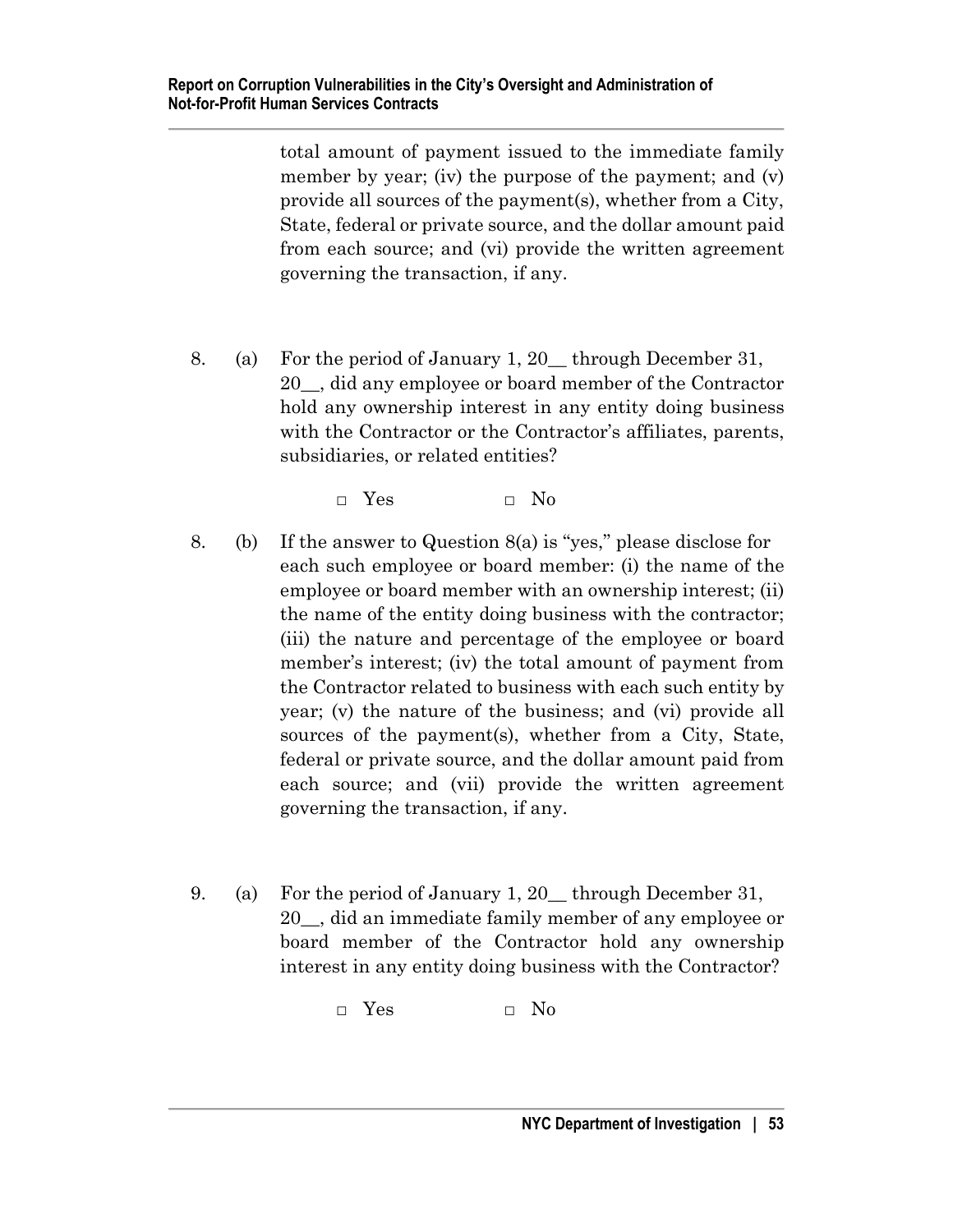- 9. (b) If the answer to Question 9(a) is "yes," please disclose for each such family member: (i) the name of the family member with an ownership interest; (ii) the name(s) of the entity doing business with the contractor; (iii) the nature and percentage of family member's interest; (iv) the total payment issued by the Contractor for business and/or services with each such entity, by year; (v) the nature of the business; and (vi) provide all sources of the payment(s), whether from a City, State, federal or private source, and the dollar amount paid from each source; and (vii) provide the written agreement governing the transaction, if any.
- 10. (a) For the period of January 1, 20\_\_ through December 31, 20\_\_, did any employee or board member of the Contractor hold any ownership interest in any real property or other physical space occupied by the Contractor or the Contractor's affiliates, parents, subsidiaries, or related entities?

 $\Box$  Yes  $\Box$  No

- 10. (b) If the answer to Question 10(a) is "yes," please complete the Supplemental Disclosure Form for Lease with Related Party.
- 11. (a) For the period of January 1, 20\_\_ through December 31, 20\_\_, did an immediate family member of any employee or board member of the Contractor hold any ownership interest in any real property or other physical space occupied by the Contractor or the Contractor's affiliates, parents, subsidiaries, or related entities?

□ Yes □ No

11. (b) If the answer to Question 11(a) is "yes," please complete the Supplemental Disclosure Form for Lease with Related Party.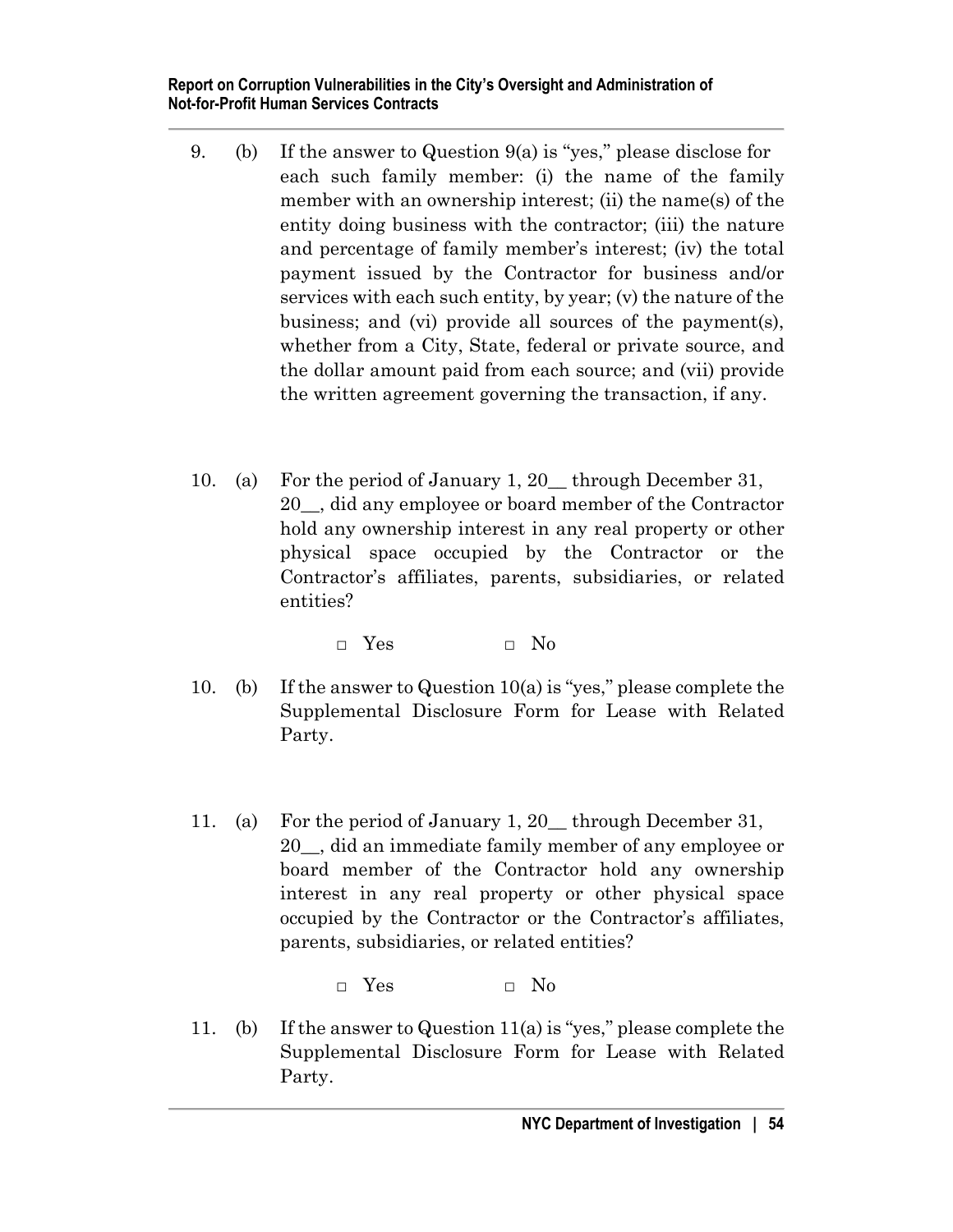12. (a) For the period of January 1, 20\_\_ through December 31, 20\_\_, did any employee or board member of the Contractor hold any beneficial interest or financial interest in any lease or rental agreement involving the Contractor or the Contractor's affiliates, parents, subsidiaries, or related entities?

 $\Box$  Yes  $\Box$  No

- 12. (b) If the answer to Question 12(a) is "yes," please complete the Supplemental Disclosure Form for Lease with Related Party.
- 13. (a) For the period of January 1, 20\_\_ through December 31, 20\_\_, did an immediate family member of any employee or board member of the Contractor hold any beneficial interest or financial interest in any lease or rental agreement involving the Contractor or the Contractor's affiliates, parents, subsidiaries, or related entities?

□ Yes □ No

13. (b) If the answer to Question 13(a) is "yes," please complete the Supplemental Disclosure Form for Lease with Related Party.

# **Supervision of Family Members**

14. (a) For the period of January 1, 20\_\_ through December 31, 20\_\_, have the Contractor or the Contractor's affiliates, parents, subsidiaries, or related entities employed any immediate family member of any employee or board member of the Contractor or the Contractor's affiliates, parents, subsidiaries, or related entities?

□ Yes □ No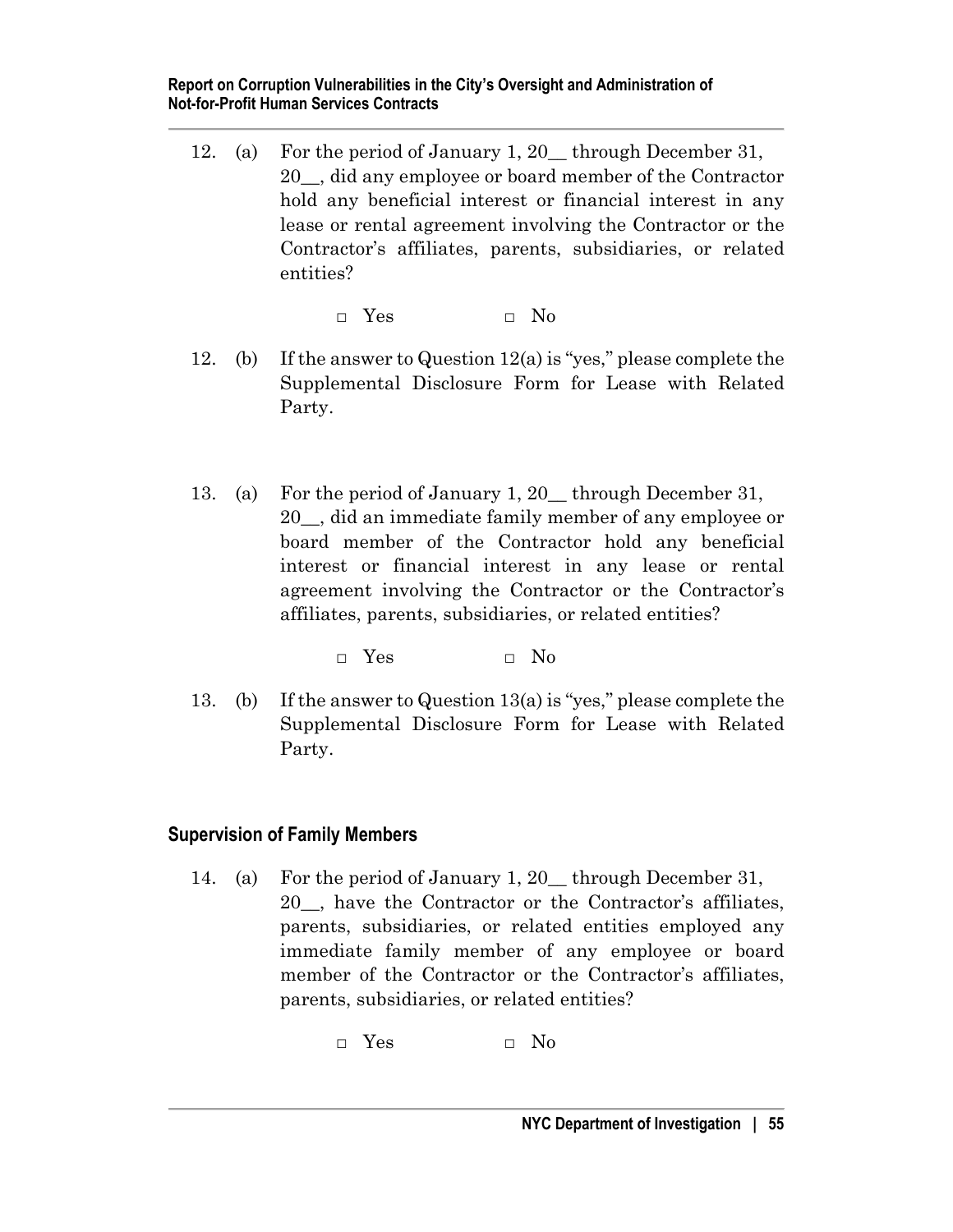14. (b) If the answer to Question 14(a) is "yes," please provide details including (i) the employee or board member's name and title; (ii) the family member's name and title; (iii) total compensation amount by year for each person; (iv) name of the entity that employs each person; (v) all sources of the employee's total compensation, whether from a City, State, federal or private source, and the dollar amount of compensation paid from each such source.

## **Compliance with Employment Tax Obligations and Workers Compensation Requirements**

15. (a) For the period of January 1, 20\_\_ through December 31, 20\_\_, has the Contractor remained current with all federal, state, and local employment tax obligations and workers' compensation requirements?

 $\Box$  Yes  $\Box$  No

15. (b) If the answer to Question 15(a) is "no," please provide details of all instances in which the Contractor has not remained current with all federal, state and local employment tax obligations and workers' compensation benefits.

I HEREBY CERTIFY THAT I HAVE READ AND UNDERSTAND THE ABOVE STATEMENT, THAT THE INFORMATION FURNISHED IN THIS REPORT HAS BEEN COMPLETED IN ITS ENTIRETY, AND IS IN ACCORDANCE WITH THE INSTRUCTIONS AND IS TRUE AND CORRECT TO THE BEST OF MY KNOWLEDGE. I FURTHER ATTEST TO THE FACT THAT THERE ARE RECORDS AND ALLOCATION WORKSHEETS TO SUPPORT ALL THE INFORMATION CONTAINED HEREIN, IN THE CUSTODY OF THE ABOVE NAMED SPONSORING AGENCY/CONTRACTOR. I ACKNOWLEDGE THAT THE CITY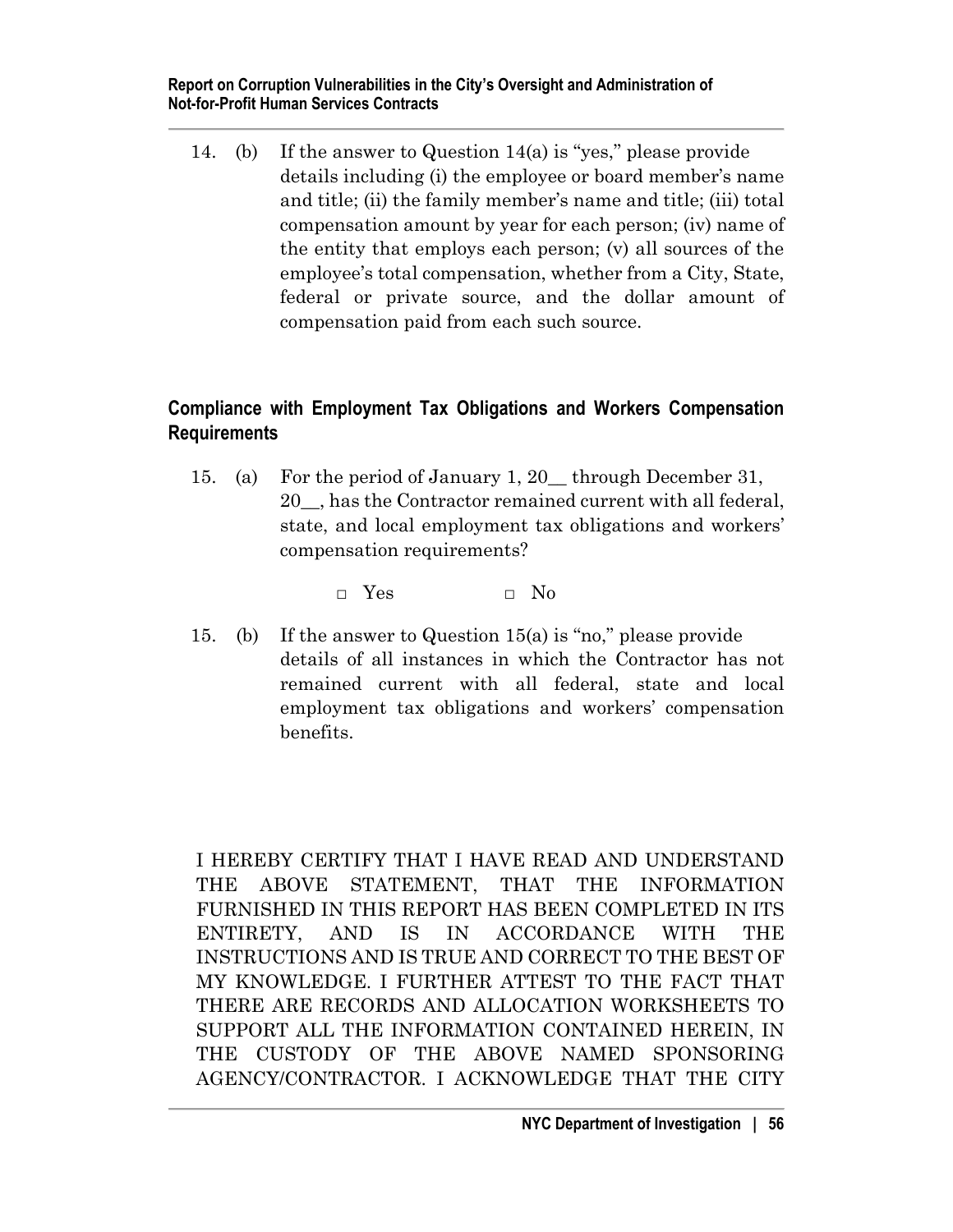OF NEW YORK, OR ANY OF ITS OFFICES OR DIVISIONS, MAY REJECT THIS REPORT IF IT HAS NOT BEEN FULLY, OR ACCURATELY COMPLETED.

I AM FURNISHING THIS INFORMATION FOR THE PURPOSE OF OBTAINING PAYMENTS FROM THE CITY OF NEW YORK.

Signature of Chief Executive Officer Date Name and Title Telephone Number E-mail Address

 $\Box$  Please check the box if the Chief Executive Officer changed from the prior reporting period.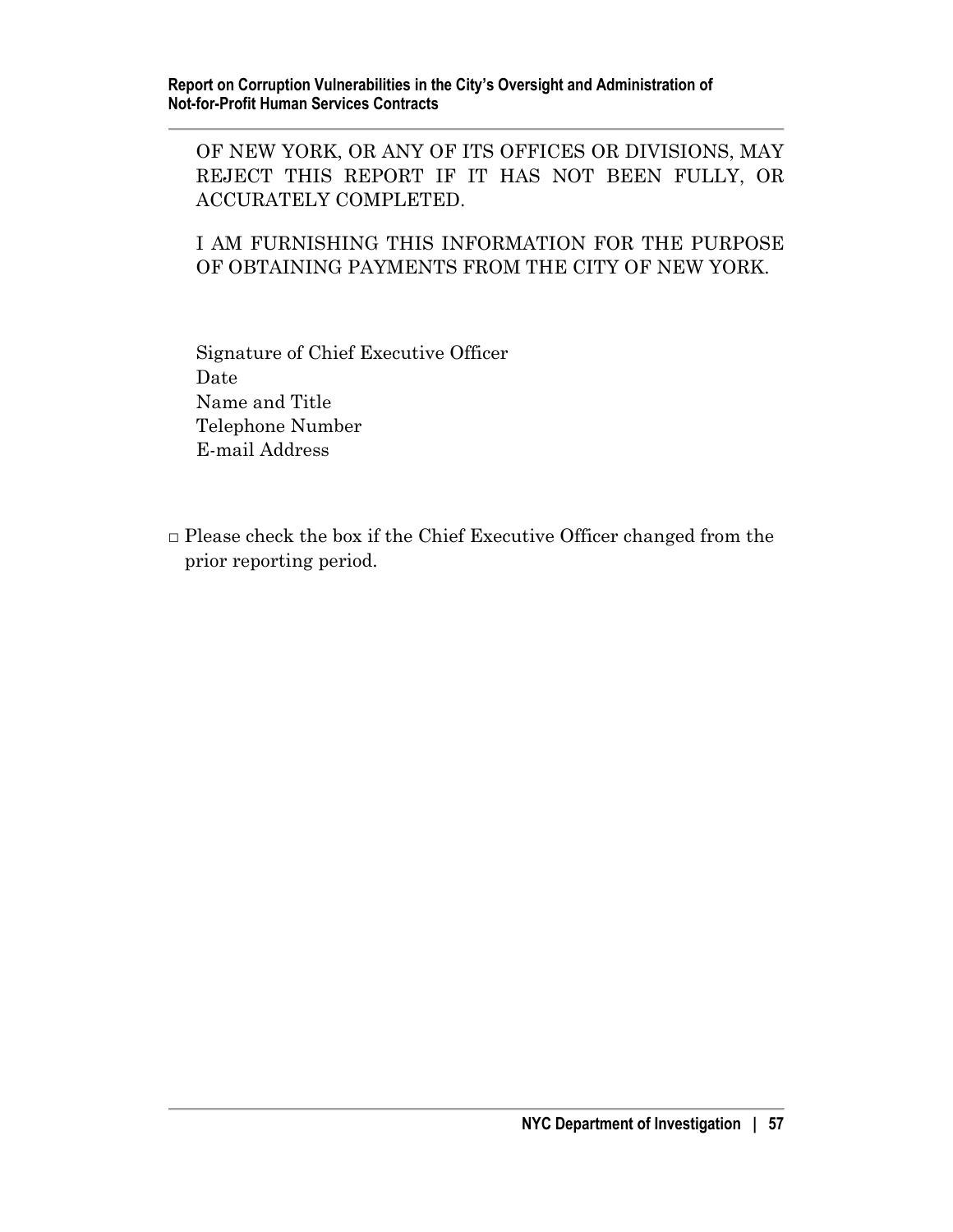# **Appendix 2: Draft Procedures to Review Budgeted Occupancy Costs**

Agency staff should follow the below procedures when reviewing budgets containing proposed occupancy expenses or amendments to alreadyapproved occupancy expenses.

Following the below guidance may help your agency to mitigate the risks of noncompliance with its contracts and of corruption, waste, fraud, and abuse. It does not, nor is it intended to, supersede any other law, rule, or regulation.

## **1. Verify that occupancy expenses are reasonable.**

- a. Obtain and review a copy of any lease relating to rental expenses paid by the City.
- b. Determine whether the occupancy expenses are reasonable and consistent with prevailing market rates. Cost Manual, Section V.
- c. If the lease requires the contractor to pay expenses such as property tax, insurance, or maintenance, determine whether these costs are reported on the appropriate budget line.

# **2. If space is shared by more than one program or function, verify that occupancy costs are properly allocated among programs or functions.**

- a. Review the methodology for allocation (e.g., square footage or another method). Ensure that the methodology was applied correctly and consistently.
- b. Determine the extent to which the space will be used by the contracted program (including by visiting the site if warranted), and determine whether the allocation ratio is reasonable.
- c. Determine whether the allocation ratio is based on a generally accepted formula or method.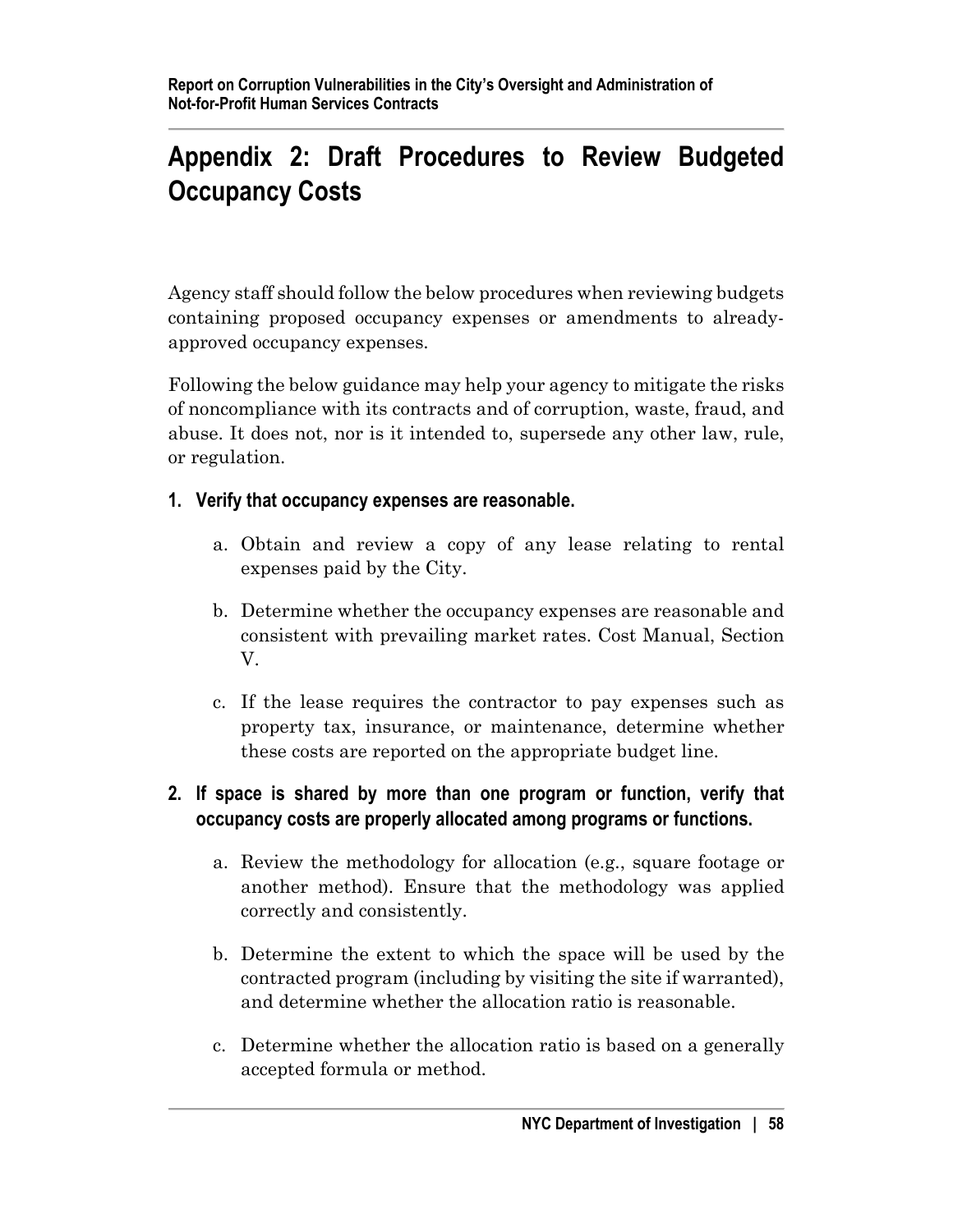- d. Determine whether indirect rates have been fairly factored into the allocation plan. For example, if executive staff costs are charged to the indirect rate, their office space should also be charged to indirect.
- e. Determine whether the cost allocation report is signed by the preparer and the manager assigned to supervise the program.

## **3. Verify that the occupancy costs being charged directly to the contract provide a direct benefit to the contract. Cost Manual, Section IV (V).**

- a. Verify that the space is necessary for the services required by the contract. Cost Manual Section III, B.
- b. Disallow rental costs related to "idle facilities" as appropriate. Cost Manual, Section IV, O.
- c. Disallow rental costs of real property and equipment of "home (residential) office Workspace." Cost Manual, Section V.
- d. Disallow rental costs of property and equipment owned by the provider itself or an affiliate organization, unless there are underlying expenses. Cost Manual, Section V.
- e. Disallow cost increases not previously approved by the contracting agency.

# **4. Verify the facility complies with the contract.**

- a. Review whether the facility funded by the contract is in a condition suitable to provide services required by the contract. Standard Contract, Section 7.01.
	- This may include a review of the New York City Department of Buildings Building Information System to determine whether any outstanding building violations affect the suitability and safety of the facility for clients and staff.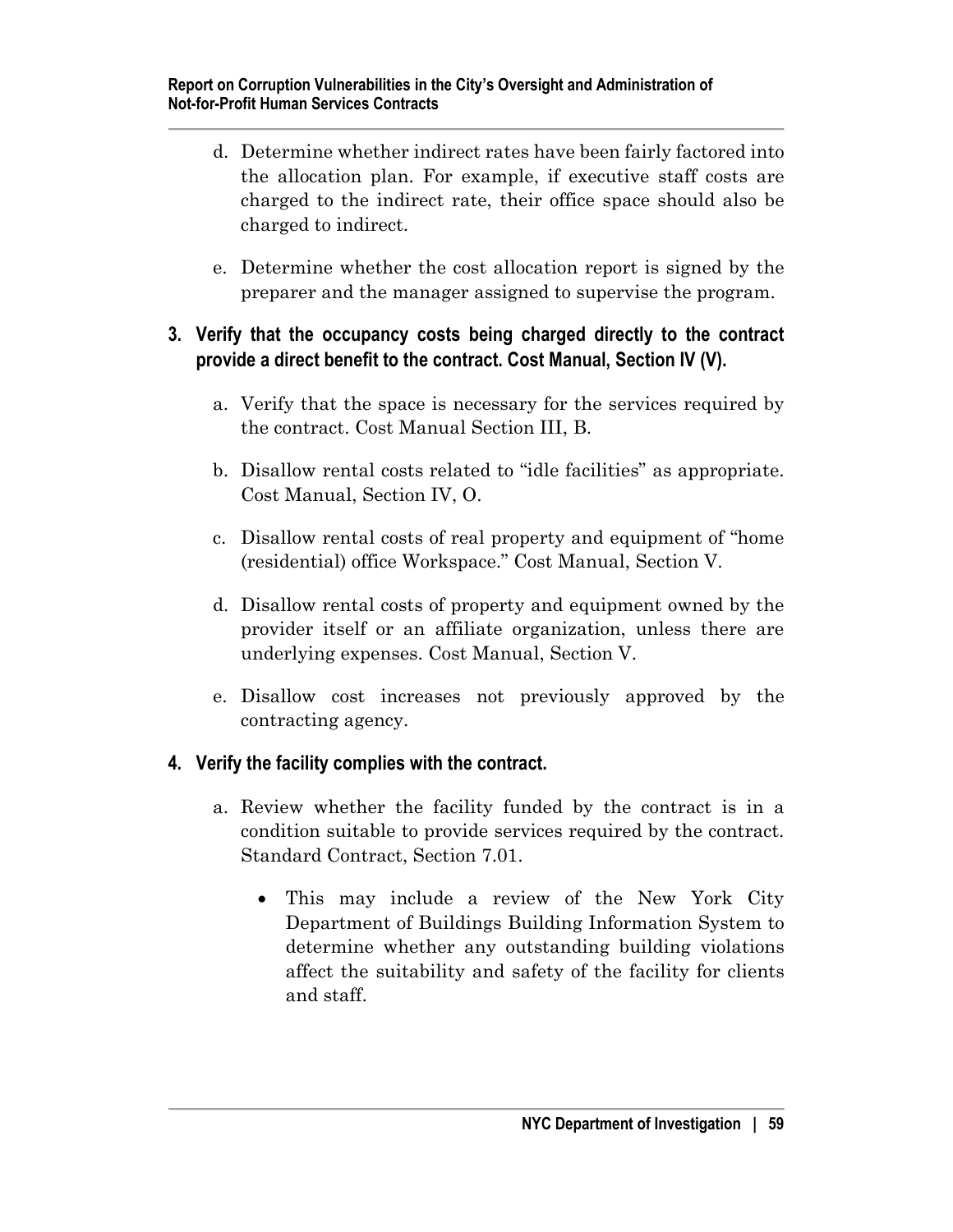- b. Review whether the contractor posted all signage required under the Human Services Standard Contract, including, but not limited to:
	- The program name, program activity, days and hours of operation, and the sponsorship of the agency. Standard Contract, Section 7.02.
	- Information about the contractor's obligations under the Equal Employment Opportunity Laws. Standard Contract, Section 7.02.
	- Information about the Whistleblower Protection Expansion Act, Standard Contract, Appendix A, Section 4.07.
- c. Review whether the Contractor has an up-to-date site safety plan for staff and clients at the funded facility. Standard Contract, Section 7.03.

# **5. Determine whether leases and other similar transactions are with related parties and, if so, whether the related parties are being compensated excessively.**

- a. Review the Annual Conflicts of Interest Disclosure Form (Appendix 1) and Supplemental Disclosure Form for Lease from Related Party (Appendix 3) to identify any transactions involving related parties, such as organization executives or board members.
- b. Review the organization's response to PASSPort (Section 7, Question 3) and IRS Form 990 (Question #28, Schedule L, and Schedule R) to identify any additional such transactions involving related parties.
- c. With respect to any property not reported on the abovereferenced forms, review the New York City Automated City Register Information System to identify the owner and determine whether there are any clear indications that the property is owned by a related party.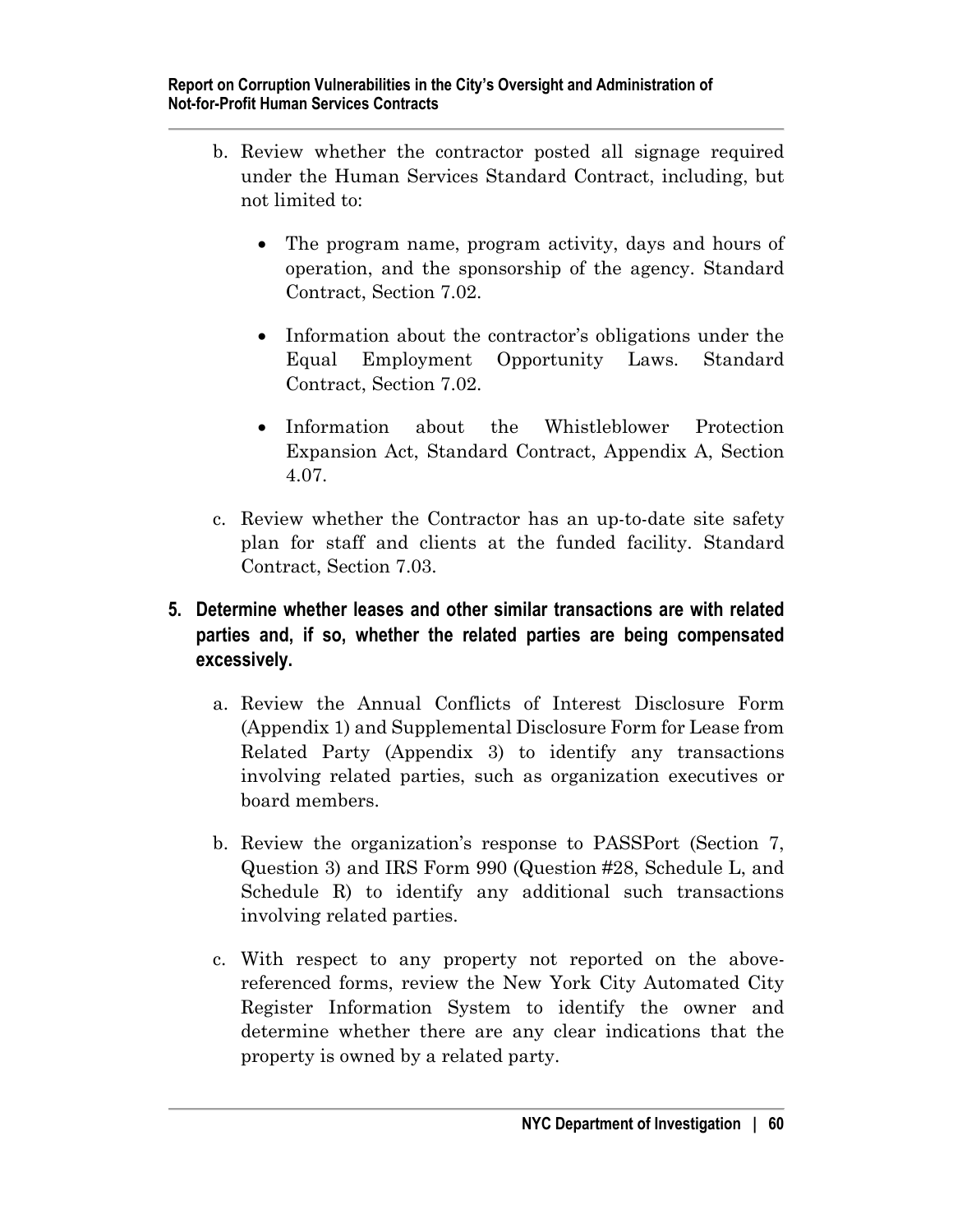- d. Where the building or property is owned by the Contractor or a related party, determine whether the lease is part of a "sale and leaseback" transaction. If so, proceed in accordance with Section V of the Cost Manual.
- e. Where the Contractor occupies property that it leases from a related party, take the following additional measures:
	- Ensure that the arrangement is reported to, and approved of in writing, by the Agency Chief Contracting Officer and General Counsel. The ACCO may re-evaluate the business integrity of the contractor.
	- Require the Contractor to provide an analysis as to why the expenses are fair and reasonable, as well as a certification that the transaction was approved by the board in compliance with Not-for-Profit Corporation Law § 715.
	- Disallow any expenses in excess of the costs to the related party landlord.
	- Disallow any expenses in connection with purchasing any interest in or improvement of real property (e.g., mortgage payments, deposits or down payments, closing costs, engineering costs, legal costs, building permits, and construction costs).
	- Determine whether depreciation is included, and the method for accounting for such depreciation.
- f. Determine whether the lease of this property is structured similarly to the Contractor's other lease engagements, if applicable. (e.g., triple-net leases).
- g. Confirm the board of directors approved the terms of the lease.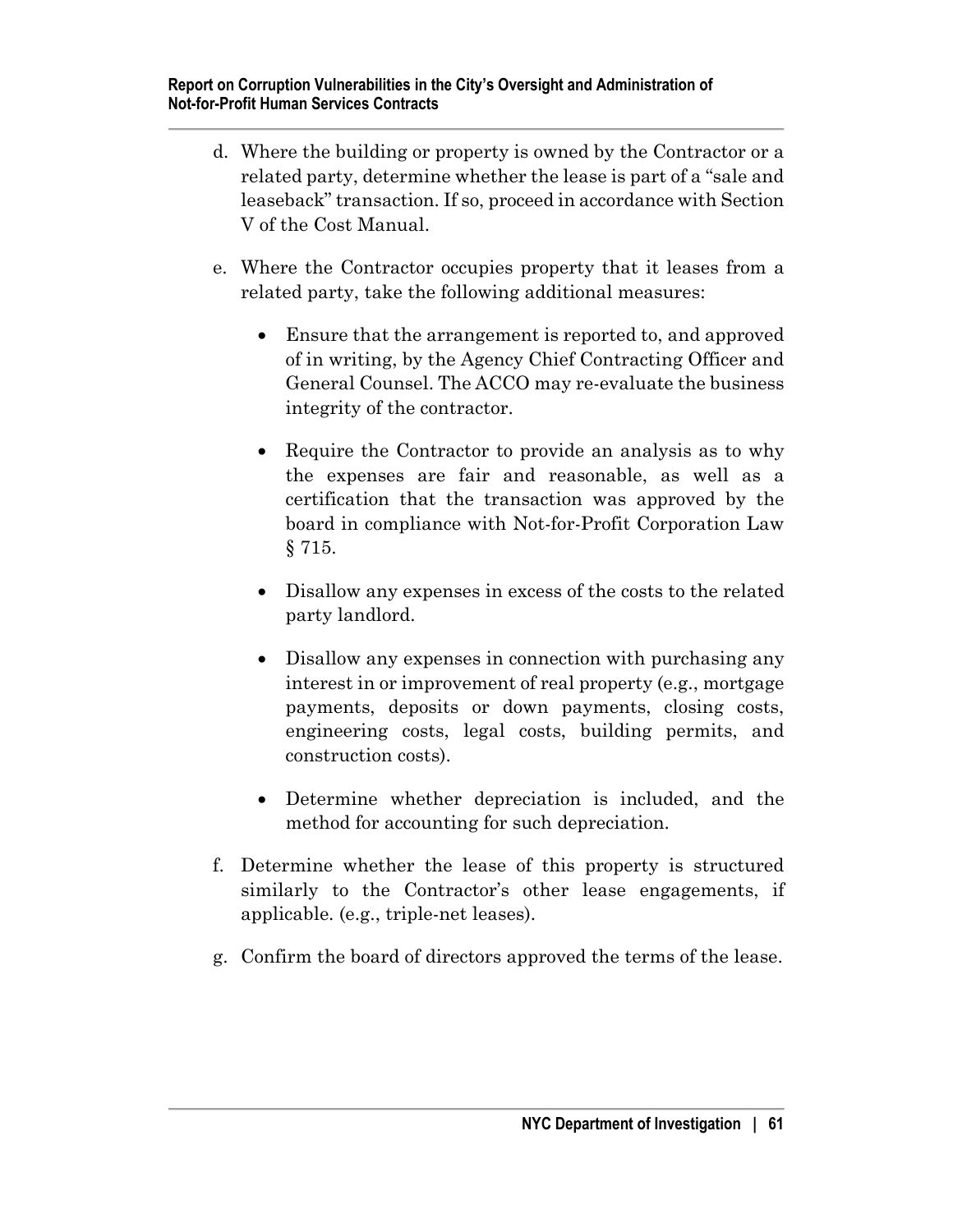# **Appendix 3: Draft Supplemental Disclosure Form for Lease from Related Party**

- 1. During the reporting period, did the Contractor or any of the Contractor's affiliates, parents, subsidiaries, or related entities make any payments to:
	- a. Any individuals associated with the Contractor (including employees and board members) with respect to the Contractor's lease, rental, purchase, or occupancy of property?

□ Yes □ No

b. Any immediate family member<sup>[34](#page-66-0)</sup> of individuals associated with the Contractor (including employees and board members) with respect to the Contractor's lease, rental, purchase, or occupancy of property?

□ Yes □ No

c. Any entity holding any financial relationship with either any individual associated with the Contractor (including employees and board members) or any immediate family member of any individual associated with the Contractor (including employees and board members) with respect to the Contractor's lease, rental, purchase, or occupancy of property?

□ Yes □ No

<span id="page-66-0"></span><sup>&</sup>lt;sup>34</sup> For purposes of this questionnaire, "immediate family member" is defined in the same manner as in the New York City PASSPort "Beginner's Guide," and therefore includes "former or current husband(s), and or wife(ves), son(s), daughter(s), stepson(s), stepdaughter(s), adopted child(ren), grandchild(ren), parent(s), brother(s), sister(s), grandparent(s), mother(s)-in-law, father(s)-inlaw, brother(s)-in-law and sister(s)-in-law." Vendor Enrollment: A Beginner's Guide to PASSPort (December 1, 2017) at page 65, available at https://www1.nyc.gov/assets/mocs/passport-downloads/pdf/resources-for-vendors/UserManual-Vendors\_Beginners\_Guide\_to\_PASSPort.pdf.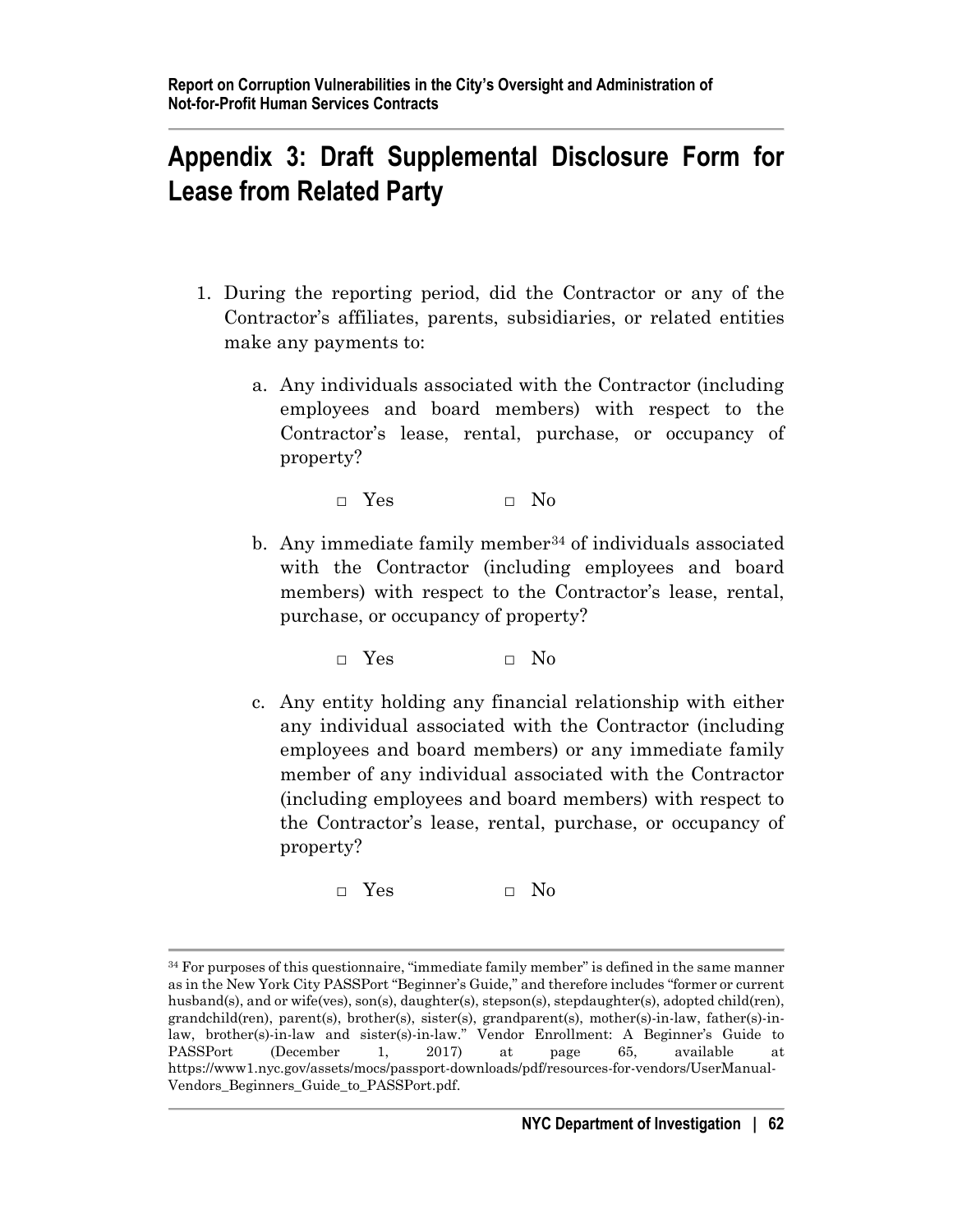- 2. If the answer to Questions 1(a), 1(b), or 1(c) is "yes," please provide the following information:
	- a. A description of each transaction.
	- b. The address of each property.
	- c. The name of each associated individual and entity as well as their relationship to the property at issue.
	- d. All sources of the payment(s), whether from a City, State, federal or private source, and the dollar amount paid from each such source.
	- e. Amount paid by Contractor during the reporting period for each transaction using New York City funds.
	- f. The amount of expenses incurred by the related individual/family member/or related entity in the reporting period:
		- i. Mortgage principal
		- ii. Mortgage interest
		- iii. Depreciation
		- iv. Property taxes
		- v. Insurance
		- vi. Other expenses (specify)

I HEREBY CERTIFY THAT I HAVE READ AND UNDERSTAND THE ABOVE STATEMENT, THAT THE INFORMATION FURNISHED IN THIS REPORT HAS BEEN COMPLETED IN ITS ENTIRETY, AND IS IN ACCORDANCE WITH THE INSTRUCTIONS AND IS TRUE AND CORRECT TO THE BEST OF MY KNOWLEDGE. I FURTHER ATTEST TO THE FACT THAT THERE ARE RECORDS AND ALLOCATION WORKSHEETS TO SUPPORT ALL THE INFORMATION CONTAINED HEREIN, IN THE CUSTODY OF THE ABOVE NAMED SPONSORING AGENCY/CONTRACTOR. I ACKNOWLEDGE THAT THE CITY OF NEW YORK, OR ANY OF ITS OFFICES OR DIVISIONS, MAY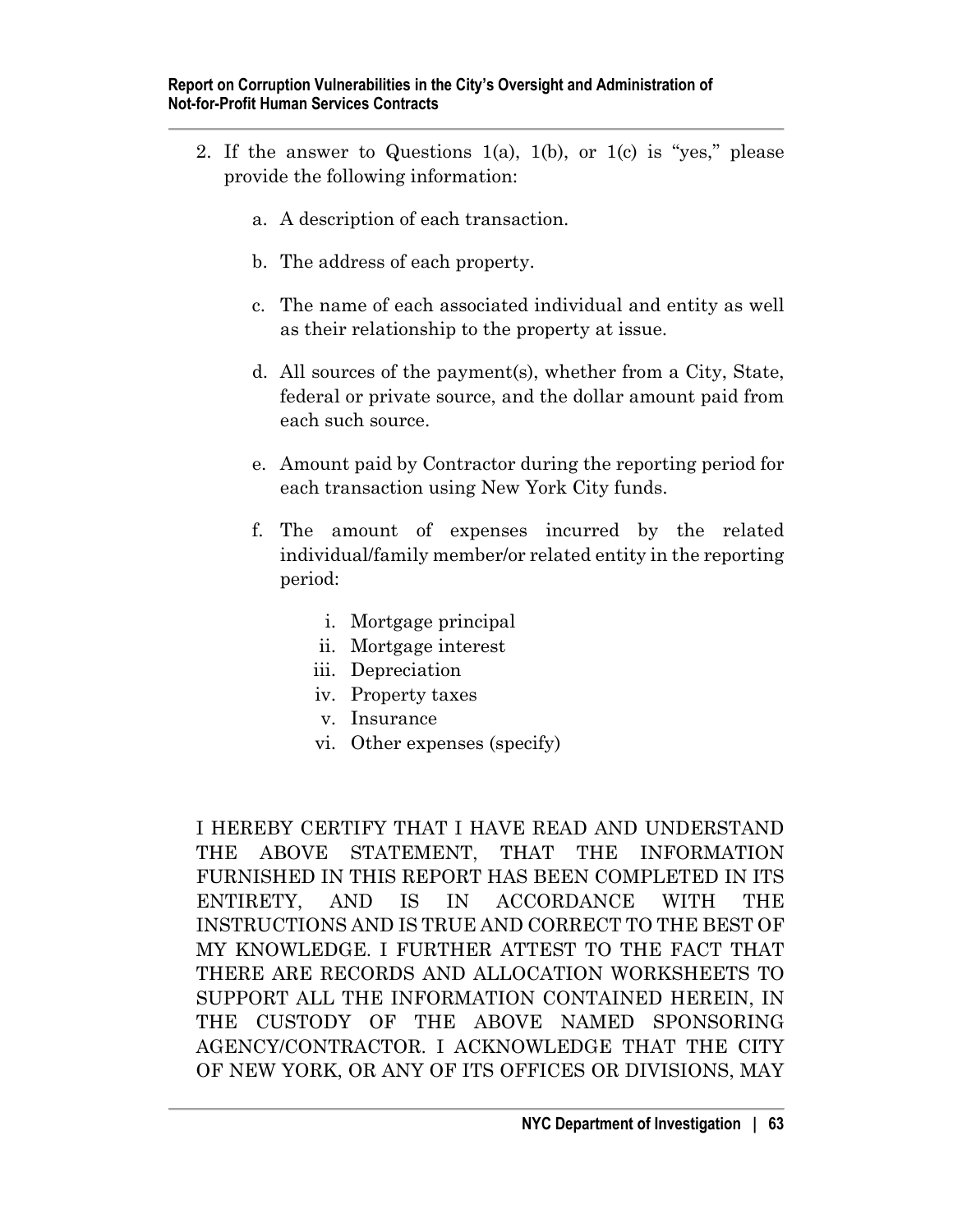REJECT THIS REPORT IF IT HAS NOT BEEN FULLY, OR ACCURATELY COMPLETED.

## I AM FURNISHING THIS INFORMATION FOR THE PURPOSE OF OBTAINING PAYMENTS FROM THE CITY OF NEW YORK.

Signature of Chief Executive Officer Date Name and Title Telephone Number E-mail Address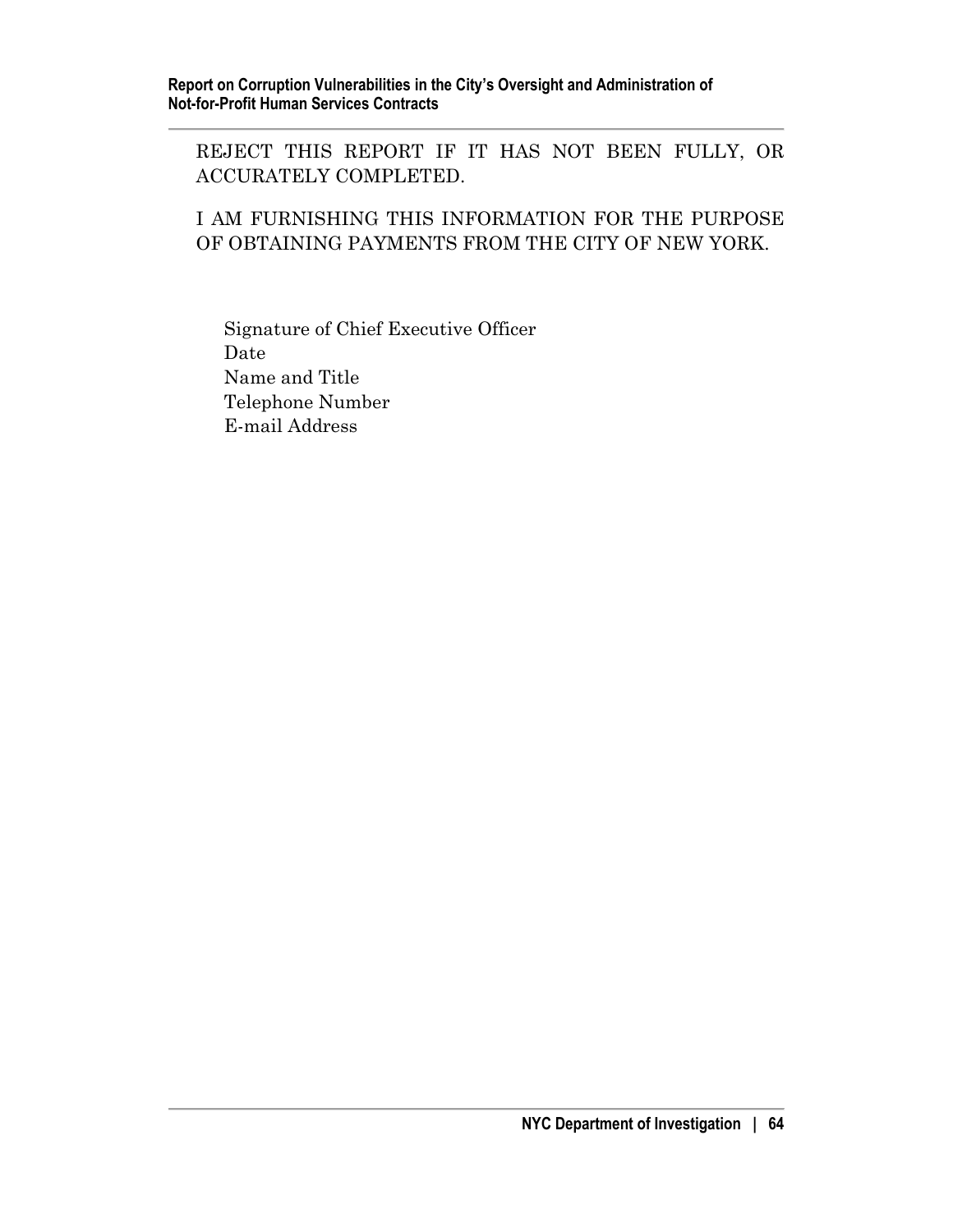# **Appendix 4: Draft Procedures to Review Budgeted Costs for Procurements of Goods or Services**

Agency staff should follow the below procedures when reviewing budgets containing proposed contracted services costs or amendments to already-approved contracted services costs.

Following the below guidance may help your agency to mitigate the risks of noncompliance with its contracts and of corruption, waste, fraud, and abuse. It does not, nor is it intended to, supersede any other law, rule, or regulation.

# **1. Review any procurements reported by the Contractor that benefit a related party or were negotiated at less than arms-length.**

- a. Review the *Annual Conflict of Interest Disclosure Form* (Appendix 1) to identify any transactions involving related parties, such as organization executives or board members.
- b. Review the Contractor's response to questions about potential related party transactions on IRS Form 990 (Section IV, Question 28, Schedule L, and Schedule R).
- c. Review the contracted service provider's responses to PASSPort questionnaires (including Principal Questionnaire Section 3, Question 1) to identify any additional such transactions involving related parties.
- d. Where the Contractor obtains contracted goods or services from a potentially related or interested party, take the following additional measures:
	- Ensure that the arrangement is reported to, and approved of in writing, by the Agency Chief Contracting Officer and General Counsel. The ACCO may re-evaluate the business integrity of the contractor.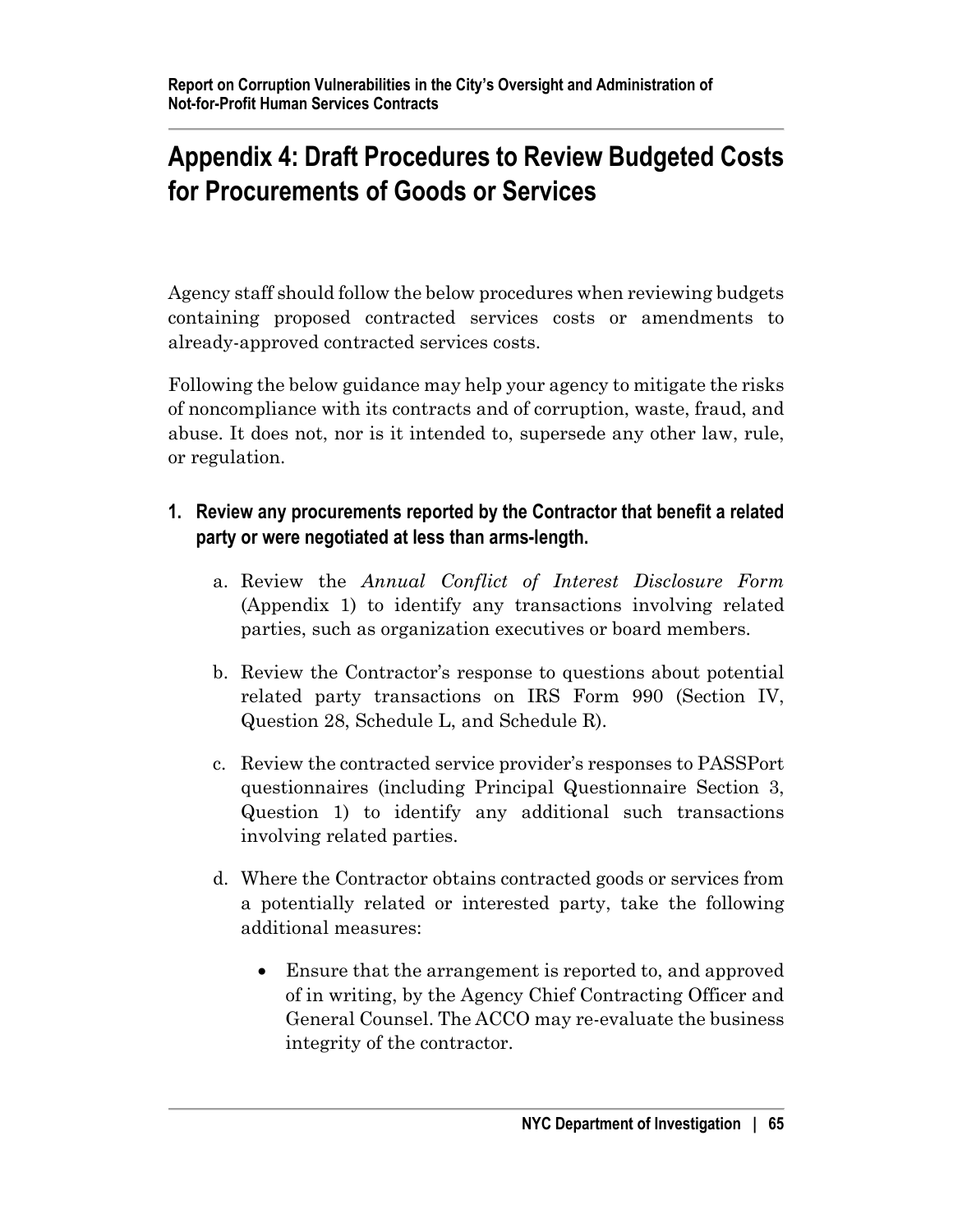• Require the Contractor to provide an analysis as to why the expenses are justified, fair, and reasonable, as well as a certification that the transaction was approved by the board in compliance with Not-for-Profit Corporation Law § 715.

# **2. Determine whether Contractor followed procurement requirements.**

- a. Where the annual cost of the goods or services is budgeted to be more than \$25,000, verify that the Contractor obtained at least three bids (or, alternatively, that services were procured through the City's group purchasing contract) and made its selection following a bona fide competitive bidding process.
- b. Where the annual cost of the goods or services is between \$5,000 and \$25,000, verify that the Contractor conducted sufficient market research and/or competition to support its determination that the price is reasonable (or, alternatively, that services were procured through the City's group purchasing contract).
- c. If the contractor is a designated subrecipient, verify the contractor complied with 2 CFR § 200.320. *See* Standard Contract, Section 4.05(c).

# **3. Verify that every proposed subcontract has been reported by the contractor in the Payee Information Portal (PIP), and approved by the City agency if the annual subcontract exceeds \$20,000.**

- a. Verify that written requests included the name and address of the proposed subcontractor, portion of the work and materials that it is to perform and furnish, a description of the work, and the estimated cost of the subcontract. (PPB Rules,  $4-13$ ,  $(d)(1)$ , Standard Contract Appendix A, Article 3).
- **4. If the annual subcontracts exceed \$20,000, verify that proposed subcontractors have been prequalified in HHS Accelerator. Cost Manual, VI (H).**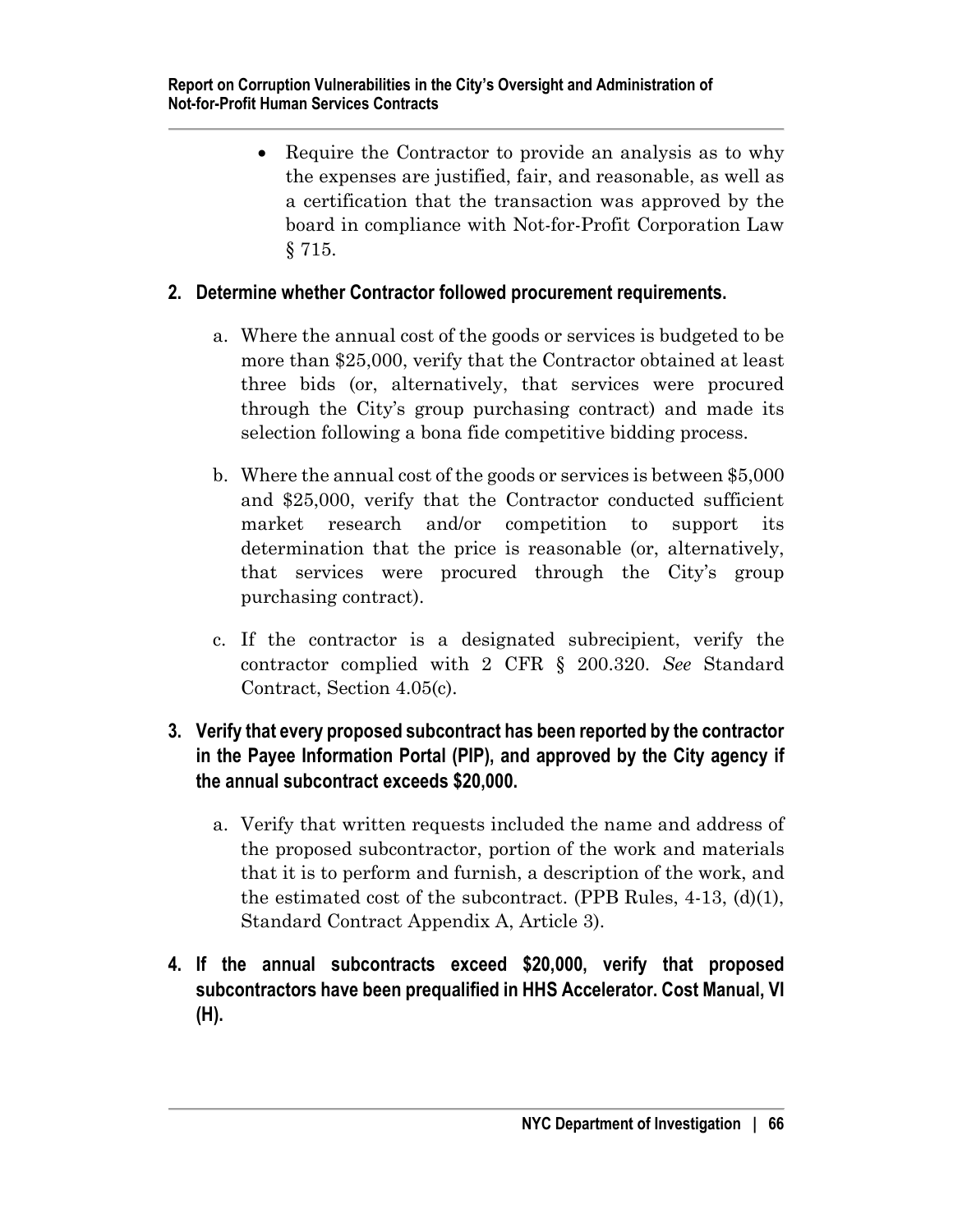## **5. Verify that the subcontractor has completed PASSPort disclosures.**

- a. If the value of the subcontract plus the value in the PASSPort field "12 Month Aggregate Amount" exceeds \$250,000, subcontractors must enter disclosures in PASSPort. (PPB Rules  $2-08$  (e)(i)).
- **6. Conduct a basic integrity review of the subcontractor.**
	- a. Review all PASSPort disclosures for the entity and its principals.
	- b. Conduct internet research of the entity and its principals.
- **7. If the contract exceeds \$20,000, verify the written subcontract agreement has been uploaded to the budget. (Cost Manual, VI (H)).**
	- a. Verify the value of the subcontract matches the amount budgeted.

# **8. Verify any written subcontract complies with requirements set forth in the Human Services Standard Contract.**

- a. Confirm the work performed by the subcontractor is in accordance with the terms of the Agreement between the City and the Contractor. (Standard Contract Appendix A 3.02  $(B)(1)$ ).
- b. Confirm compliance with any contractual insurance requirements. (Standard Contract Appendix A, Article 7).
- c. If the subcontract or annual purchase value is in excess of \$100,000:
	- i. Confirm the subcontractor agrees to be bound by Standard Contract Appendix A 4.05(D) (Equal Opportunity Employment), and specifically agrees that the City may enforce such provisions directly against the subcontractor as if the City were a party to the subcontract.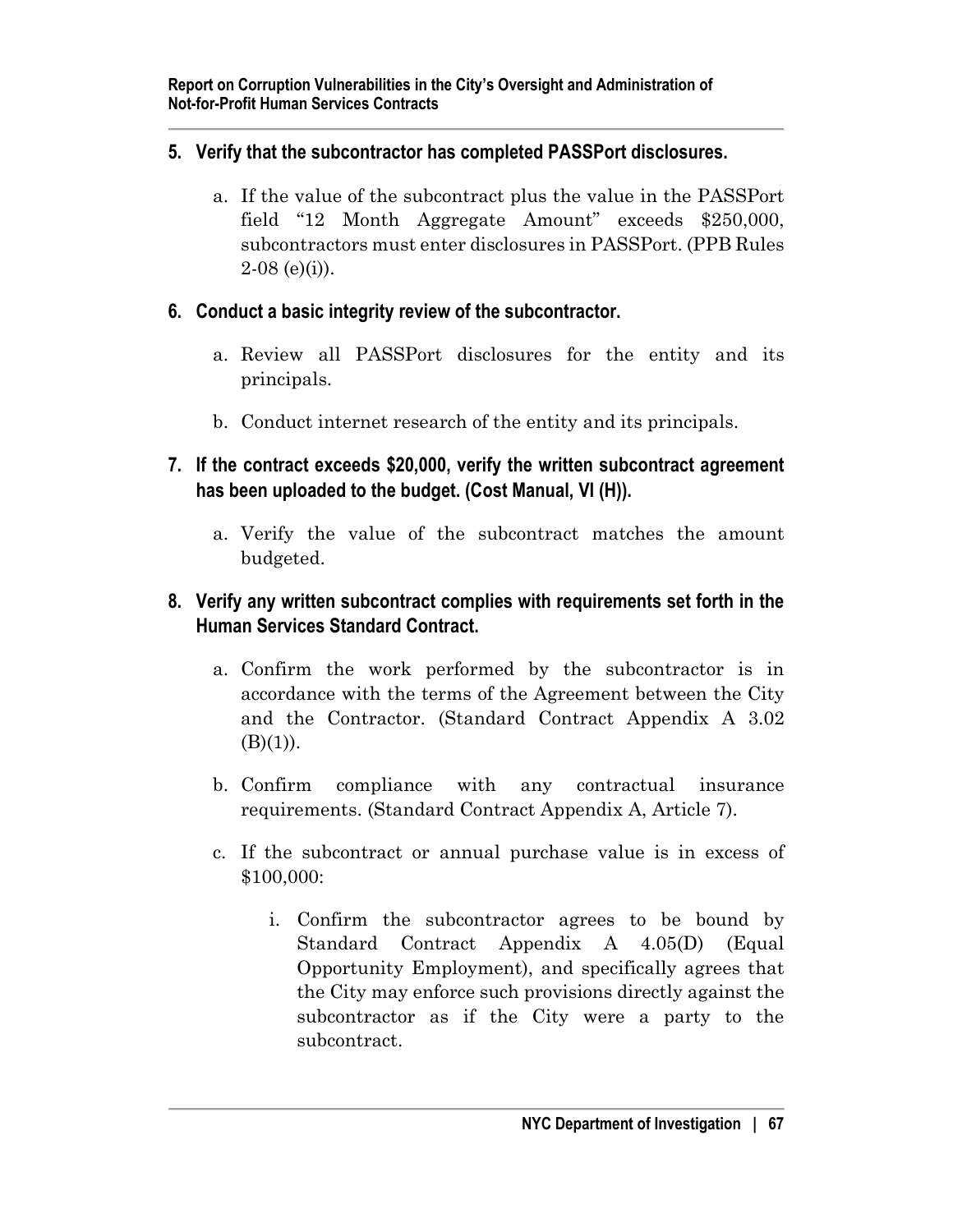- ii. Confirm the subcontractor agrees to be bound by Standard Contract Appendix A 4.07 (Whistleblower Protection Expansion Act).
- **9. If the cost of procured goods or services is shared by more than one program or function, verify that the costs are properly allocated among programs or functions.** 
	- a. Obtain and review a cost allocation plan.
	- b. Review the methodology for allocation (time and effort study, number of clients, hours of operation, etc.). Ensure the method was applied correctly and consistently.
	- c. Determine the extent to which the service will be used by the contracted program, and determine whether the ratio of expense is reasonable.
	- d. Determine whether the allocation ratio is based on a generally accepted formula or method.
	- e. Determine whether indirect costs have been fairly factored into the allocation plan.
	- f. Determine whether the cost allocation report is signed by the preparer and the manager assigned to supervise the program.

## **10. If warranted under the circumstances, review the proposed subcontractors' HHS Accelerator application for prequalification to ensure the capacity exists to perform the contracted services and consider the following procedures:**

- a. Verify that the proposed subcontractor has the necessary facilities, skill, integrity, past experience and financial resources to perform the required work, including by comparing the portion of work and materials that it is to perform. (PPB 4-  $13(d)(3)$ ).
- b. Call the proposed subcontractor's references and verify capacity. (PPB 4-13(d)(3)).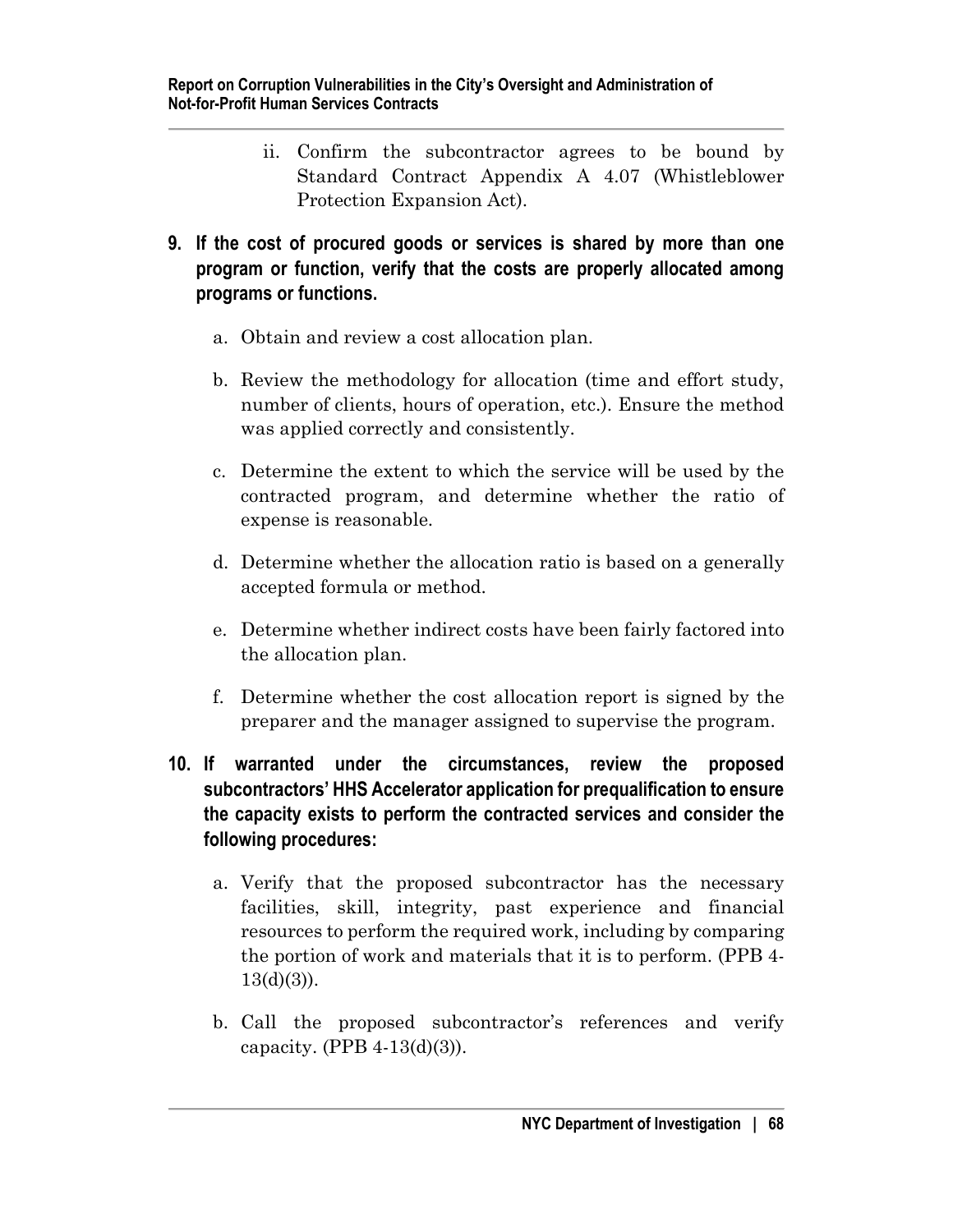c. Verify the subcontractor is appropriately licensed to provide specific services. (PPB 4-13(d)(3)).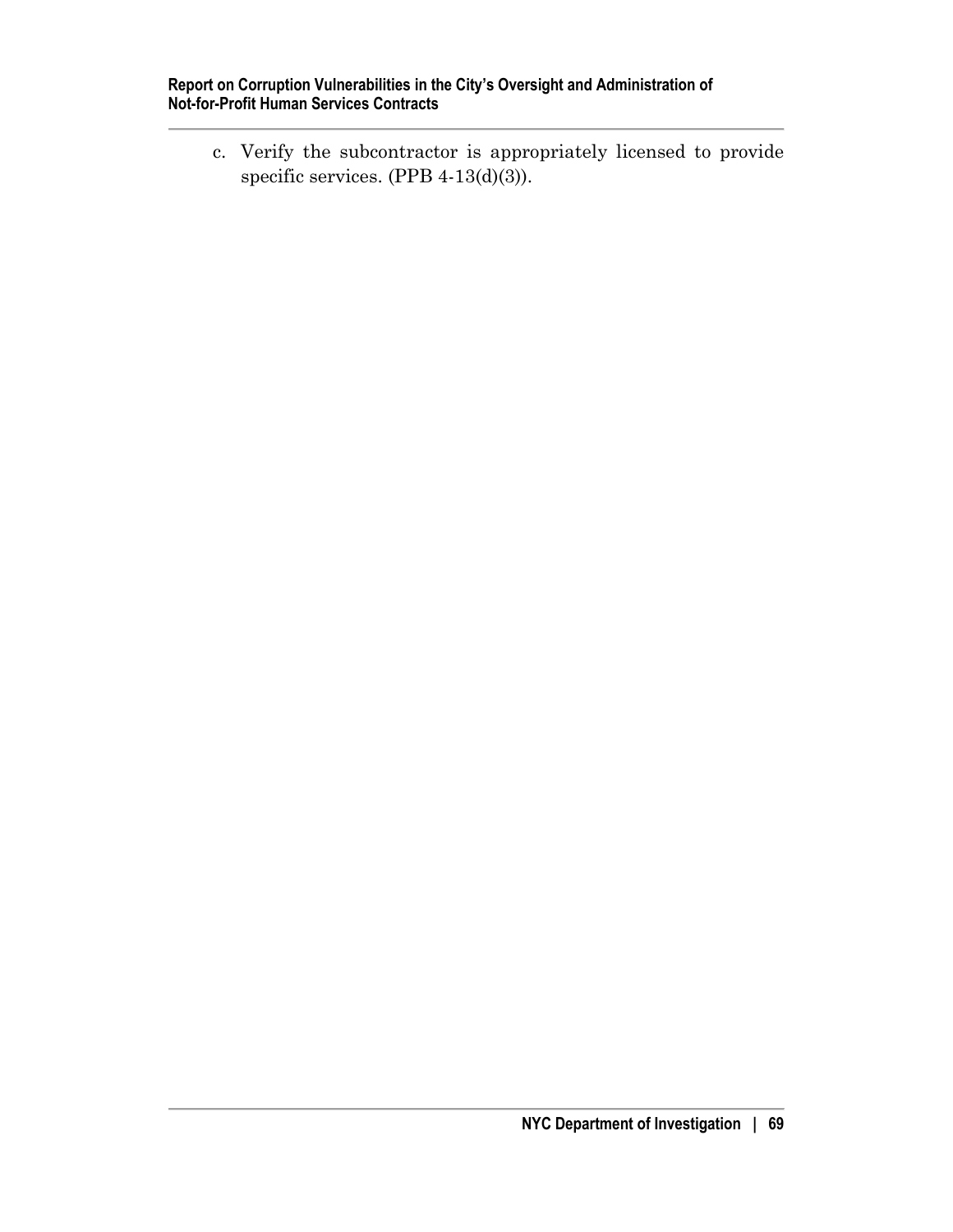# **Appendix 5: Draft Certification of Audit Compliance by Board of Not-for-Profits Subject to Independent Annual Audit Requirement**

1. Did the board of directors or the board's audit committee consider the independence and performance of the independent auditor pursuant to New York Not-for-Profit Corporation Law § 712  $a(b)(3)?$ 

 $\Box$  Yes  $\Box$  No

- 2. Did the board of directors or the board's audit committee review the results of the audit performed by the independent auditor and discuss with the independent auditor the following issues:
	- Any material risks and weaknesses in internal controls identified by the auditor;
	- Any restrictions on the scope of the auditor's activities or access to requested information;
	- Any significant disagreements between the auditor and management; and
	- The adequacy of the corporation's accounting and financial reporting processes;

as set forth in New York Not-for-Profit Corporation Law § 712  $a(b)(2)?$ 

□ Yes □ No

- 3. Did only independent directors, as defined by New York Not-for-Profit Corporation Law § 102(21), participate in any board or committee deliberations and/or voting relating to activities disclosed above?
	- $\Box$  Yes  $\Box$  No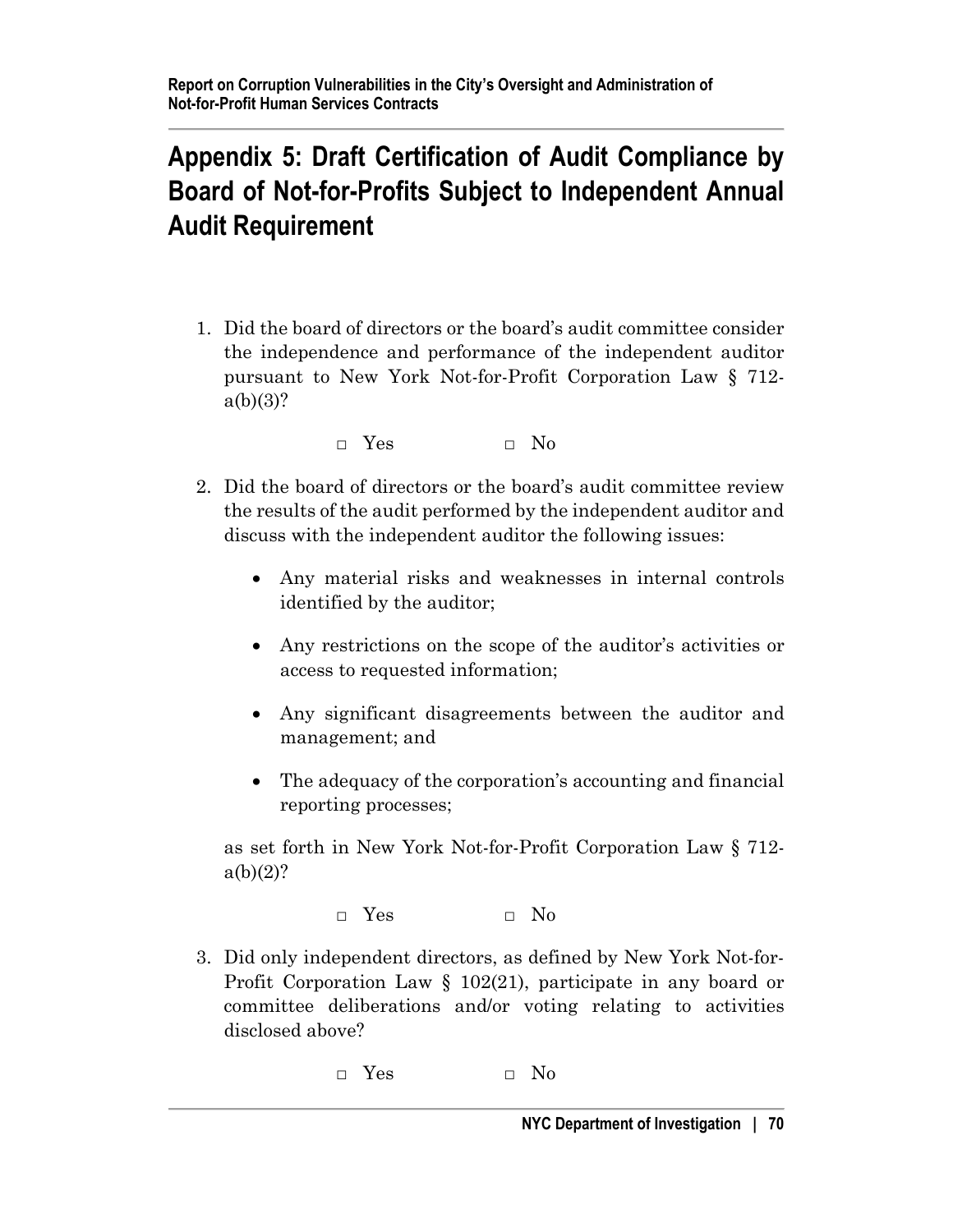4. Is the Certified Public Accountant who completed the audit listed on the New York City Comptroller's Prequalified List, and/or or enrolled in the American Institute of CPAs Peer Review Program?

 $\Box$  Yes  $\Box$  No

I HEREBY CERTIFY THAT I HAVE READ AND UNDERSTAND THE ABOVE STATEMENT, THAT THE INFORMATION FURNISHED IN THIS REPORT HAS BEEN COMPLETED IN ITS ENTIRETY, AND IS IN ACCORDANCE WITH THE INSTRUCTIONS AND IS TRUE AND CORRECT TO THE BEST OF MY KNOWLEDGE. I FURTHER ATTEST TO THE FACT THAT THERE ARE RECORDS TO SUPPORT ALL THE INFORMATION CONTAINED HEREIN, IN THE CUSTODY OF THE ABOVE NAMED SPONSORING ORGANIZATION. I ACKNOWLEDGE THAT THE CITY OF NEW YORK, OR ANY OF ITS OFFICES OR DIVISIONS, MAY REJECT THIS REPORT IF IT HAS NOT BEEN FULLY, OR ACCURATELY COMPLETED.

I AM FURNISHING THIS INFORMATION FOR THE PURPOSE OF OBTAINING PAYMENTS FROM THE CITY OF NEW YORK.

**Signature of Board Chair or Chair of the Audit Committee** Date Name and Title Telephone Number E-mail Address

 $\Box$  Please check the box if the certifying Board Member changed from the prior reporting period.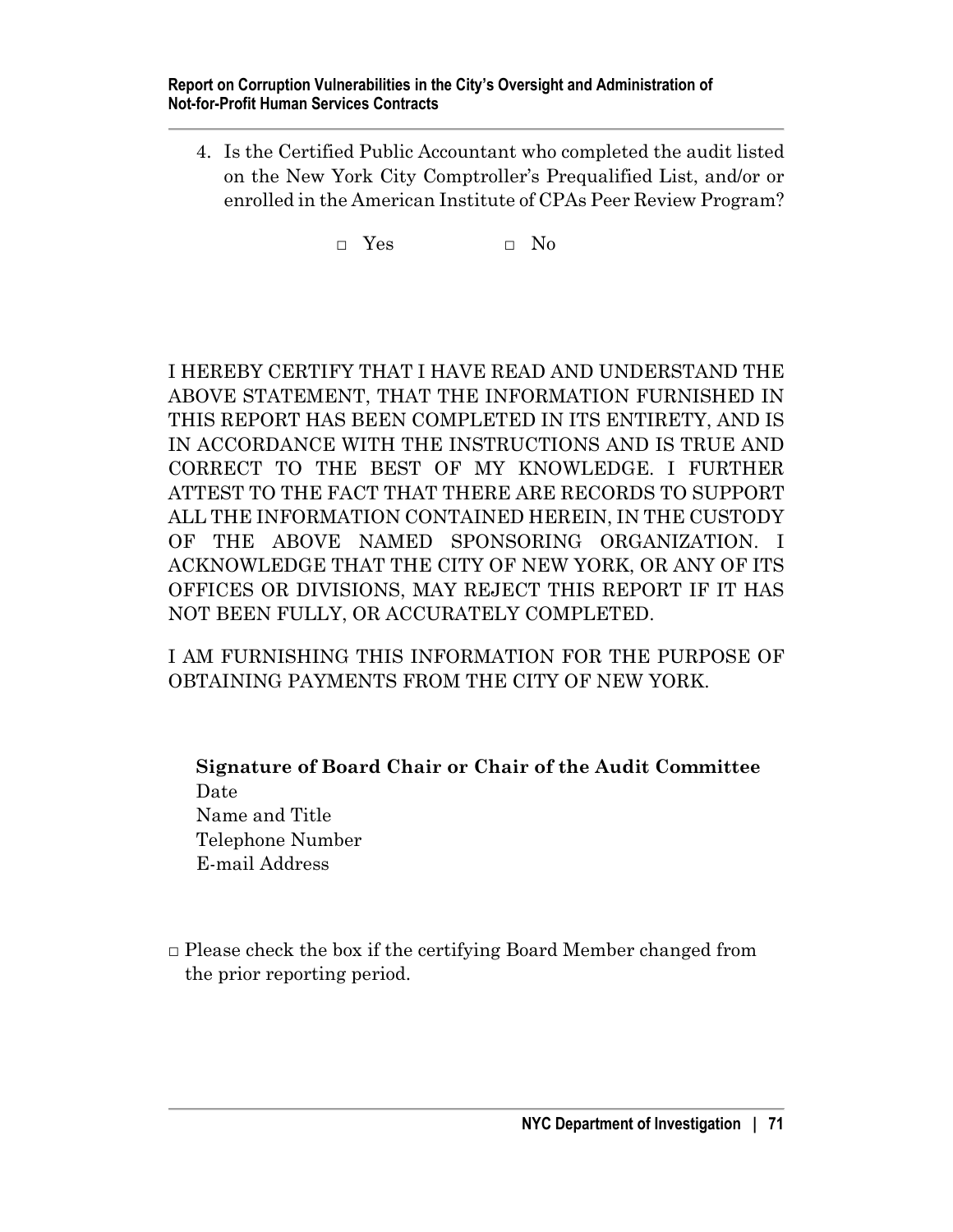# **Appendix 6: Draft Guidance for Responsibility Determinations – Not-for-Profit Contracts**

The Department of Investigation has developed the following nonexclusive list of recommended best practices for City agency staff in performing responsibility determinations of significant not-for-profit contracts.

Following the below guidance may help your agency to mitigate the risks of noncompliance with its contracts and of corruption, waste, fraud, and abuse. It does not, nor is it intended to, supersede any portion of the Procurement Policy Board Rules or any other law, rule, or regulation.

## **Review Information Relating to Overall Capacity of the Organization**

- 1. Confirm that addresses provided for the organization's service locations are real, physical locations and that addresses submitted on official records match the PASSPort record, if applicable. *Review*: Prequalification Application, IRS Form 990, (C).
- 2. Review the resumes of key personnel, including Chief Executive Officer and Chief Financial Officer, to ensure that they have adequate experience to oversee the City contract.
- 3. Determine whether the officers and directors reported on the IRS Form 990 and New York CHAR 500 are consistent with those reported on the organization's Prequalification Application and in PASSPort.
- 4. Identify the personnel overseeing the services provided by the organization, as well as where the program fits into the organization's management structure. *Review:* Organizational chart.
- 5. In cases of new programs, assess whether the organization reports that it has sufficient staff to provide the contracted services and existing services. *Review*: IRS Form 990, Part I (5).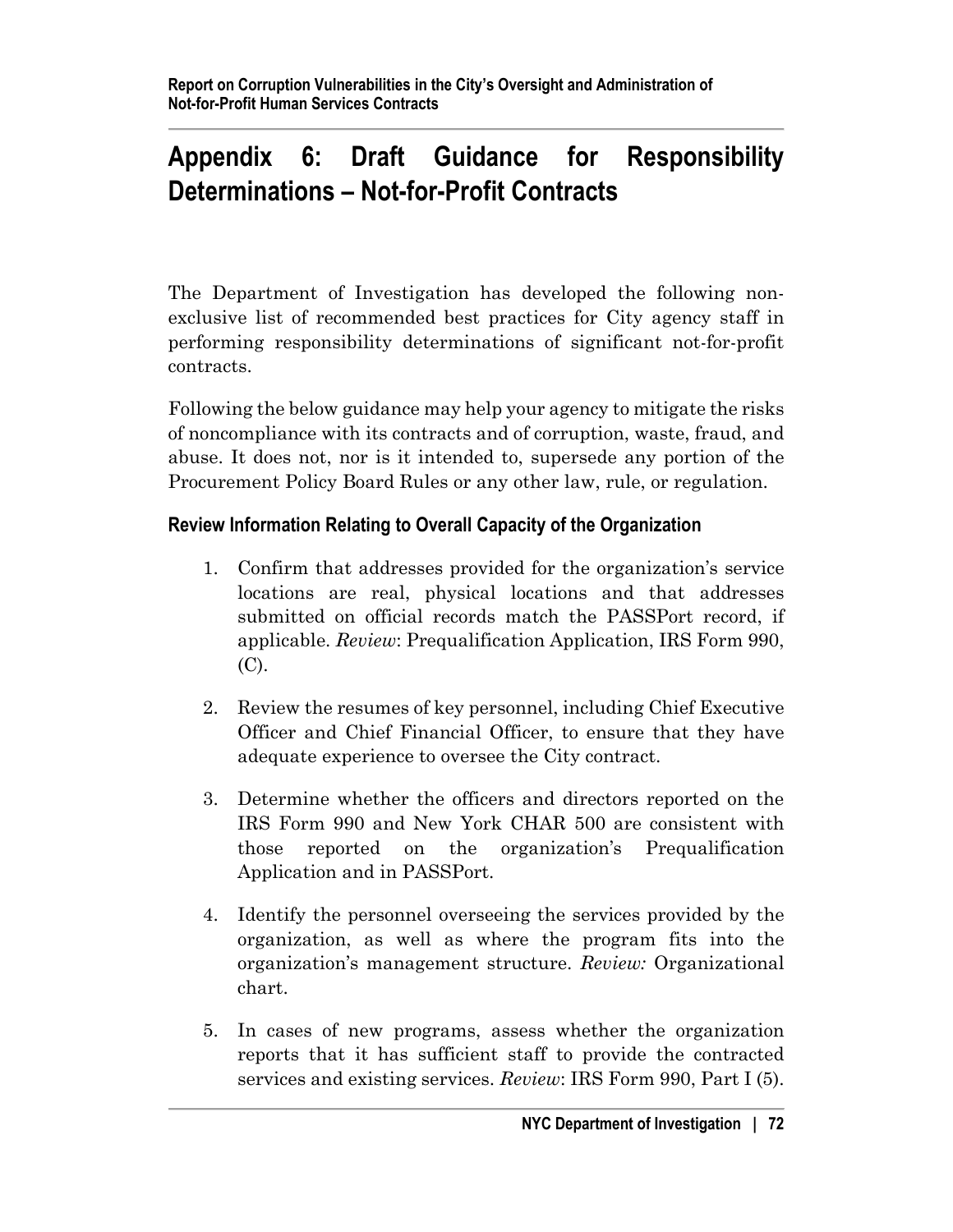6. Confirm that the organization has appropriate conflict of interest and whistleblower policies in place in accordance with New York Not-for-Profit Corporation Law §§715-a, 715-b. *Review*: Conflict of interest and whistleblower policies uploaded by provider.

#### **Review Information Relating to Financial Capacity of the Organization**

- 7. Assess the organization's financial management capacity, including the years and experience of the CFO, and the number of employees working in the finance area, as compared to the revenue size of the organization and complexity of its operations. *Review*: CFO's resume and the organizational chart.
- 8. Assess whether the prospective contractor has sufficient net assets or a line of credit to operate. *Review*: Audited financial statements (sections concerning unrestricted net assets and notes).
- 9. Note any material weaknesses, compliance weaknesses, or significant deficiencies in internal controls; and assess risk that City funds may be impacted. *Review*: Single Audit A-133 audit schedules.
- 10. Assess whether the organization's board of directors is appropriately involved in overseeing its finances and the integrity of its accounting system, including whether the board or audit committee has operated in accordance with New York Not-for-Profit Corporation Law § 712-a. *Review*: Certification of Audit Compliance (Appendix 5).
- 11. In cases where a contract is reimbursement-based, assess whether the organization's financial controls are sufficient to comply with the agency's fiscal manual. *Review*: Prequalification Application ("Policies Section"), vendor financial policies and procedures (by request if not already loaded into HHS Accelerator).
- 12. Review notes of audited financial statements to identify any major financial obligations that may affect the contract and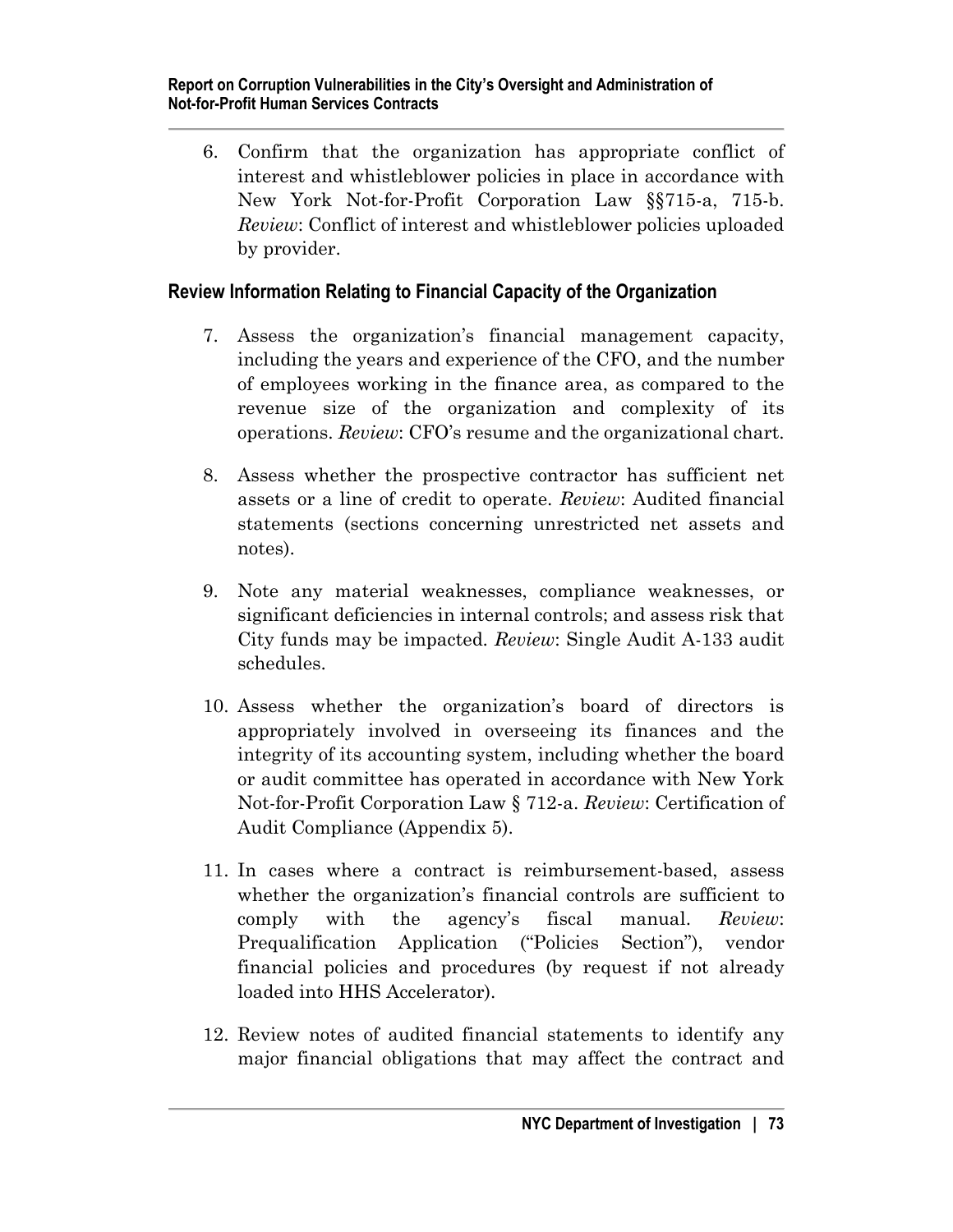whether the auditor has written any notes as to whether the organization is a going concern.

#### **Review Submissions and Other Information for Potential Compliance Concerns**

- 13. Perform "open source" or other database searches related to the name of the organization and its principals.
- 14. Review names of key individuals to identify any information indicating that employees supervise individuals with whom they share a familial relationship, in violation of Human Services Standard Contract Section 6.05 (C). *Review*: Annual Conflicts of Interest Disclosure Form and Certification (Appendix 1).
- 15. Note any reporting of loans involving related parties, as well as other related party transactions, in order to flag any evidence of conflicts of interest or self-dealing that may reflect on the organization's overall responsibility. *Review*: IRS Form 990 Schedule L, notes of audited financial statements. *Review*: Annual Conflicts of Interest Disclosure Form and Certification (Appendix 1).
- 16. Identify major subcontractors and expenses and confirm whether those costs were included in the contract budget and properly disclosed to the agency. *Review*: Annual Conflicts of Interest Disclosure Form and Certification (Appendix 1) and IRS Form 990, Part VII, Section B, Line(s) 1.
- 17. Note executive compensation, as well as whether the board of directors reports independently approving such compensation based on comparable research. *Review*: IRS Form 990, Part VII, Section A, and Schedule O; Prequalification Application ("Board Section, Duties"); and Annual Conflicts of Interest Disclosure Form and Certification (Appendix 1).
- 18. Note any disclosures that buildings used to provide services under the contract are owned by related parties (*e.g.*, board members, executive staff). If any such disclosures are made, determine whether these ownership relationships were properly